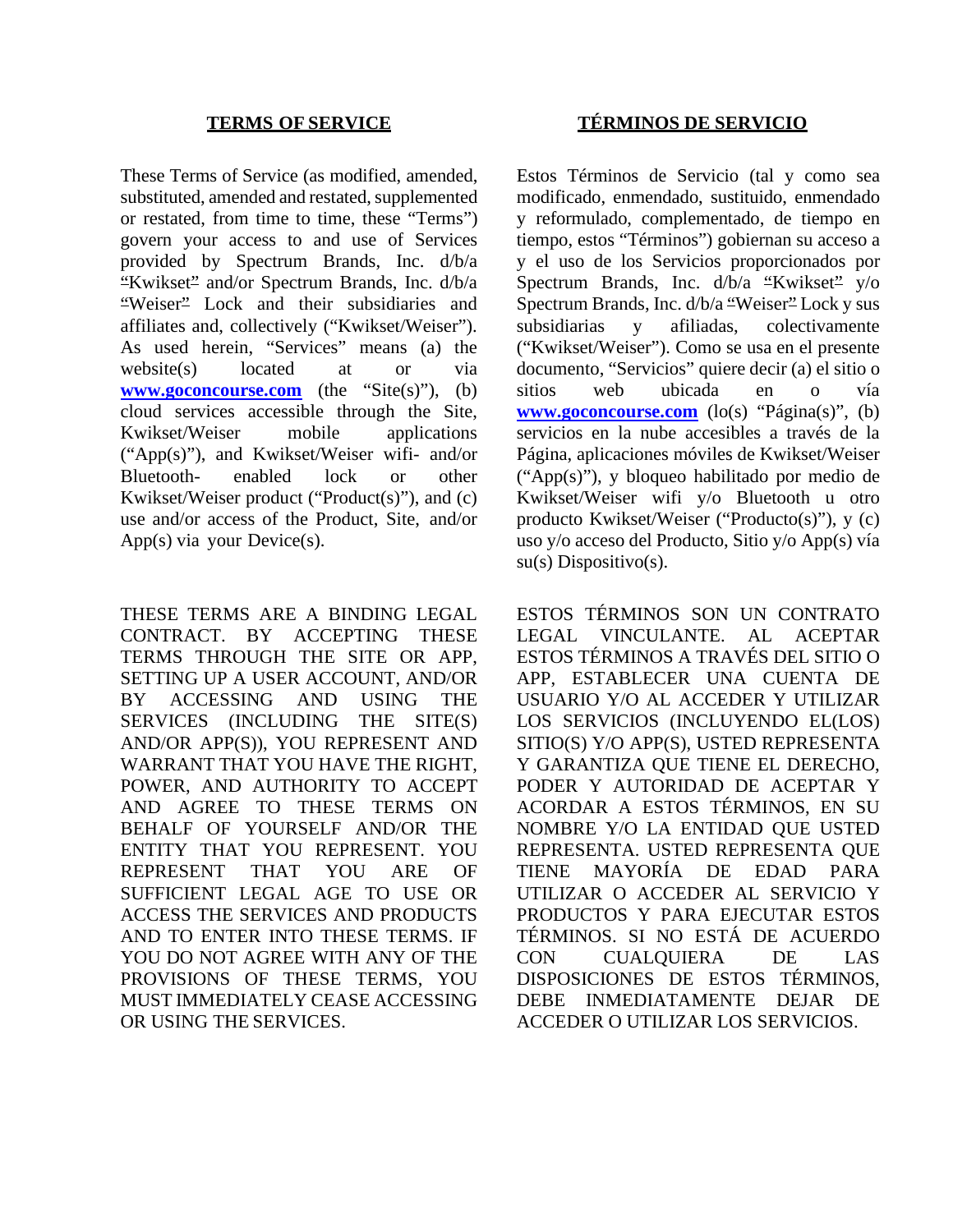#### **1. ADDITIONALTERMSAND POLICIES; CHANGES/UPDATES.**

These Terms govern your use of the Services. Your purchase of a Product is governed by the limited warranty provided with that Product ("Limited Warranty") and by the applicable terms and conditions of sale. The software embedded in a Product or installed on your mobile device ("Device") (and any updates thereto) ("Software") is licensed and governed by the Kwikset/Weiser End User License Agreement (EULA) available at **[www.goconcourse.com](http://www.goconcourse.com/)**. Certain features of the Services may be subject to additional terms, conditions, or guidelines, which will be provided to you in connection with your use of such features. All additional terms, conditions, or guidelines, and the Kwikset/Weiser Privacy Policy and Notice, available at **[www.goconcourse.com](http://www.goconcourse.com/)**, are incorporated by reference into these Terms.

Kwikset/Weiser may update these Terms at any time by posting the new version of the Terms on the Site, or in the Apps. You should ensure that you have read and agree with the most recent Terms when you use the Services and Products. By continuing to use the Services after updates become effective, you agree to be bound by the updated Terms. IF YOU DO NOT AGREE WITHANY OF THE CHANGES TO ANY OF THE TERMS, YOU MUST STOP USING THE SERVICES. Kwikset/Weiser employees are not authorized to vary these Terms. These Terms may be modified only (a) by obtaining Kwikset/Weiser's written consent in an agreement signed by a duly-authorized officer of Kwikset/Weiser; or (b) as set forth in this paragraph, in the understanding that, in any case, the latest version shall be the most recent version of these Terms that is posted in accordance with this paragraph.

# **1. TÉRMINOS Y POLÍTICAS ADICIONALES; CAMBIOS/ACTUALIZACIONES.**

Estos Términos gobiernan su uso de los Servicios. Su compra de un Producto está gobernada por la garantía limitada proporcionada con ese Producto ("Garantía Limitada") y por los términos y condiciones aplicables de venta. El software incluido en un Producto o instalado en su dispositivo móvil ("Dispositivo") (y cualquier actualización a este) ("Software"), está licenciado y gobernado por el Acuerdo de Licencia de Usuario Final Kwikset/Weiser (EULA) disponible en **[www.goconcourse.com](http://www.goconcourse.com/)**. Ciertas características de los Servicios pueden estar sujetas a términos, condiciones o guías adicionales, que le serán proporcionadas en conexión con su uso de dichas características. Todos los términos, condiciones o guías adicionales y la Política de Aviso y Privacidad de Kwikset/Weiser, disponible en **[www.goconcourse.com](http://www.goconcourse.com/)**, han sido incorporadas por referencia en estos Términos.

Kwikset/Weiser puede actualizar estos Términos en cualquier momento, publicando una nueva versión de los Términos en el Sitio o en las Apps. Usted debe asegurarse de haber leído y estar de acuerdo con los Términos más recientes cuando utilice los Servicios y Productos. Al continuar usando los Servicios, después de que las actualizaciones están disponibles, usted acuerda estar vinculado por los Términos actualizados. SI USTED NO ESTÁ DE ACUERDO CON CUALQUIERA DE LOS CAMBIOS A CUALQUIERA DE LOS TÉRMINOS, USTED DEBE DESISTIR DE USAR LOS SERVICIOS. Los empleados de Kwikset/Weiser no están autorizados a variar estos Términos. Estos Términos pueden ser modificados únicamente (a) obteniendo el consentimiento escrito de Kwikset/Weiser en un acuerdo firmado por un oficial debidamente autorizado de Kwikset/Weiser; o (b) como se ha establecido en este párrafo, entendiendo que, en cualquier caso, la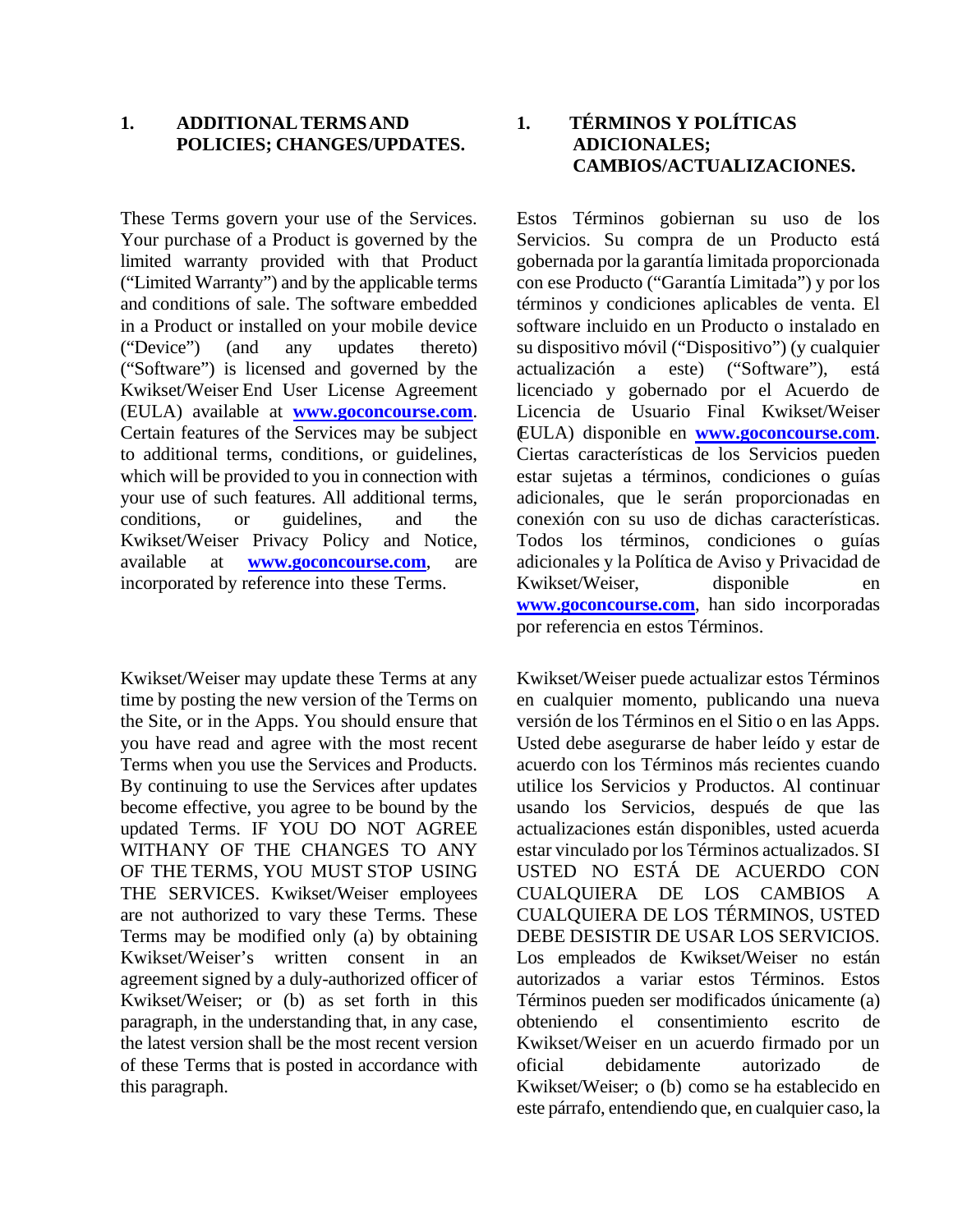Any modification to the content of these Terms will be notified to the users through the web pages.

Subject to these Terms, you may access and use the Services in connection with, and solely for the purpose of, controlling and monitoring the Product installed on your property, or that you have been validly authorized to access, or to otherwise access a Service provided by Kwikset/Weiser for your personal, noncommercial use. You agree to comply with all instructions, usage rules and documentation Kwikset/Weiser provides from time to time with respect to the Services.

Kwikset/Weiser reserves the right, at any time, to modify, suspend or discontinue the Services or any part thereof with or without notice. You agree that Kwikset/Weiser will not be liable to you or to any third party for any modification, suspension or discontinuance of the Services or any part thereof. Kwikset/Weiser may also change or remove at any time any features currently offered as part of the Services, or the Services themselves.

You are required to create a user account ("Account") and provide certain information about yourself to access certain Services. You represent and warrant that all information you provide to Kwikset/Weiser is accurate and complete, and you agree to update your Account information as necessary, including your correct

última versión será la más reciente de estos Términos que se publique de acuerdo con este párrafo.

Cualquier modificación al contenido de estos Términos será notificada a los usuarios a través de las páginas web.

### **2. USE OF SERVICES. 2. USO DE SERVICIOS.**

Sujeto a estos Términos, usted puede acceder y utilizar los Servicios en conexión con y únicamente con el fin de, controlar y monitorear el Producto instalado en su propiedad, o que ha sido autorizado válidamente para acceder, o de otro modo acceder a un Servicio proporcionado por Kwikset/Weiser para su uso personal, nocomercial. Usted acuerda cumplir con todas las instrucciones, reglas de uso y documentación que Kwikset/Weiser proporcione de vez en cuando, con respecto a los Servicios.

Kwikset/Weiser se reserve el derecho, en cualquier momento, a modificar, suspender o descontinuar los Servicios o cualquier parte de estos con o sin notificación. Usted acuerda que Kwikset/Weiser no será responsable con usted o cualquier tercero por cualquier modificación, suspensión o descontinuación de los Servicios, o cualquier parte de estos. Kwikset/Weiser también puede cambiar o remover, en cualquier momento, cualquier característica ofrecida actualmente como parte de los Servicios, o los Servicios mismos.

### **3. USER ACCOUNTS. 3. CUENTAS DE USUARIOS.**

Usted está requerido a crear una cuenta de Usuario "Cuenta") y proporcionar cierta información acerca de usted, para acceder a ciertos Servicios. Usted representa y garantiza que toda la información que usted le proporcione a Kwikset/Weiser es precisa y completa, y usted acuerda actualizar la información de su Cuenta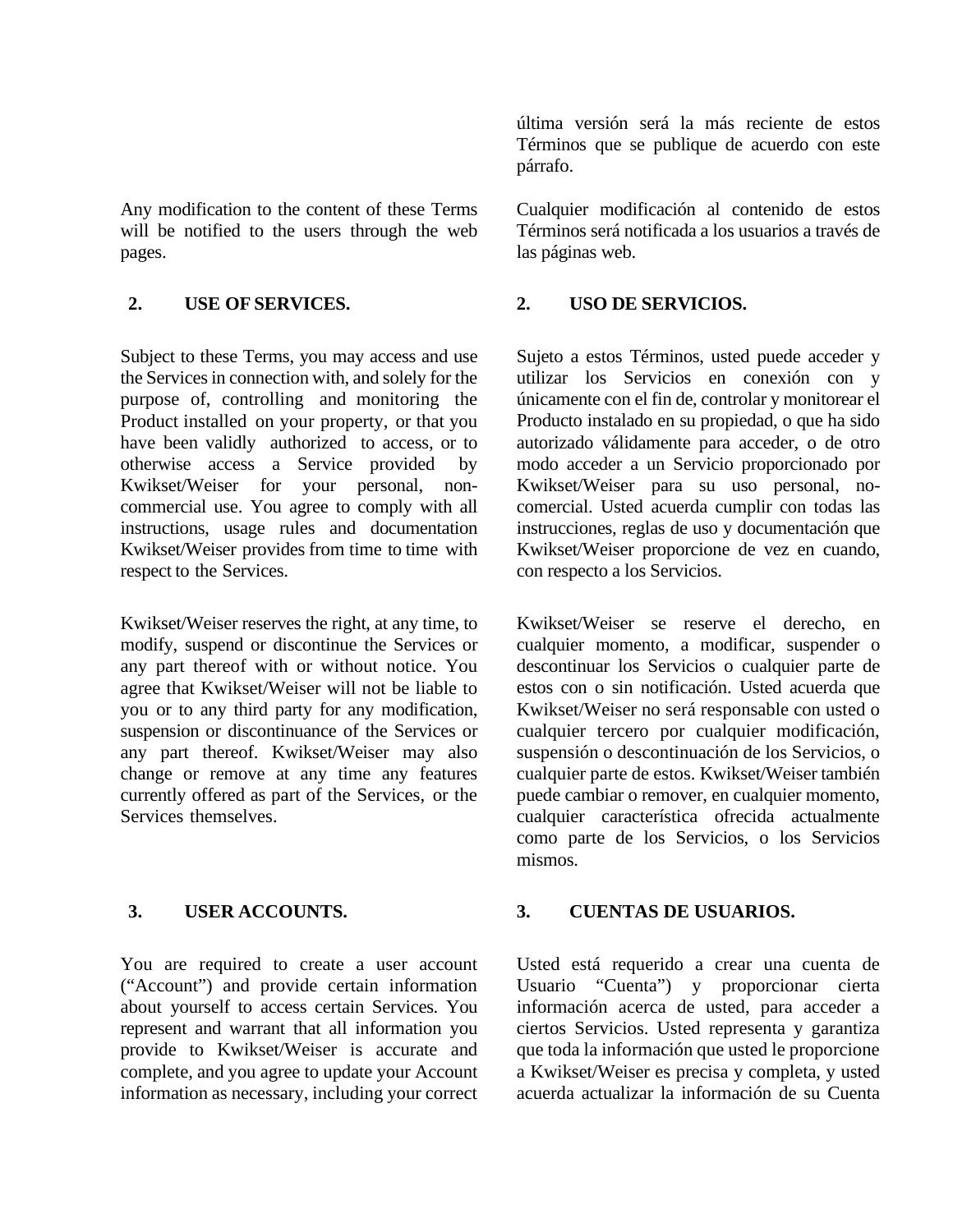email address, so that Kwikset/Weiser may send you notifications and other account-related communications. You are solely responsible for maintaining the accuracy and confidentiality of your Account login information, and for all activities that occur under your Account, whether or not authorized by you. You agree to use strong and non-obvious passwords (e.g. that contain a combination of upper and lower case letters, numbers and symbols), with your Account and to maintain the confidentiality of your Account password. Kwikset/Weiser also recommends that you utilize appropriate security protocols on any Device(s) used to access the Services. You must notify Kwikset/Weiser immediately of any unauthorized use of your Account, login information or password, and you should immediately change your password to prevent further unauthorized use.

You authorize Kwikset/Weiser to use your personal information for the purpose of the Services and authorize Kwikset/Weiser to store use your personal information for the purposes of the Services. Kwikset/Weiser shall maintain strict confidentiality of the information provided.

como sea necesario, incluyendo su dirección de correo electrónico correcta, para que Kwikset/Weiser pueda enviarle notificaciones y otras comunicaciones relacionadas con su cuenta. Usted es el único responsable por mantener la precisión y confidencialidad de su información de ingreso a la Cuenta y por todas las actividades que ocurran bajo su Cuenta, sean o no autorizadas por usted. Usted acuerda utilizar contraseñas fuertes y no-obvias (ej., que contengan una combinación de letras en mayúsculas y minúsculas, números y símbolos) con su Cuenta y mantener la confidencialidad de la contraseña de su Cuenta. Kwikset/Weiser también recomienda utilizar protocolos de seguridad adecuados en cualquier Dispositivo(s) utilizado(s) para acceder a los Servicios. Usted debe notificar a Kwikset/Weiser inmediatamente de cualquier uso no-autorizado de su Cuenta, información de ingreso o contraseña y debe cambiar su contraseña de inmediato para prevenir el uso futuro no-autorizado.

Usted autoriza a Kwikset/Weiser a utilizar su información personal para los fines de los Servicios y autoriza a Kwikset/Weiser a almacenar su información personal para los fines de los Servicios. Kwikset/Weiser mantendrá una estricta confidencialidad de la información proporcionada.

#### **4. PRODUCT REGISTRATION AND AUTHORIZED USERS.**

In order to use Services to operate a Product, the Product owner ("Owner") must register the Product with the Owner's Account. An Owner has three options for authorizing third parties (each, an "Authorized User") to access the Owner's Products and associated Services, each with a different level of access:

### **4. REGISTRO DE PRODUCTO Y USUARIOS AUTORIZADOS.**

Con el fin de utilizar los Servicios para operar un Producto, el propietario del Producto ("Propietario") debe registrar el Producto con la Cuenta del Propietario. Un Propietario tiene tres opciones para autorizar a terceros (cada uno un "Usuario Autorizado") para acceder a los Productos del Propietario y Servicios asociados, cada uno con un nivel de acceso diferente: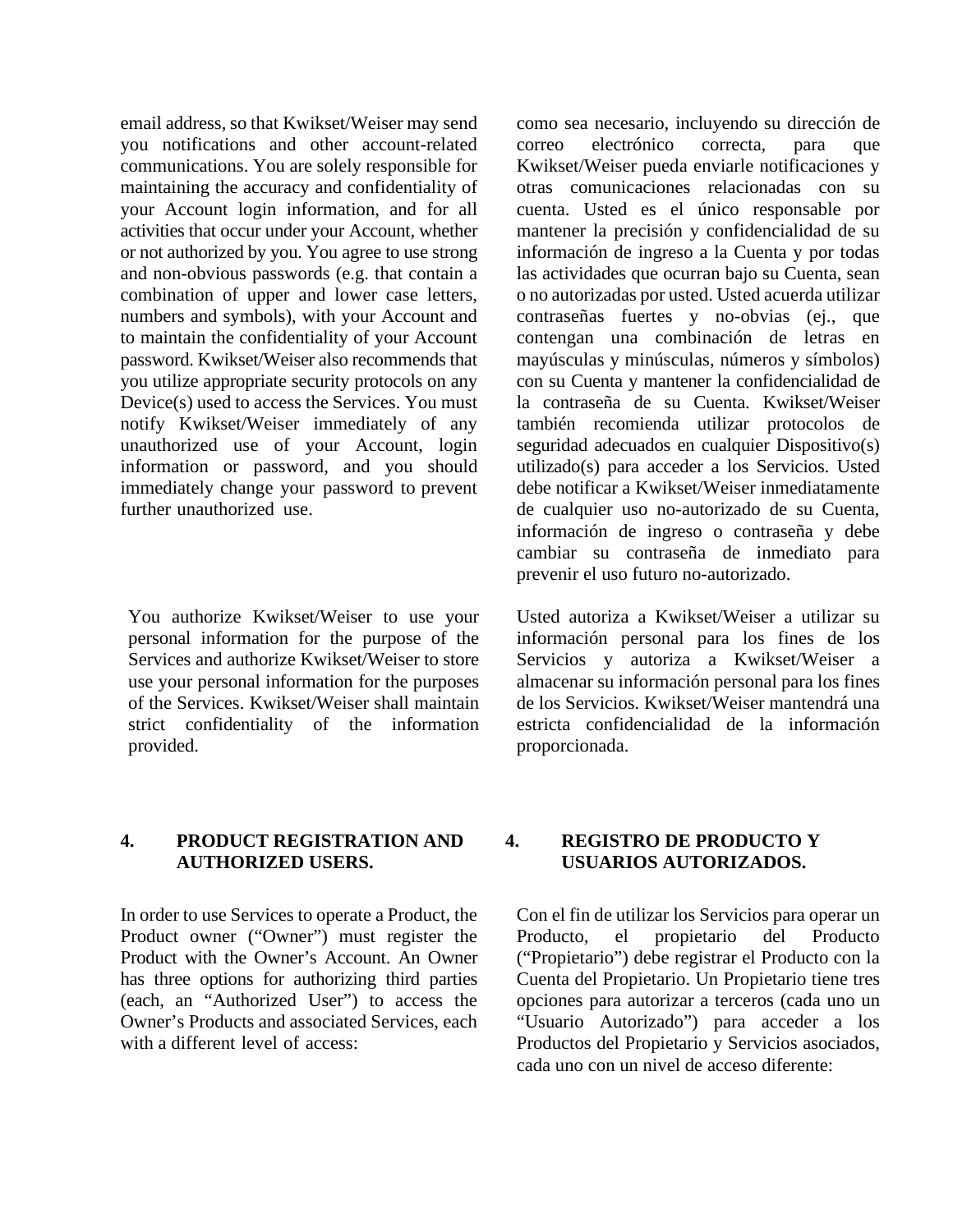- 4.1 Administrator An Administrator must be invited by the Owner to access the Owner's Product and will be prompted to create an Account. An Administrator has the ability to monitor and control the Product, change Product access codes, view Owner Account information, and invite other Authorized Users.
- 4.2 Member A Member must be invited by the Owner or an Administrator to access the Owner's Product and will be prompted to create an Account. A Member has the limited ability to operate the Product through the App, but may not change Product access codes, view Owner Account information, or invite other Authorized Users.
- 4.3 Guest An Owner or Administrator may use the Services to send a Product access code to a Guest via email or SMS. A Guest is not required to create an Account and does not have remote access to the Product or **Services**

Authorized Users should be aware that the Owner and any Administrator of the Product may see information about their use of and access to the Product and Services, and, to the fullest extent permitted by applicable law may revoke or limit access rights in their discretion, without notice. If you have received an invitation to become an Authorized User and do not want to access the Product or Services, you must decline the invitation and must not use the Services.

- 4.1 Administrador Un Administrador debe ser invitado por el Propietario para acceder a los Productos del Propietario y se le pedirá que cree una Cuenta. Un Administrador tiene la habilidad de monitorear y controlar el Producto, cambiar los códigos de acceso del Producto, ver la información de Cuenta del Propietario e invitar a otros Usuarios Autorizados.
- 4.2 Miembro Un Miembro debe ser invitado por el Propietario o un Administrador para acceder al Producto del Propietario y se le pedirá que cree una Cuenta. Un Miembro tiene la habilidad limitada de operar el Producto a través del App, pero no puede cambiar los códigos de acceso del Producto, ver la información de Cuenta del Propietario o invitar a otros Usuarios Autorizados.
- 4.3 Invitado Un Propietario o Administrador puede utilizar los Servicios para enviarle un código de acceso de Producto a un Invitado, vía email o SMS. A un Invitado no se le requiere crear una Cuenta y este no tiene acceso remoto al Producto o los Servicios.

Los Usuarios Autorizados deben tener en cuenta que el Propietario y cualquier Administrador del Producto puede ver la información acerca de su uso y acceso al Producto y Servicios, y en la medida en que lo permita la legislación aplicable puede revocar o limitar los derechos de acceso a su discreción, sin notificación. Si usted ha recibido una invitación para convertirse en Usuario Autorizado y no quiere acceder el Producto o Servicios, usted debe rechazar la invitación y no debe utilizar los Servicios.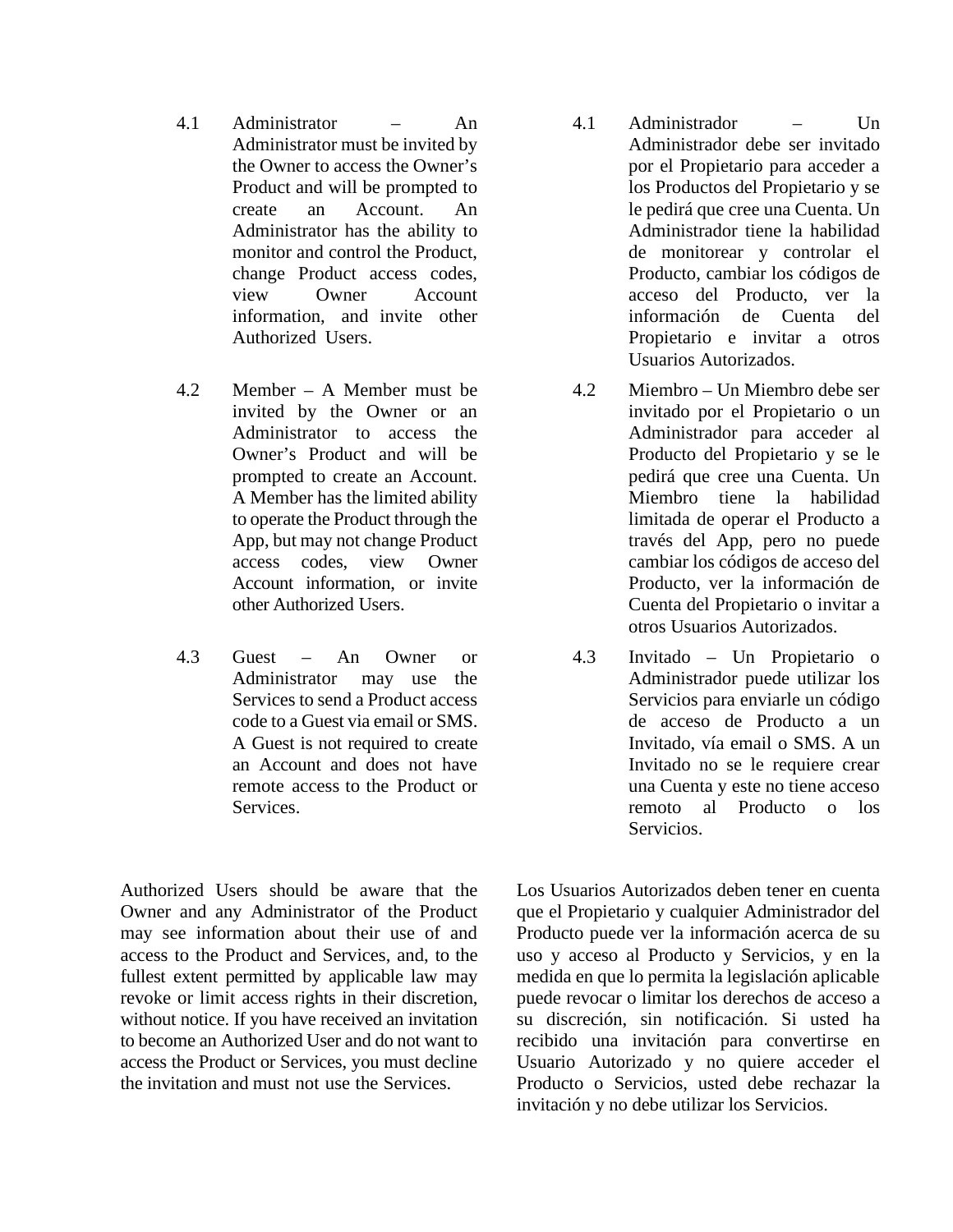These Terms apply to all use of the Services by Authorized Users. The Owner shall be fully responsible for managing access levels, settings, and permissions granted to Authorized Users, as well as all actions taken by Authorized Users and unauthorized users relating to the Owner's Products, Services and property, as well as the Site. The Owner shall indemnify and hold harmless Kwikset/Weiser from any and all costs, damages, losses or expenses incurred in respect of such Authorized Users. If you are an Owner, you should only authorize those individuals whom you trust to access your Product(s) and the Services. If you transfer ownership of your Product to a new Owner, please note that your Account is not transferable, and the new Owner will have to register for a separate account in order to use the Services.

You agree not to: (a) use the Services for any illegal purpose or in violation of any local, state, provincial, federal, national, or international laws; (b) violate or encourage others to violate any right of or obligation to a third party, including by infringing, misappropriating, or violating intellectual property, confidentiality, data (whether personal or of any other nature), information (whether personal or of any other nature) or privacy rights; (c) transmit content on or through the Services that is harmful, offensive, obscene, abusive, invasive of privacy, defamatory, hateful or otherwise discriminatory, false or misleading, or incites an illegal act; (d) intimidate or harass another through the Services; (e) impersonate another person or entity, misrepresent your affiliation with a person or entity, or attempt to use another's Account or personal information without proper authorization when using the Services; (f) use the Services or any information

Estos Términos aplican a todos uso de los Servicios por Usuarios Autorizados. El propietario será completamente responsable por gestionar los niveles de acceso, configuraciones y permisos otorgados a Usuarios Autorizados, como también todas las acciones tomadas por los Usuarios Autorizados y usuarios no autorizados con relación a los Productos del Propietario, Servicios y propiedad, como también el Sitio. El Propietario indemnizará y mantendrá indemne a Kwikset/Weiser de cualquier y todo costo, daño, pérdida o gasto incurrido con respecto a dichos Usuarios Autorizado Si usted es un Propietario, solo debe autorizar a aquellos individuos en quien confía el acceso a su(s) Producto(s) y Servicios. Si usted transfiere propiedad de su Producto a un nuevo Propietario, por favor note que su Cuenta no es transferible y el nuevo Propietario tendrá que registrarse con una cuenta separada con el fin de utilizar los Servicios.

## **5. SERVICE RESTRICTIONS. 5. RESTRICCIÓN DE SERVICIOS.**

<span id="page-5-0"></span>Usted acuerda no: (a) utilizar los Servicios para cualquier fin ilegal o en violación a cualquier ley local, estatal, provincial, federal, nacional o internacional; (b) violar o fomentar que otros violen cualquier derecho de u obligación a cualquier tercero, incluyendo por infringir, malversar o violar propiedad intelectual, confidencialidad datos (personales o de cualquier otra naturaleza), información (personal o de cualquier otra naturaleza) o derechos de privacidad; (c) transmitir contenido en o a través de los Servicios que sea dañino, ofensivo, obsceno, abusivo, que invada la privacidad, difamatorio, de odio o de otro modo sea discriminatorio, falso o engañoso, o incite un acto ilegal; (d) intimidar o acosar a otro a través de los Servicios; (e) personificar a otra persona o entidad, falsificar su afiliación con una persona o entidad o tratar de utilizar la Cuenta o información personal de otro sin autorización debida, cuando se usen los Servicios; (f) utilizar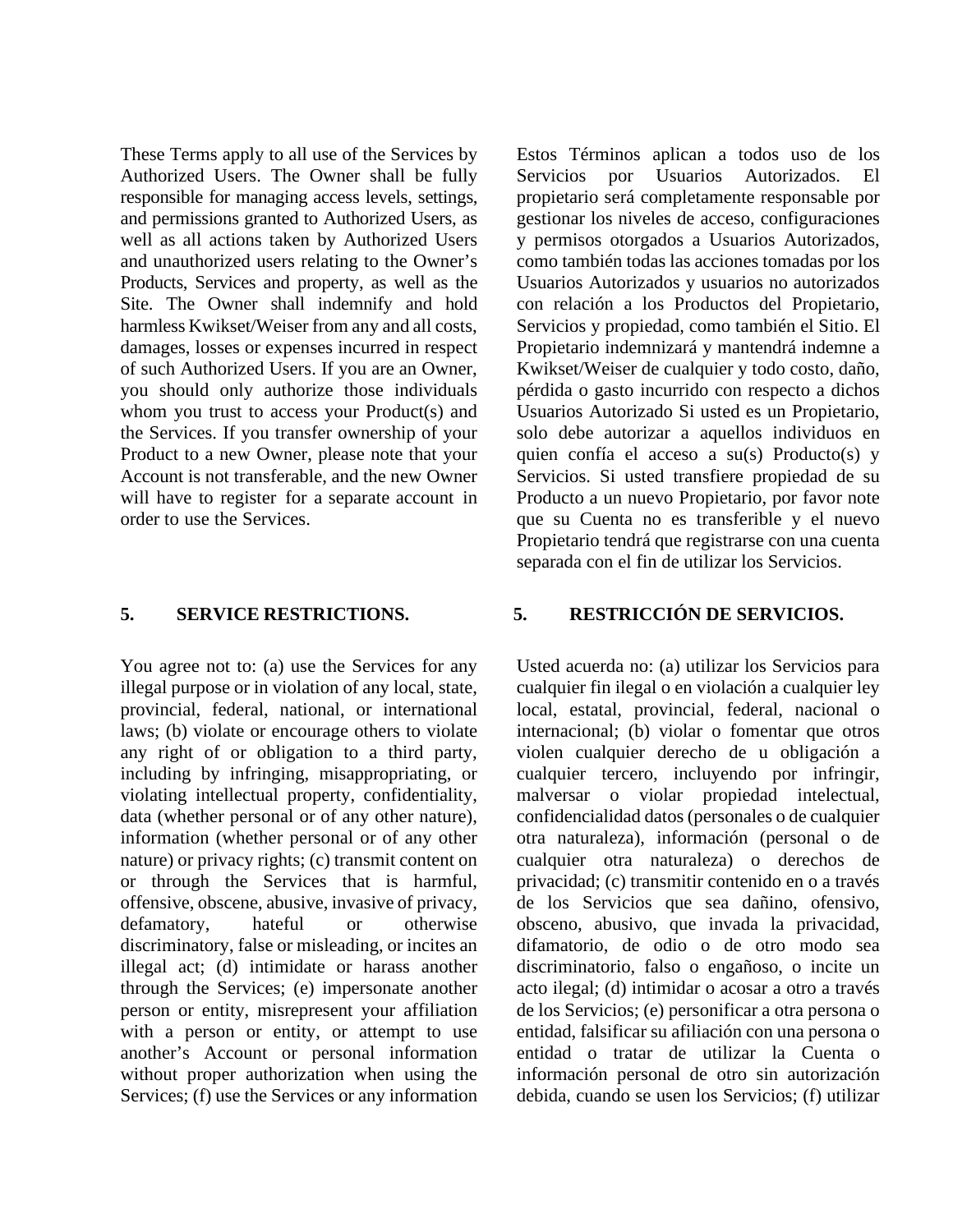provided through the Services for the transmission of advertising or promotional materials, including junk mail, spam, chain letters, pyramid schemes, or any other form of unsolicited or unwelcome solicitation; (g) use the Services in any manner that could disable, overburden, damage, or impair the Services, or interfere with any other party's use and enjoyment of the Services, including by uploading or otherwise disseminating any virus, adware, spyware, worm or other malicious code, or interfering with or disrupting any network, equipment, or server connected to or used to provide any of the Services, or violating any regulation, policy, or procedure of any network, equipment, or server; (h) resell, rent, lease, transfer, assign, distribute, host or otherwise make commercial use of the Services; (i) modify, make derivative works of, disassemble, reverse-compile or reverse- engineer any part of the Services; (j) access the Services in order to build a similar or competitive service or product; (k) access (or attempt to access) any of the Services by means other than through the interface that is provided by Kwikset/Weiser, or (l) attempt to, or encourage or enableany other individual to, do any of the foregoing.

los Servicios o cualquier información proporcionada a través de los Servicios para la transmisión de material de publicidad o promocional, incluyendo correo basura, spam, cartas en cadena, esquemas de pirámide, o cualquier otra forma de apropiación de clientela no solicitada o no deseada; (g) utilizar los Servicios de cualquier manera que podría deshabilitar, sobrecargar, dañar o perjudicar los Servicios, o interferir con el uso y disfrute de los Servicios por parte de alguien más, incluyendo cargando o de otra manera diseminando virus, adware, spyware, gusano u otro código malicioso, o interferir con o interrumpir cualquier red, equipo o servidor conectado a o utilizado para proporcionar cualquiera de los Servicios, o violar cualquier regulación, política o procedimiento de cualquier red, equipo o servidor; (h) revender, alquilar, arrendar, transferir, asignar, distribuir, organizar o de otro modo hacer uso comercial de los Servicios; (i) modificar, realizar trabajos derivados de, desensamblar, compilación inversa o ingeniería inversa de cualquier parte de los Servicios; (j) acceder a los Servicios con el fin de construir un servicio o producto similar o competitivo; (k) acceder (o tratar de acceder) cualquiera de los Servicios por cualquier medio aparte de a través de la interfaz que es proporcionada por Kwikset/Weiser, o (l) intentar o fomentar a cualquier individuo a que haga lo anterior.

#### **6. THIRD-PARTYWEBSITES, PRODUCTS AND SERVICES.**

Kwikset/Weiser may allow the Services to be used in connection with third-party products or services, and may provide links and interfaces to, as well as content and data from, third-party websites, products and services ("Third-Party Service(s)"). You are solely responsible for deciding whether to interface with Third-Party Services, and with which Third-Party Services to interface with. By accessing or using Third-

## **6. SITIOS WEB, PRODUCTOS Y SERVICIOS DE TERCEROS.**

Kwikset/Weiser puede permitir que los Servicios sean utilizados en conexión con productos o servicios de terceros y puede proporcionar vínculos e interfaz a, como también contenido y datos de, sitios web, productos y servicios de terceros ("Servicios de Terceros"). Usted es el único responsable por decidir si realizar una interfaz con Servicios de Terceros y con cuáles Servicios de Terceros realizar dicha interfaz. Al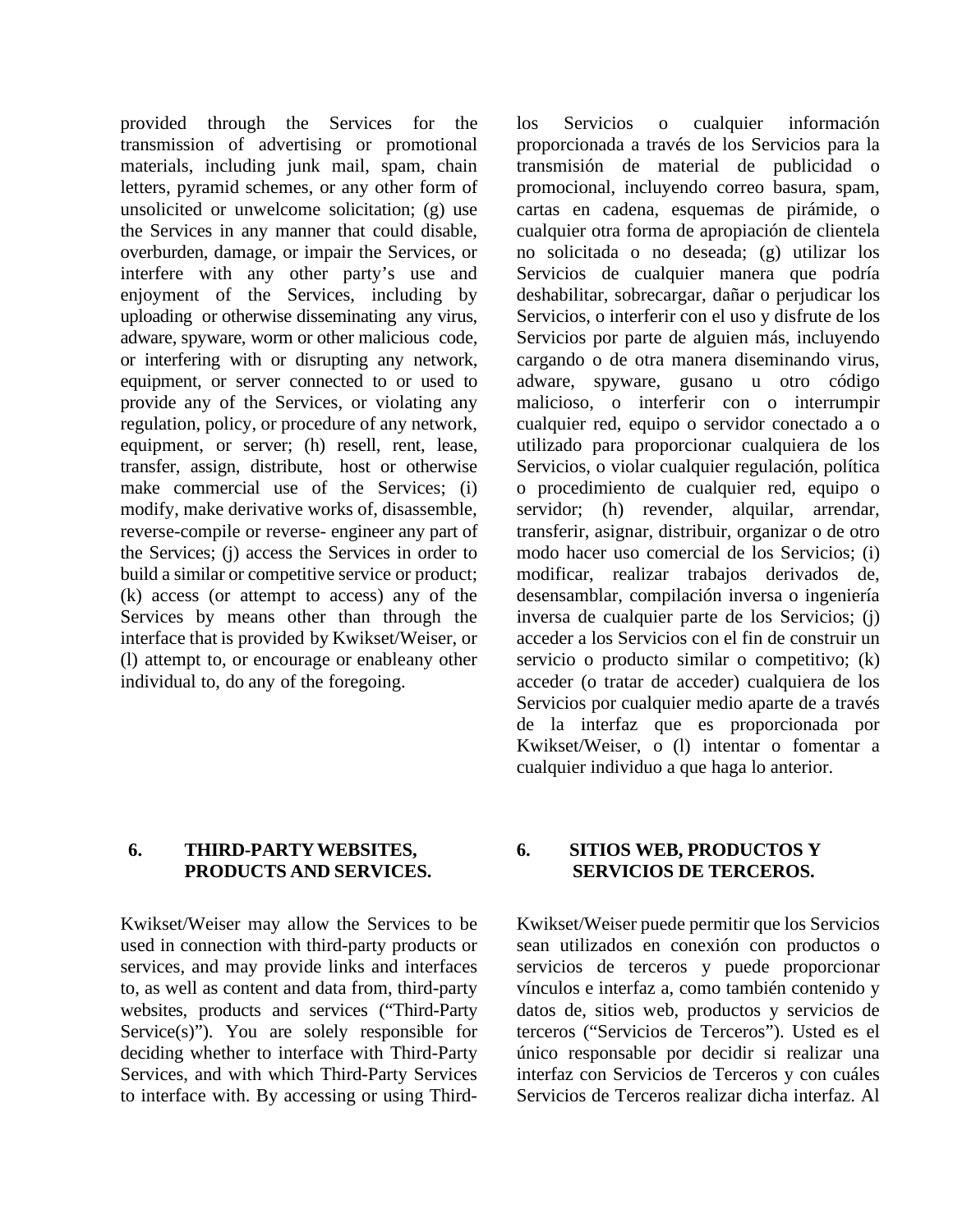Party Services, you authorize Kwikset/Weiser to exchange data (whether personal or of any other nature) and information (whether personal or of any other nature) with such Third-Party Services regarding you, your Authorized Users, your Products and use of Services, including , but not limited to, your and your Authorized Users' personal information, in order to enable the Third-Party Service interface and functionality you have requested. You acknowledge and agree that Kwikset/Weiser makes no representation or warranty about any Third-Party Services or the interface with Products or Services, and that any links or interfaces to Third-PartyServices are provided solely as a convenience to you. To the fullest extent permitted by applicable law, Kwikset/Weiser is not responsible for your use of any Third-Party Service or any personal injury, death, property damage, misappropriation, misuse or mismanagement of trade secrets, confidential information, data (whether personal or of any other nature) and/or information (whether personal or of any other nature), or other harm or losses arising from or relating to use of any Third- Party Services by you, your Authorized User(s), and/or any unauthorized user(s) of your Device(s).Kwikset/Weiser has no control or legal relationship over such Third-Party Services or their privacy policies or terms of use, which are solely governed by such thirdparty's policies and terms. You should review the terms of use and privacy policies of such Third-Party Services before using them.

You shall not interface or attempt to interface the Services with any Third-Party Service that has not been authorized by Kwikset/Weiser.

acceder o utilizar a los Servicios de Terceros, usted autoriza a Kwikset/Weiser, a intercambiar datos (ya sea personal o de cualquier otra naturaleza) e información (ya sea personal o de cualquier otra naturaleza) con dichos Servicios de Terceros con respecto a usted, su Usuarios Autorizados, sus Productos y uso de Servicios, incluyendo, pero sin limitación, la información personal suya y de sus Usuarios Autorizados, con el fin de permitir la interfaz y funcionalidad de los Servicios de Terceros que usted ha solicitado. Usted reconoce y acuerda que Kwikset/Weiser no realiza representación ni garantiza acerca de cualquier Servicio de Terceros o la interfaz con Productos o Servicios y que cualquier vínculo o interfaz a Servicios de Terceros son proporcionados únicamente como conveniencia suya. En la máxima medida permitida por la ley, Kwikset/Weiser no es responsable por su uso de cualquier Servicio de Terceros o cualquier daño personal, muerte, daño a propiedad, la apropiación, el uso o la gestión indebidos de secretos comerciales, información confidencial, datos (personales o de cualquier otra naturaleza) y/o información (personal o de cualquier otra naturaleza), u otros daños o pérdidas que resulten de o relacionadas con el uso de Servicios de Terceros por parte suya, sus Usuarios Autorizados y/o cualquier usuario(s) autorizado de su(s) Dispositivo(s). Kwikset/Weiser no tiene control, ni relación legal sobre dichos Servicios de Terceros o sus políticas de privacidad o términos de uso, que son gobernadas únicamente por dichas políticas y términos de terceros. Usted debe revisar los términos de uso y políticas de privacidad de dichos Servicios de Terceros antes de utilizarlos.

Usted no debe realizar interfaz o intentar conectar con cualquier Servicio de Terceros que no haya sido autorizado por Kwikset/Weiser.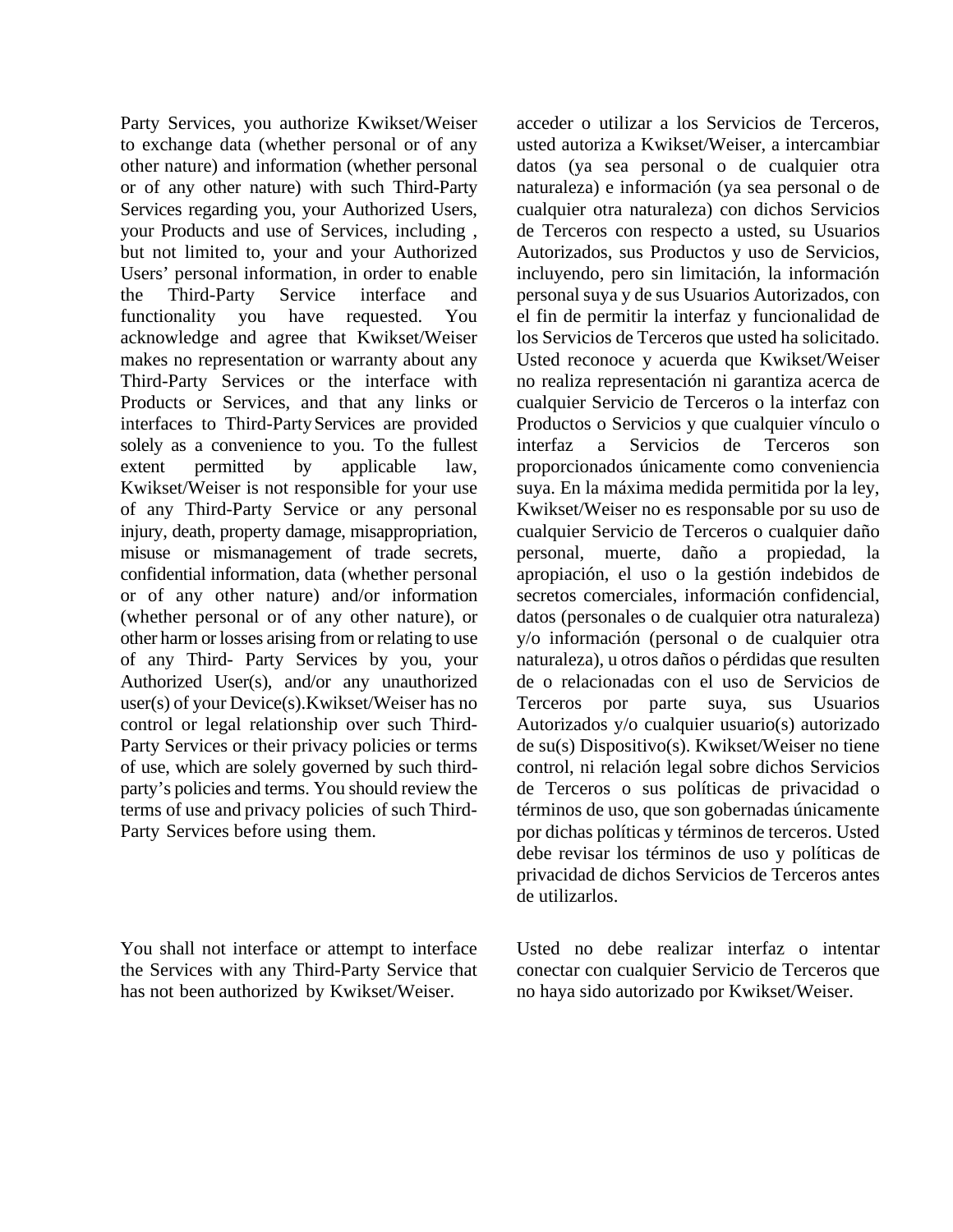## **7. INTELLECTUALPROPERTY. 7. PROPIEDAD INTELECTUAL.**

The materials and intellectual property incorporated in the Services, including without limitation any and all text, software, scripts, graphics, photos, sounds, music, videos, interactive features and the like, and the trademarks, service marks and logos contained therein ("Content), are owned by Kwikset/Weiser, licensed to Kwikset/Weiser, or used with permission subject to copyright and other intellectual property rights. Content does not include information provided by you. The availability of the Services should not be construed as granting, by implication, estoppel, or otherwise, any license or right to use any Content, through the use of framing or otherwise, without Kwikset/Weiser's prior written permission or that of such third party that may own the Content. Any use of third-party trademarks in the Services are used only to identify the products and services of their respective owners, and no sponsorship or endorsement on Kwikset/Weiser's part should be inferred from such use.

Kwikset/Weiser welcomes your reviews, feedback, and other communications, through various forms of media including but not limited to through the Site, so long as such communications comply with these Terms. To the fullest extent permitted by applicable law, You grant Kwikset/Weiser a non-exclusive, transferable, sub-licensable, royalty-free, fully paid up, worldwide license in perpetuity to use, copy, publicly perform, digitally perform, publicly display, translate, and distribute reviews, feedback and other communications you provide, submit or post to public areas of the Site(s) (such as forums and review sections) ("Feedback") and to prepare derivative works based on, or incorporate into other works, such Feedback, with or without attribution. You

<span id="page-8-0"></span>Los materiales y propiedad intelectual incorporados en los Servicios, incluyendo sin limitación cualquiera y todo texto, software, scripts, gráficas, fotos, sonidos, música, videos, funciones interactivas y similar, y las marcas, marcas de servicio y logos contenidos aquí ("Contenido") son propiedad de Kwikset/Weiser, licenciadas a Kwikset/Weiser o utilizadas con permiso sujeto a derechos de autor y otros derechos de propiedad intelectual. El contenido no incluye información proporcionada por usted. La disponibilidad de los Servicios no debe interpretarse como una concesión, por implicación, impedimento legal o de otro modo, ninguna licencia o derecho para usar cualquier Contenido, a través del uso de marcos o de otra manera, sin el previo permiso escrito por parte de Kwikset/Weiser o aquel de dicho tercero que pueda ser dueño del Contenido. Cualquier uso de marcas de terceros en los Servicios, son usadas únicamente para identificar los productos y servicios de sus propietarios respectivos y ningún patrocinio o respaldo por parte de Kwikset/Weiser debe ser inferido de dicho uso.

Kwikset/Weiser recibe sus revisiones, retroalimentación y otras comunicaciones a través de varias formas de medios, incluyendo, pero sin limitarse a través del Sitio, en la medida que dichas comunicaciones cumplan con estos Términos. En la medida en que lo permita la legislación aplicable, usted le otorga a Kwikset/Weiser una licencia mundial no exclusiva, transferible, sublicenciable, libre de regalías, totalmente pagada, a perpetuidad para usar, copiar, realizar públicamente, realizar digitalmente, desplegar públicamente, traducir y distribuir revisiones, retroalimentación y otras comunicaciones que usted proporcione, entregar o publicar áreas del Sitio(s) (tales como secciones de foros y revisiones) ("Feedback") y preparar trabajos derivados con base en, o incorporar en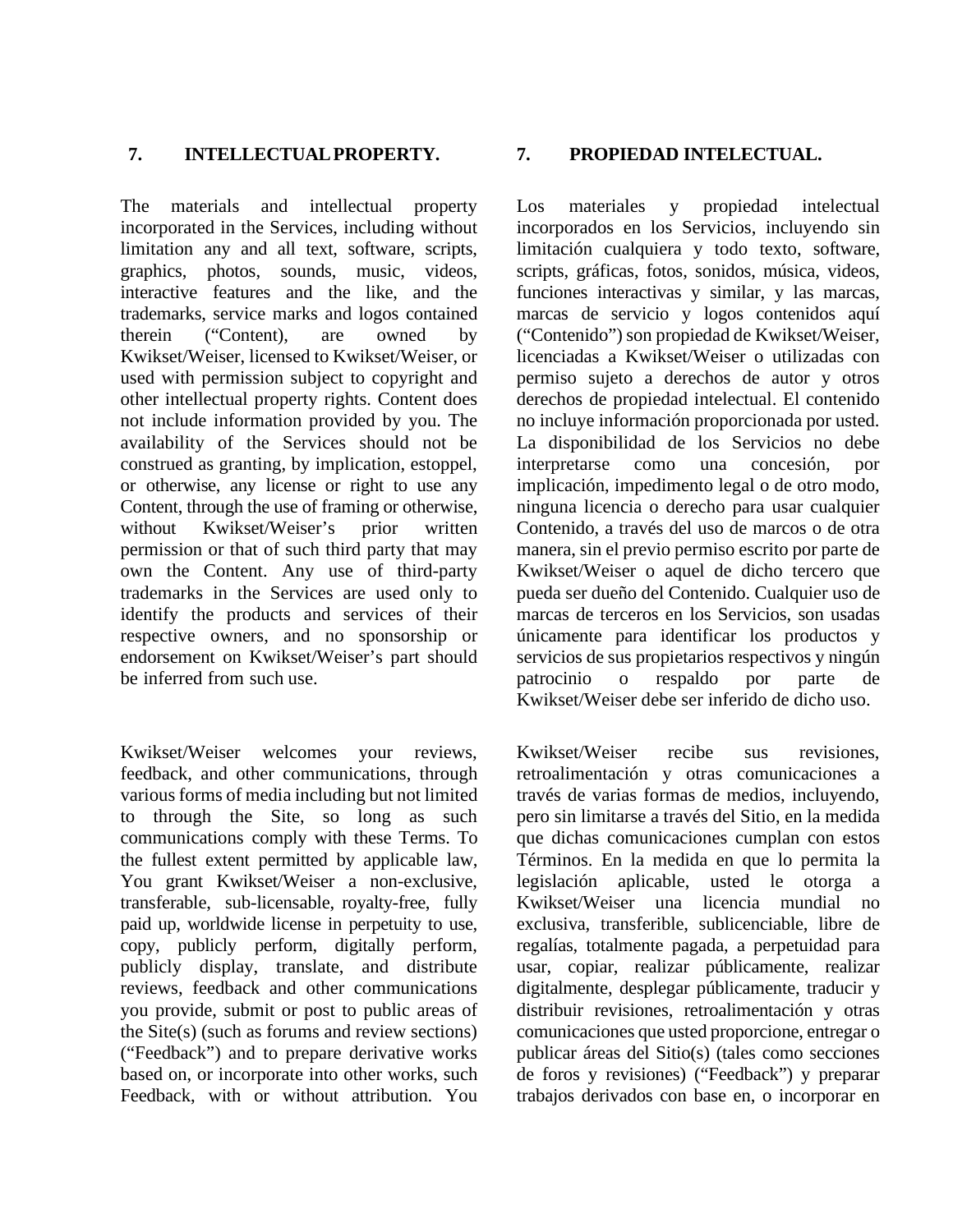understand that your Feedback and personal data may be visible to, sent to, and viewed by others, and you hereby expressly authorize the use and transfer to third parties by any means of any data (whether personal or of any other nature) contained in such Feedback for all purposes described in these Terms authorizing its disclosure and you agree and accept to adopt e the measures to ensure that your members and guests are adequately informed of the above.. You are solely responsible for your Feedback and for the resolution of any disputes that arise because of your Feedback. You shall defend, indemnify, and hold Kwikset/Weiser harmless from all such disputes. Kwikset/Weiser reserves the right to review, edit and/or delete any Feedback for any or no reason, in its sole discretion. Likewise, Kwikset/Weiser does not undertake to delete and/or edit any Feedback, except as required by law or as otherwise outlined herein.

### **8. COPYRIGHT COMPLAINTS. 8. QUEJAS POR DERECHOS DE**

It is Kwikset/Weiser's policy to respond to notices of alleged infringement on the Site in cases where the Digital Millennium Copyright Act ("DMCA") applies. If you believe in good faith that your work has been copied in a way that constitutes copyright infringement under United States copyright law or under the copyright law of the applicable jurisdiction, you must submit a notification to Kwikset/Weiser's Copyright Agent (listed below). Your notification must include:

> 8.1 A description of the specific copyrighted work(s) that you claim has been infringed;

otros trabajos, dicha Retroalimentación con o sin atribución. Usted entiende que su Retroalimentación y datos personales pueden ser visibles para, ser enviados a y vistos por otros, y usted autoriza expresamente el uso y la transferencia a terceros por cualquier medio de los datos (ya sean personales o de cualquier otra naturaleza) contenidos en dicho Feedback para todos los fines descritos en estas Condiciones que autorizan su divulgación y se compromete y acepta a adortar las medidas para garantizar que sus miembros e invitados estén adecuadamente informados de lo anterior. Usted es el único responsable por su Retroalimentación y por la resolución de cualquier disputa que pueda resultar por su Retroalimentación. Usted deberá defender, indemnizar y mantener indemne a Kwikset/Weiser, de cualquier dicha disputa. Kwikset/Weiser se reserva el derecho a revisar, editar y/o eliminar cualquier Retroalimentación por cualquier razón. Del mismo modo, Kwikset/Weiser no se compromete a eliminar y/o editar cualquier Retroalimentación, excepto lo requerido por ley o por aquello delineado aquí.

# **AUTOR.**

Es la política de Kwikset/Weiser responder a notificaciones de supuestas violaciones en el Sitio, en casos donde la Ley de Derechos de Autor Digital Millennium ("DMCA") aplique. Si usted cree de buena fe que su trabajo ha sido copiado de forma que constituya una violación de derechos de autor bajo las leyes de derecho de autor de los Estados Unidos, o bajo la ley de derechos de autor de la jurisdicción aplicable usted debe presentar una notificación al Agende de Derechos de Autor de Kwikset/Weiser (listado abajo). Su notificación debe incluir:

> 8.1 Una descripción del trabajo específico protegido por derechos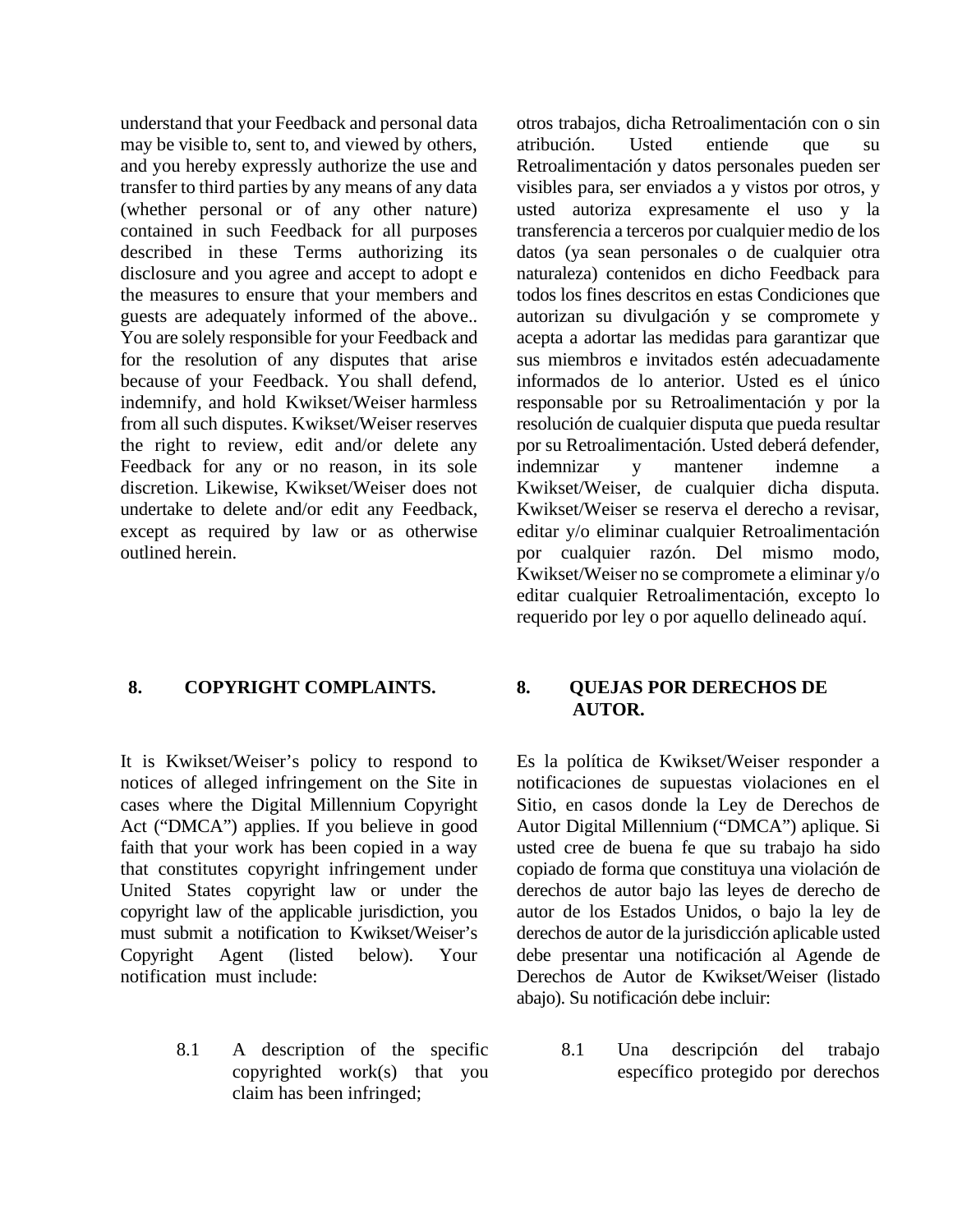- 8.2 A description of the location on the Site of the material that you claim to be infringing;
- 8.3 Your name and last name, address, telephone number, and email address;
- 8.4 The name of the title holder, owner or legal representative thereof and their corresponding email address for notifying such entities or individuals;
- 8.5 A statement that you have a good-faith belief that the disputed use is not authorized by the copyright owner, its agent, or the law;
- 8.6 A statement about your interest or right over the corresponding copyright; and
- 8.7 A statement by you, made under penalty of perjury, that the information in your notification is accurate and that you are authorized to act on behalf of the copyright owner.

Kwikset/Weiser's Copyright Agent can be reached as follows:

de autor que usted reclama ha sido violado;

- 8.2 Una descripción de la ubicación en el Sitio, del material que usted reclama haber sido violado;
- 8.3. Su nombre y apellido dirección, número de teléfono y dirección de email;
- 8.4. El nombre del titular, propietario o representante legal del mismo y su correspondiente dirección de correo electrónico para notificar a dichas entidades o personas;
- 8.5. Una declaración de que usted tiene una creencia de buena fe que el uso en disputa no ha sido autorizado por el propietario de los derechos de autor, su agente o la ley;
- 8.6. Una declaración sobre su interés o derecho sobre los correspondientes derechos de autor; y
- 8.7. Una declaración de parte suya, realizada bajo pena de falso testimonio, que la información en su notificación es precisa y que usted está autorizado a actuar en nombre del propietario de los derechos de autor.

El Agente de Derechos de Autor para Kwikset/Weiser puede ser contactado de la siguiente manera:

Spectrum Brands Inc. Attention: Legal Department 3001 Deming Way Middleton, WI 53562-1431 By Email: [copyright.noi@spectrumbrands.com](mailto:copyright.noi@spectrumbrands.com) Spectrum Brands, Inc. Atención: Departamento Legal 3001 Deming Way Middleton, WI 53562-1431 Por Email: [copyright.noi@spectrumbrands.com](mailto:copyright.noi@spectrumbrands.com)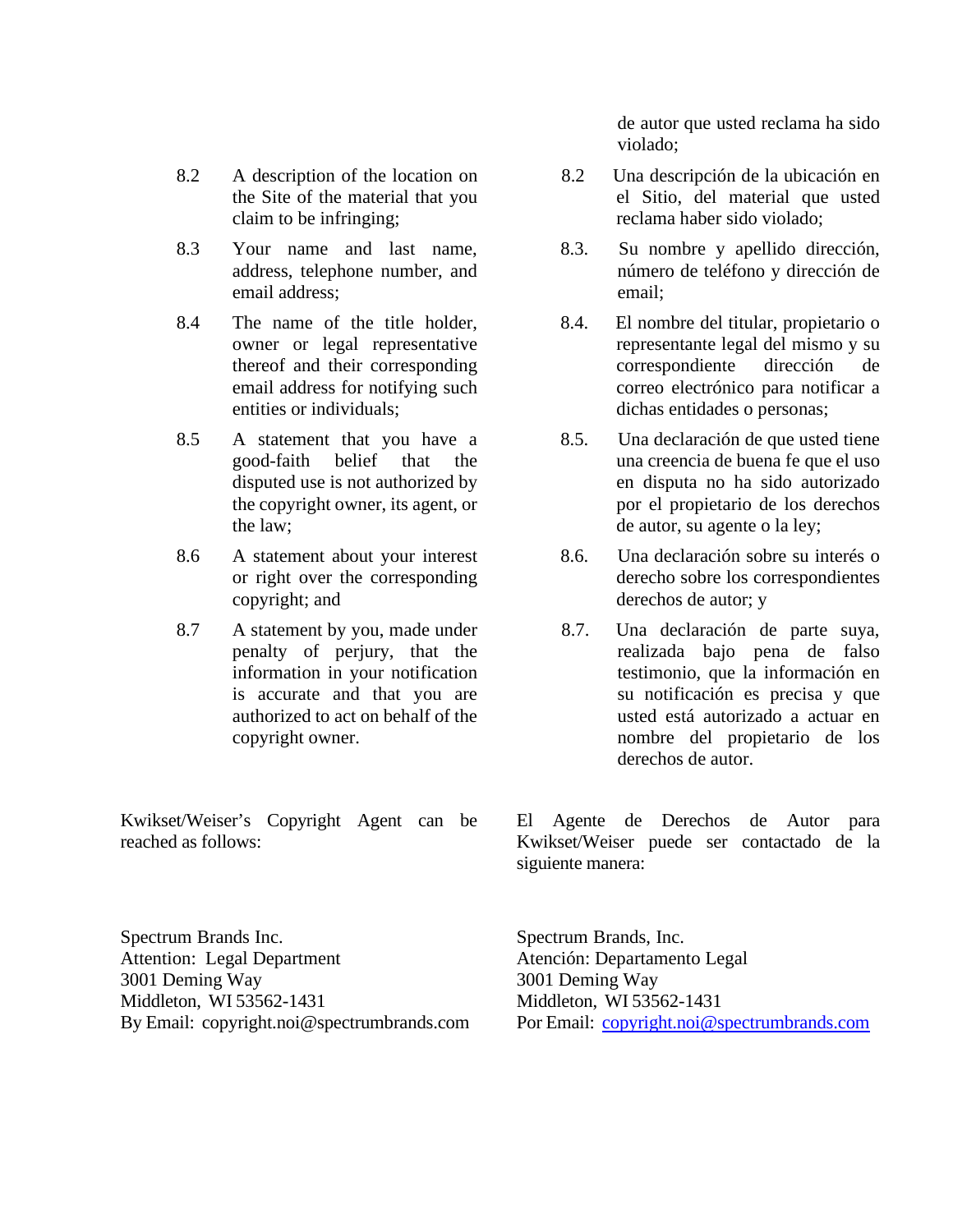Upon receipt of a valid notification of alleged copyright infringement by a third party, Kwikset/Weiser's policy is to remove or disable access to the material identified in the notice, forward the written notice to the alleged infringer, and take reasonable efforts to notify the alleged infringer that the material has been removed or disabled.

If a notice of copyright infringement has been filed against you, you may file a counter notification with Kwikset/Weiser's Copyright Agent at the address listed above. To be effective, a counter notification must be a written communication provided to Kwikset/Weiser's Copyright Agent that includes the following:

- 8.7.1 Your physical or electronic signature;
- 8.7.2 A description of the material that has been removed or to which access has been disabled, and the specific location where the material appeared before it was removed or access to it was disabled;
- 8.7.3 Your name, address, telephone number, and email address;
- 8.7.4 Evidence of your ownership or authorization for the specific use of the removed or disabled material;
- 8.7.5 A statement by you, under penalty of perjury, that you have a good faith belief that the material

Al recibo de una notificación válida de una supuesta violación de derechos de autor por un tercero, la política de Kwikset/Weiser es remover o inhabilitar el acceso al material identificado en la notificación, enviar la notificación escrita al supuesto infractor, y llevar a cabo esfuerzos responsables de notificar al supuesto infractor que el material ha sido removido o inhabilitado.

Si una notificación de violación de derechos de autor ha sido presentada en contra suya, usted puede presentar una contra-notificación con el Agente de Derechos de Autor de Kwikset/Weiser, en la dirección listada abajo. Para que sea efectiva, una contra-notificación debe ser una comunicación escrita proporcionada al Agente de Derechos de Autor de Kwikset/Weiser, que incluya lo siguiente:

- 8.7.1 Su firma física o electrónica;
- 8.7.2 Una descripción del material que fue removido o al cual el acceso ha sido deshabilitado, y la ubicación específica donde el material aparecía antes de ser removido o deshabilitado;
- 8.7.3 Su nombre, dirección, número de teléfono y dirección de email;
- 8.7.4 Prueba de su propiedad o autorización para el uso específico del material retirado o inhabilitado;
- 8.7.5 Una declaración de parte suya, realizada bajo pena de falso testimonio, que el material fue removido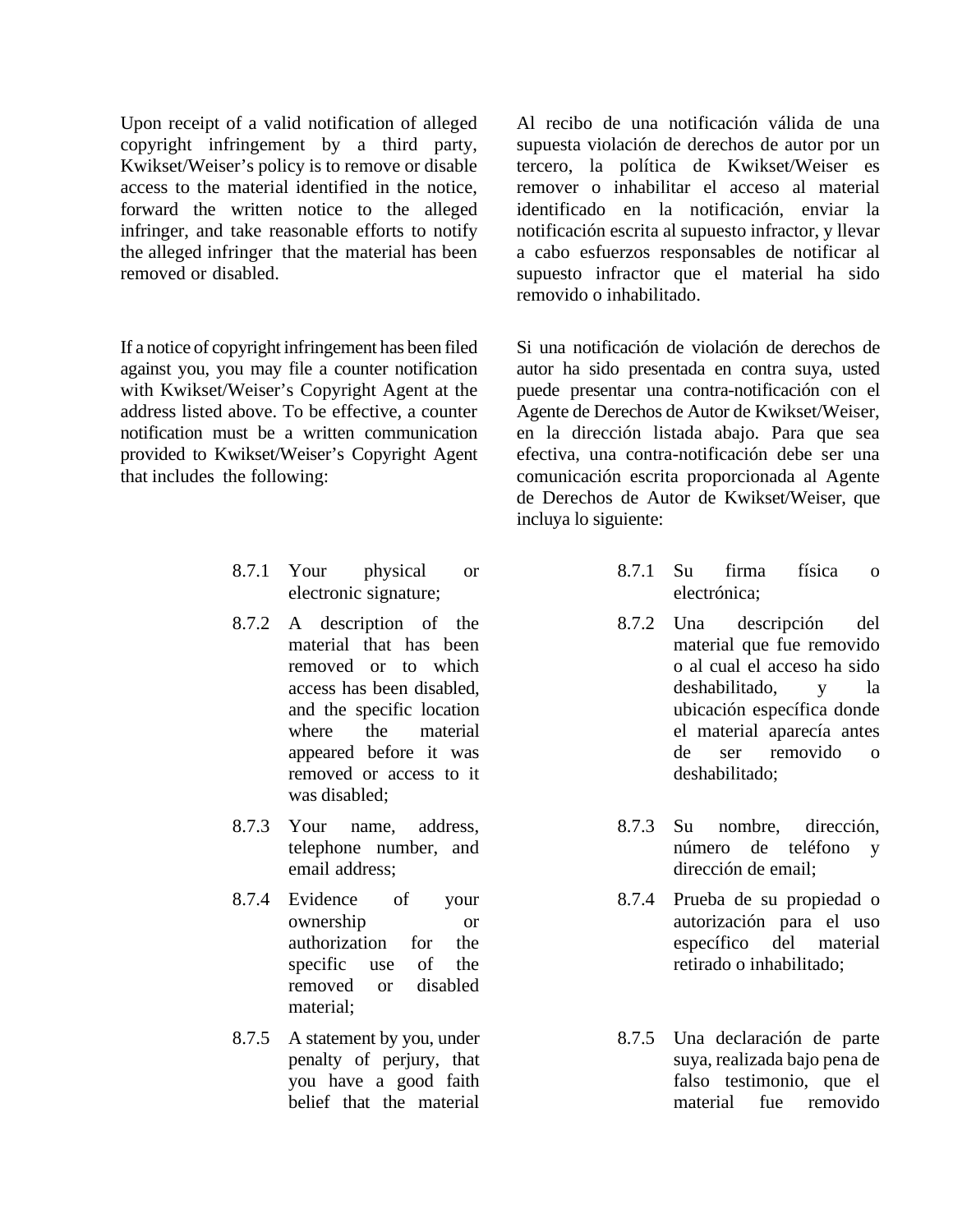was removed as a result of mistake or misidentification of the material to be removed or disabled; and

8.7.6 A statement that you consent to the jurisdiction of Federal District Court for the judicialdistrict in which the address is located, and to the fullest extent permitted by applicable law that you will accept service of process from the person who provided notification of the alleged infringement.

If a counter notification is received by the Copyright Agent, Kwikset/Weiser shall send a copy of the counter notification to the original complaining party informing that person that it may replace the removed material or cease disabling it in 10 business days. Unless the copyright owner or original complaining party files an action seeking a court order against the alleged infringer, the removed content may be replaced, or access to it restored, 15 business days after receipt of the counter notification, in Kwikset/Weiser's sole discretion.

It is Kwikset/Weiser's policy to terminate the account and/or usage privileges of any person who has been determined to be a repeat infringer in accordance with the DMCA.

These Terms remain in effect as long as you and/or any Authorized User(s) and/or any unauthorized user(s) of your Device(s) continue to como resultado de error o identificación errónea del material a ser removido o deshabilitado; y

8.7.5 Una declaración en la cual usted está de acuerdo con la jurisdicción de la Corte Federal Distrital para el distrito judicial en la cual la dirección está ubicada, y en la medida en que lo permita la legislación aplicable que usted aceptara servicio de proceso de la persona que proporcionó la notificación de la supuesta violación.

Si una contra-notificación es recibida por parte del Agente de Derechos de Autor, Kwikset/Weiser debe enviar una copia de la contra-notificación a la parte original que realizó la queja, informando a aquella persona que puede reemplazar el material removido o dejar de deshabilitarlo en 10 días hábiles. A menos que el propietario de los derechos de autor o la parte reclamante original presente una acción que busque una orden judicial en contra del supuesto infractor, el contenido removido puede ser reemplazado, o su acceso devuelto, 15 días hábiles después del recibo de la contra-notificación, a la discreción única de Kwikset/Weiser.

Es la política de Kwikset/Weiser terminar la cuenta y/o privilegios de uso de cualquier persona que haya sido determinada a ser un infractor reincidente, de acuerdo con la DMCA.

### **9. TERMINATION; SUSPENSION. 9. TERMINACIÓN; SUSPENSIÓN.**

Estos Términos se mantienen en efecto siempre y cuando usted y/o cualquier Usuario Autorizado y/o usuario autorizado de su(s) Dispositivo(s)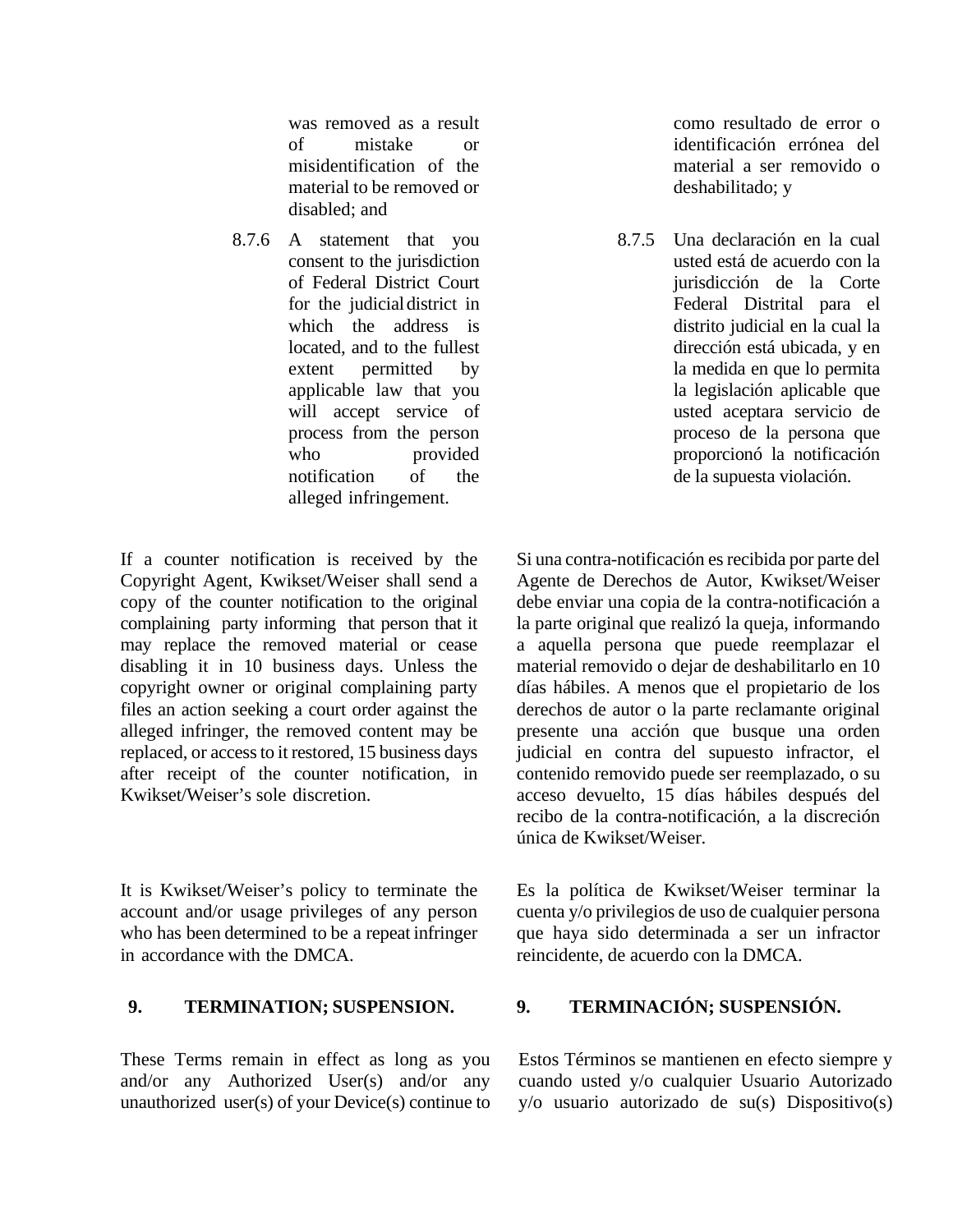access or use the Services, or until terminated as provided in these Terms. To the fullest extent permitted by applicable law, Kwikset/Weiser reserves the right to suspend or terminate your access to or use of the Services at any time, with or without cause, and with or without notice. For example, Kwikset/Weiser may suspend or terminate your use if you are not complying with these Terms, or use the Services in any way that may cause Kwikset/Weiser legal liability or disrupt others' use of the Services. Upon termination, your Account and right to use the Services will automatically terminate.

### **10. INDEMNIFICATION. 10. INDEMNIZACIÓN.**

You agree to indemnify, defend (using counsel reasonably acceptable to Kwikset/Weiser) and hold harmless Kwikset/Weiser, including its agents, affiliated companies, employees, contractors, directors, officers, licensors and suppliers (collectively, the "Kwikset/Weiser Parties"), from all claims or causes of action, liabilities, damages, costs, fines, penalties, and expenses (including attorneys' fees) occurring from or related to your or your Authorized Users' (a) use or misuse of the Products, Software, Site or Services, including without limitation your negligence or willful misconduct, (b) violation of these Terms, or (c) violations of law or any rights of a third party, or any allegation thereof. Kwikset/Weiser reserves the right to assume the exclusive defense and control of any matter otherwise subject to indemnification by you, in which event you will cooperate in asserting any available defenses. You shall not settle any such claim without Kwikset/Weiser's prior written consent. This provision only applies to the extent permitted by applicable law.

continúen accediendo o utilizando los Servicios o hasta que sean terminados de acuerdo con estos Términos. En la mayor medida permitida por la ley aplicable, Kwikset/Weiser se reserva el derecho de suspender o terminar su acceso o uso a los Servicios, en cualquier momento, con o sin causa y con o sin notificación. Por ejemplo, Kwikset/Weiser puede suspender o terminar su uso si usted no está cumpliendo con estos Términos o usa los Servicios de cualquier manera que pueda causar que Kwikset/Weiser tenga responsabilidad legal o interrumpa el uso de los Servicios a otros. Con la terminación, su Cuenta y derecho a utilizar los Servicios serán terminados automáticamente.

<span id="page-13-0"></span>Usted acuerda indemnizar, defender (utilizando un abogado razonablemente aceptable para Kwikset/Weiser) y mantener indemne a Kwikset/Weiser, incluyendo sus agentes, compañías afiliadas, empleados, contratistas, directores, oficiales, licenciantes y proveedores (colectivamente, "las Partes Kwikset/Weiser"), de todo reclamo o causas de acción, responsabilidades, daños, costos, multas, penalidades y gastos (incluyendo honorarios de abogados) que ocurran de o relacionados con (a) uso o uso erróneo por parte suya o de sus Usuarios Autorizados de los Productos, Software, Sitio o Servicios, incluyendo sin limitación, su negligencia o mala conducta intencional, (b) violación de estos Términos, o (c) violaciones de la ley o cualquier derecho de un tercero, o cualquier argumento de estos, Kwikset/Weiser se reserva el derecho a asumir la defensa exclusiva o control de cualquier asunto de otra forma sujeto a indemnización por parte suya, en cuyo caso usted cooperará en obtener cualquier defensa disponible. Usted no podrá llegar a un acuerdo en cuanto a dicho reclamo sin el consentimiento previo y escrito por parte de Kwikset/Weiser. Esta disposición solo aplica en la medida permitida por la ley aplicable.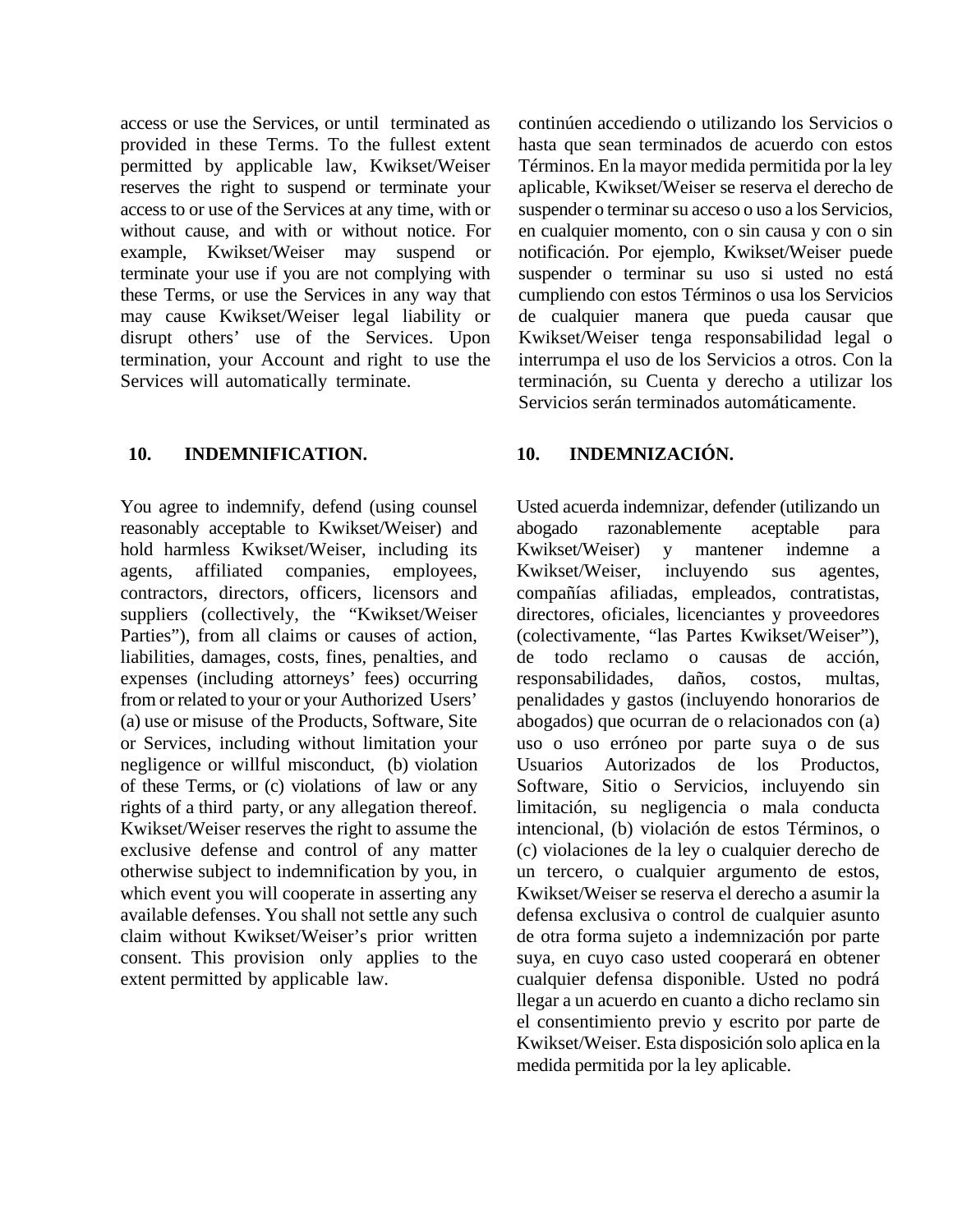## **11. WARRANTY DISCLAIMERS. 11. RENUNCIAS DE GARANTÍA.**

SOME JURISDICTIONS DO NOT ALLOW THE EXCLUSION OR LIMITATION OF CERTAIN WARRANTIES. A PORTION OR ALL OF THE FOLLOWING DISCLAIMERS MAY THEREFORE NOT APPLY TO YOU.

THE SERVICES ARE PROVIDED "AS IS" AND "AS AVAILABLE" WITHOUT ANY WARRANTIES, REPRESENTATIONS OR CONDITIONS OF ANY KIND, WHETHER EXPRESS, IMPLIED, LEGAL, STATUTORY OR OTHERWISE, INCLUDING BUT NOT LIMITED TO ANY AND ALL WARRANTIES RELATING TO NON-INFRINGEMENT, TITLE, MERCHANTABILITY, FITNESS FOR A PARTICULAR PURPOSE, SECURITY, RELIABILITY, TIMELINESS, DURABILITY, QUALITY, AND ACCURACY. WITHOUT LIMITING THE GENERALITY OF THE FOREGOING, THE KWIKSET/WEISER PARTIES (a) HAVE NO OBLIGATION TO INDEMNIFY OR DEFEND YOU OR OTHER USERS AGAINST CLAIMS RELATED TO INFRINGEMENT OF INTELLECTUAL PROPERTY; (b) DO NOT REPRESENT OR WARRANT THAT THE SERVICES WILL PERFORM WITHOUT INTERRUPTION OR ERROR; AND (c) INASMUCH AS KWIKSET/WEISER ENSURES THAT IT HAS TAKEN ALL THE MEASURES TO MAINTAIN THAT PERSONAL DATA IS SECURE AND THAT RECIPIENTS OF PERSONAL DATA EXPRESSLY ACKNOWLEDGE RESPONSIBILITY FOR COMPLIANCE OF PERSONAL DATA PROTECTION LAWS OF THE COUNTRY IN WHICH SUCH INFORMATION IS COLLECTED KWIKSET/WEISER DO NOT REPRESENT OR WARRANT, DO NOT REPRESENT OR WARRANT THAT THE SOFTWARE IS SECURE FROM HACKING, VIRUSES OR OTHER UNAUTHORIZED

<span id="page-14-0"></span>ALGUNAS JURISDICCIONES NO PERMITEN LA EXCLUSIÓN O LIMITACIÓN DE CIERTAS GARANTÍAS. UNA PORCIÓN O TODAS LAS SIGUIENTES GARANTÍAS PUEDEN NO APLICARLE A USTED.

LOS SERVICIOS SON PROPORCIONADOS "TAL CUAL" Y "SEGÚN LO DISPONIBLE" SIN GARANTÍAS, REPRESENTACIONES O CONDICIONES DE CUALQUIER TIPO, YA SEAN EXPRESOS, IMPLICADOS, LEGALES, ESTATUTARIOS O DE OTRO MODO, INCLUYENDO PERO SIN LIMITARSE A CUALQUIER Y TODA GARANTÍA RELACIONADA CON NO-INFRACCIÓN, TÍTULO, COMERCIABILIDAD, APTITUD PARA UN PROPÓSITO PARTICULAR, SEGURIDAD, CONFIABILIDAD, OPORTUNIDAD, DURABILIDAD, CALIDAD, Y PRECISIÓN, SIN LIMITAR LA GENERALIDAD DE LOS ANTERIOR, LAS PARTES KWIKSET/WEISER (a) NO TIENEN NINGUNA OBLIGACIÓN DE INDEMNIZAR O DEFENDERLO A USTED U OTROS USUARIOS EN CONTRA DE RECLAMOS RELACIONADOS CON LA VIOLACIÓN DE PROPIEDAD INTELECTUAL; (b) NO REPRESENTAN O GARANTIZAN QUE LOS SERVICIOS SE REALIZARÁN SIN INTERRUPCIÓN NI ERROR; Y (c) EN LA MEDIDA EN QUE KWIKSET/WEISER ASEGURA QUE HA TOMADO TODAS LAS MEDIDAS PARA MANTENER LA SEGURIDAD DE LOS DATOS PERSONALES Y QUE LOS DESTINATARIOS DE LOS DATOS PERSONALES RECONOCEN EXPRESAMENTE LA RESPONSABILIDAD DEL CUMPLIMIENTO DE LAS LEYES DE PROTECCIÓN DE DATOS PERSONALES DEL PAÍS EN EL QUE SE RECOGE DICHA INFORMACIÓN KWIKSET/WEISER,NO REPRESENTAN O GARANTIZAN QUE EL SOFTWARE ES SEGURO CONTRA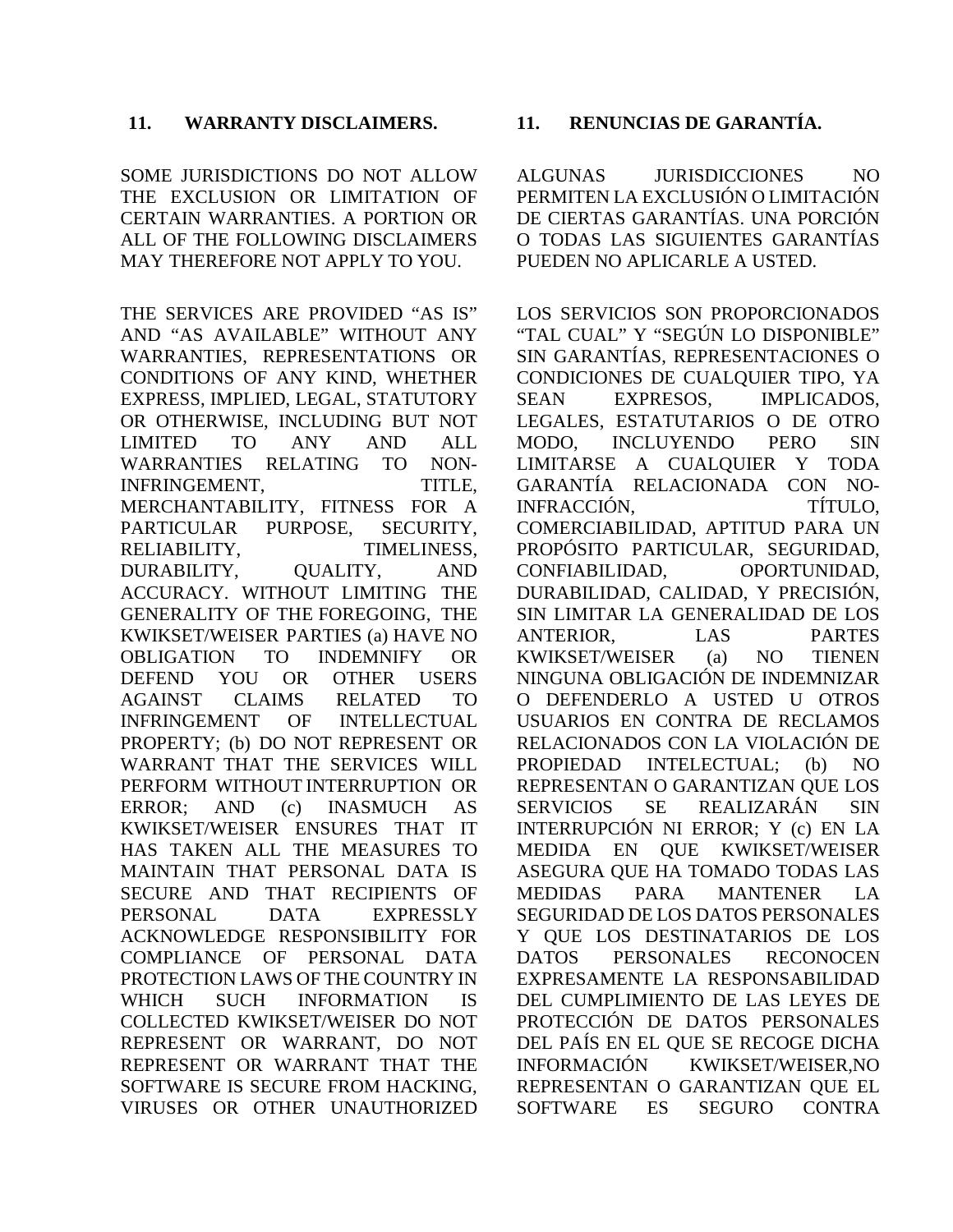INTRUSION OR THAT YOUR DATA (WHETHER PERSONAL OR OF ANY OTHER NATURE) WILL REMAIN PRIVATE OR SECURE. NO ADVICEOR INFORMATION, WHETHER ORAL OR WRITTEN, OBTAINED BY YOU FROM KWIKSET/WEISER OR THROUGH THE SERVICES SHALL CREATE ANY WARRANTY.

KWIKSET/WEISER DOES NOT WARRANT THE ACCURACY, INTEGRITY, LEGALITY OR COMPLETENESS OF THE CONTENT CONTAINED IN OR ACCESSED THROUGH THE SERVICES, INCLUDING ANY CONTENT RELATING TO PRODUCTS OR SERVICES OFFERED FOR SALE BY KWIKSET/WEISER. YOU EXPRESSLY AGREE THAT YOUR ACCESS TO, VIEWING OF, BROWSING, VISITING OR USE OF THE SITE AND/OR THE APP IS AT YOUR SOLE RISK. KWIKSET/WEISER DOES NOT WARRANT, ENDORSE, GUARANTEE, OR ASSUME RESPONSIBILITY FOR ANY PRODUCT OR SERVICE ADVERTISED OR OFFERED BY A THIRD PARTY THROUGH OR IN CONNECTION WITH THE PRODUCTS OR SERVICES (INCLUDING, BUT NOT LIMITED TO, "THIRD PARTY SERVICES" CONNECTED THROUGH THE KWIKSET/WEISER SERVICES) OR ANY HYPERLINKED WEBSITE OR SERVICE, AND KWIKSET/WEISER WILL NOT BE A PARTY TO ANY TRANSACTION BETWEEN YOU AND ANY THIRD-PARTY.

# **12. LIMITATIONS OFLIABILITY. 12. LIMITACIÓN DE**

SOME JURISDICTIONS DO NOT ALLOW THE LIMITATION OF LIABILITY FOR HACKING, VIRUS U OTRAS INTRUSIONES NO-AUTORIZADAS, O QUE SUS DATOS (YA SEA PERSONAL O DE CUALQUIER OTRA NATURALEZA) PERMANECERÁN PRIVADOS O SEGUROS. NINGÚN CONSEJO O INFORMACIÓN, YA SEA ORAL O ESCRITA, OBTENIDA POR PARTE DE KWIKSET/WEISER O A TRAVÉS DE LOS SERVICIOS, CREARÁ NINGUNA GARANTÍA.

KWIKSET/WEISER NO GARANTIZA LA PRECISIÓN, INTEGRIDAD, LEGALIDAD O EXHAUSTIVIDAD DEL CONTENIDO INCLUIDO EN O ACCEDIDO A TRAVÉS DE LOS SERVICIOS, INCLUYENDO CUALQUIER CONTENIDO RELACIONADO CON PRODUCTOS O SERVICIOS OFRECIDOS PARA LA VENTA POR KWIKSET/WEISER. USTED ACUERDA EXPRESAMENTE QUE SU ACCESO A, VER, NAVEGAR, VISITAR O UTILIZAR EL SITIO Y/O EL APP ES BAJO SU PROPIO RIESGO. KWIKSET/WEISER NO GARANTIZA, ENDOSA, ASEGURA O ASUME RESPONSABILIDAD POR CUALQUIER PRODUCTO O SERVICIO PROMOCIONADO U OFRECIDO POR UN TERCERO A TRAVÉS DE O EN CONEXIÓN CON LOS PRODUCTOS O SERVICIOS (INCLUYENDO, PERO SIN LIMITARSE A "SERVICIOS DE TERCEROS" CONECTADOS A TRAVÉS DE LOS SERVICIOS DE KWIKSET/WEISER) O CUALQUIER SITIO WEB O SERVICIO HIPER-VINCULADO Y KWIKSET/WEISER NO SERÁ PARTE DE CUALQUIER TRANSACCIÓN ENTRE USTED Y CUALQUIER TERCERO.

# <span id="page-15-0"></span>**RESPONSABILIDAD.**

| ALGUNAS  | <b>JURISDICCIONES</b> |                   | NО |
|----------|-----------------------|-------------------|----|
| PERMITEN | LA.                   | <b>LIMITACIÓN</b> | DE |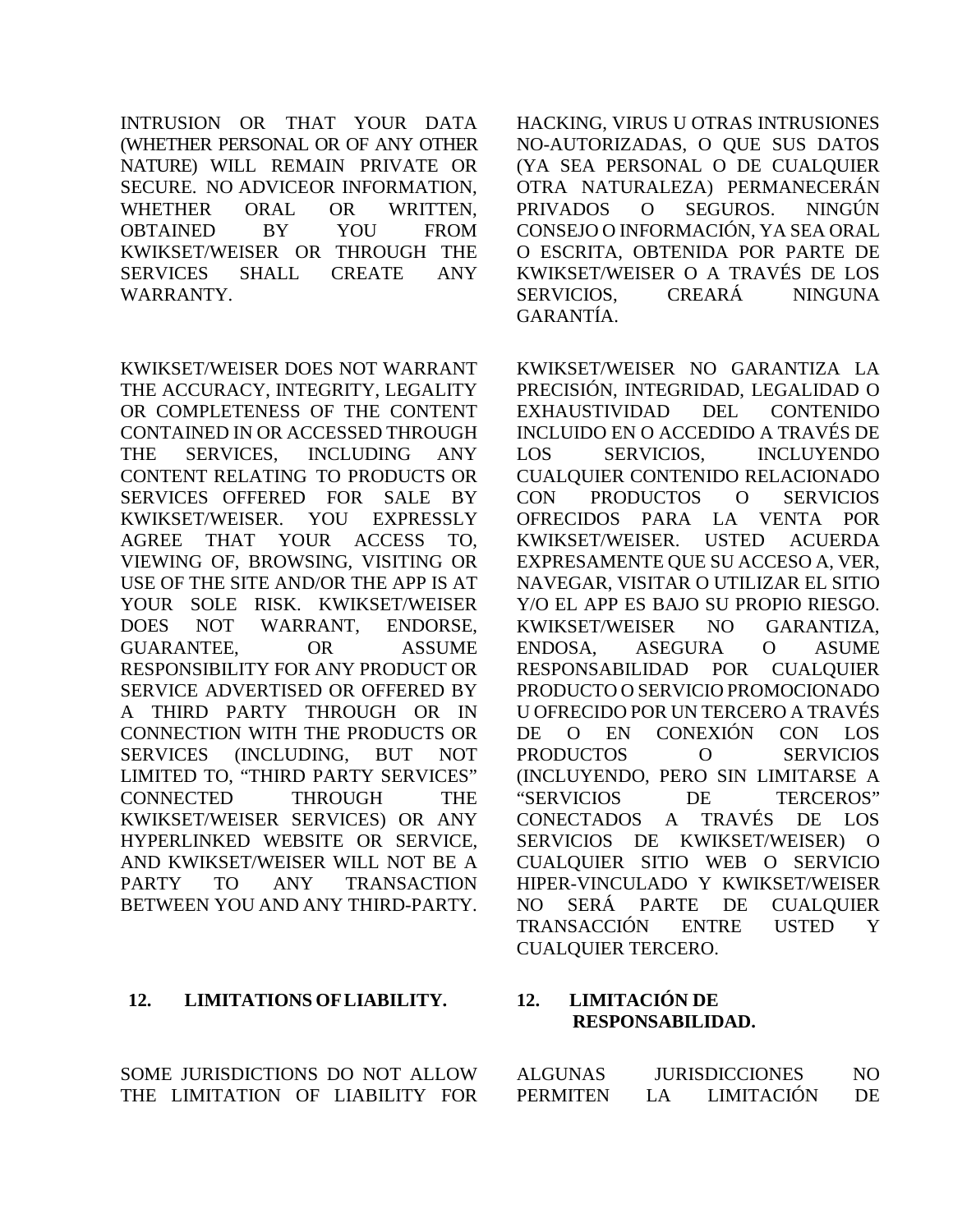CERTAIN TYPES OF DAMAGES. A PORTION OR ALL OF THE FOLLOWING LIMITATIONS MAY THEREFORE NOT APPLY TO YOU.

TO THE FULLEST EXTENT PERMITTED BY APPLICABLE LAW, IN NO EVENT WILL THE KWIKSET/WEISER PARTIES BE LIABLE FOR ANY DIRECT, INDIRECT, SPECIAL, INCIDENTAL, CONSEQUENTIAL, EXEMPLARY, PUNITIVE OR OTHER DAMAGES WHATSOEVER ARISING FROM OR RELATING TO THE SERVICES OR THE PRODUCT, INCLUDING, WITHOUT LIMITATION, ANY DAMAGES FOR LOST DATA (WHETHER PERSONAL OR OF ANY OTHER NATURE) OR LOST PROFITS, PRIVACY, INFORMATION SECURITY, YOUR RELIANCE ON THE SERVICES OR ANY INFORMATION OBTAINED THROUGH THE SERVICES, OR THAT RESULT FROM MISTAKES, OMISSIONS, INTERRUPTIONS, DELETION OF FILES OR E-MAIL, ERRORS, DEFECTS, VIRUSES, DELAYS IN OPERATION OR TRANSMISSION, OR ANY FAILURE OF PERFORMANCE. IF THE KWIKSET/WEISER PARTIES SHOULD NEVERTHELESS BE FOUND LIABLE, WHETHER DIRECTLY OR INDIRECTLY, FOR ANY LOSS, DAMAGE OR INJURY ARISING UNDER THESE TERMS OR OTHERWISE, THEIR TOTAL MAXIMUM LIABILITY IS LIMITED TO USD \$100.00 WHICH WILL BE THE COMPLETE AND EXCLUSIVE REMEDY AGAINST THE KWIKSET/WEISER PARTIES. IN THE EVENT THE CLASS ACTION WAIVER PROVIDED UNDER SECTION 14 IS DETERMINED TO BE INVALID OR UNENFORCEABLE BY A COURT, ARBITRATOR, OR OTHER TRIBUNAL OF COMPETENT JURISDICTION, THEN KWIKSET/WEISER'S MAXIMUM

RESPONSABILIDAD PARA ALGUNOS TIPOS DE DAÑOS. UNA PORCIÓN O TODAS LAS LIMITACIONES A CONTINUACIÓN PUEDEN, POR LO TANTO, NO APLICAR A USTED.

EN LA MEDIDA MÁXIMA PERMITIDA POR LA LEY, BAJO NINGÚN EVENTO, LAS PARTES KWIKSET/WEISER SERÁN RESPONSABLES DE CUALQUIER DAÑO DIRECTO, INDIRECTO, ESPECIAL, INCIDENTAL, CONSECUENTE, EJEMPLAR, PUNITIVO U OTRO ALGUNO, QUE RESULTE DE O SE RELACIONE CON LOS SERVICIOS O EL PRODUCTO, INCLUYENDO, PERO SIN LIMITARSE A, CUALQUIER DAÑO POR DATOS (YA SEA PERSONAL O DE CUALQUIER OTRA NATURALEZA) PERDIDOS O INGRESOS PERDIDOS, PRIVACIDAD, SEGURIDAD DE INFORMACIÓN, SU CONFIABILIDAD EN LOS SERVICIOS O CUALQUIER INFORMACIÓN OBTENIDA A TRAVÉS DE LOS SERVICIOS, O QUE RESULTE DE ERRORES, OMISIONES, INTERRUPCIONES, ELIMINACIÓN DE ARCHIVOS O EMAIL, ERRORES, DEFECTOS, VIRUS, DEMORAS EN OPERACIÓN O TRANSMISIÓN, O CUALQUIER FALLA DE DESEMPEÑO. SI, SIN EMBARGO, LAS PARTES KWIKSET/WEISER SE ENCUENTRAN COMO RESPONSABLES, YA SEA DIRECTA O INDIRECTAMENTE, DE CUALQUIER PÉRDIDA, DAÑO O LESIÓN QUE RESULTE BAJO ESTOS TÉRMINOS O DE OTRO MODO, SU MÁXIMA RESPONSABILIDAD TOTAL ESTÁ LIMITADA A USD \$100.00 QUE SERÁ EL REMEDIO COMPLETO Y EXCLUSIVO EN CONTRA DE LAS PARTES KWIKSET/WEISER. EN EL EVENTO QUE LA RENUNCIA DE ACCIÓN COLECTIVA BAJO LA SECCIÓN 14 SEA DETERMINADA A SER INVÁLIDA O NO-EJECUTABLE POR UNA CORTE, ARBITRADOR U OTRO TRIBUNAL DE JURISDICCIÓN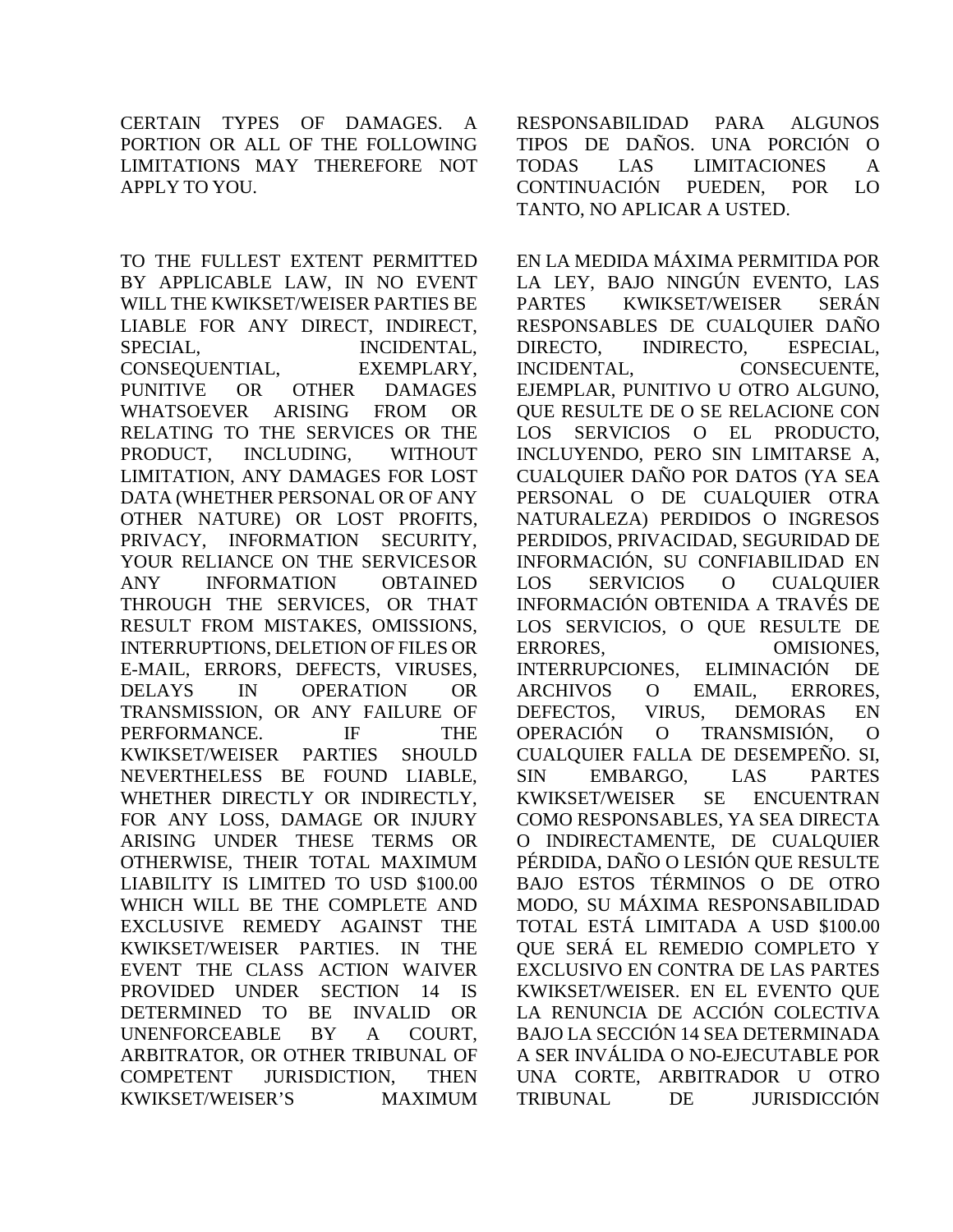LIABILITY SHALL BE REDUCED TO USD \$100.00.

THE LIABILITIES LIMITED BY THIS SECTION APPLY: (a) REGARDLESS OF THE FORM OF ACTION, WHETHER IN CONTRACT, TORT, EXTRA-CONTRACTUAL LIABILITY, STRICT PRODUCT LIABILITY, OR OTHERWISE; (b) EVEN IF KWIKSET/WEISER IS ADVISED IN ADVANCE OF THE POSSIBILITY OF THE DAMAGES IN QUESTION AND EVEN IF SUCH DAMAGES WERE FORESEEABLE; AND (c) EVEN IF YOUR REMEDIES FAIL OF THEIR ESSENTIAL PURPOSE.

To the fullest extent permitted by applicable law, these Terms will be deemed entered into in the State of Delaware, United States of America and will be governed by and construed according to the internal laws of the State of Delaware, United States of America applicable to agreements executed and to be performed entirely within the State of Delaware United States of America, without regard to conflict of law principles, rules, or laws. You agree that any applicable state law implementation of the Uniform Computer Information Transactions Act (including any available remedies or laws) shall not apply to these Terms and is hereby disclaimed.

Before bringing a formal legal proceeding, you agree to contact Kwikset/Weiser in writing to try to resolve any disputes informally. In the event you and Kwikset/Weiser are unable to come to a resolution informally, you and Kwikset/Weiser each agree that any dispute arising out of, or relating to, these Terms, or your use of the Services, Software and Product COMPETENTE, ENTONCES LA MÁXIMA RESPONSABILIDAD DE KWIKSET/WEISER SERÁ REDUCIDA A USD \$100.00.

LAS RESPONSABILIDADES LIMITADAS POR ESTA SECCIÓN APLICAN: (a) SIN IMPORTAR LA FORMA DE ACCIÓN, YA SEA EN CONTRATO, AGRAVIO, RESPONSABILIDAD EXTRA-CONTRACTUAL, RESPONSABILIDAD ESTRICTA DE PRODUCTO, O DE OTRO MODO; (b) INCLUSO SI KWIKSET/WEISER ES AVISADO CON ANTICIPACIÓN DE LA POSIBILIDAD DE LOS DAÑOS EN CUESTIÓN E INCLUSO SI DICHOS DAÑOS ERAN PREDECIBLES; (c) INCLUSO SI SUS RECURSOS NO CUMPLEN CON EL PROPÓSITO ESENCIA.

# **13. DISPUTE RESOLUTION. 13. RESOLUCIÓN DE DISPUTAS.**

<span id="page-17-0"></span>En la mayor medida permitida por la ley, estos Términos se considerarán ejecutados en el Estado de Delaware, Estados Unidos de América y serán gobernados por y establecidos de acuerdo con las leyes internas del Estado de Delaware, , Estados Unidos de América aplicables a los acuerdos ejecutados y a ser realizados completamente dentro de Delaware, , Estados Unidos de América sin importar conflicto de principios legales, reglas o leyes. Usted acuerda que cualquier implementación de ley estatal aplicable de la Ley Uniforme de Transacciones de Información Computarizada (incluyendo cualquier recurso disponible o leyes) no aplicarán a estos Términos y por la presente se rechaza.

Antes de presentar un procedimiento legal formal, usted acuerda contactar a Kwikset/Weiser por escrito, para tratar de resolver cualquier disputa informalmente. En el evento que usted y Kwikset/Weiser no logren llegar a una resolución informalmente, usted y Kwikset/Weiser acuerdan que cada disputa que resulte de o se relacione con estos Términos, o su uso de los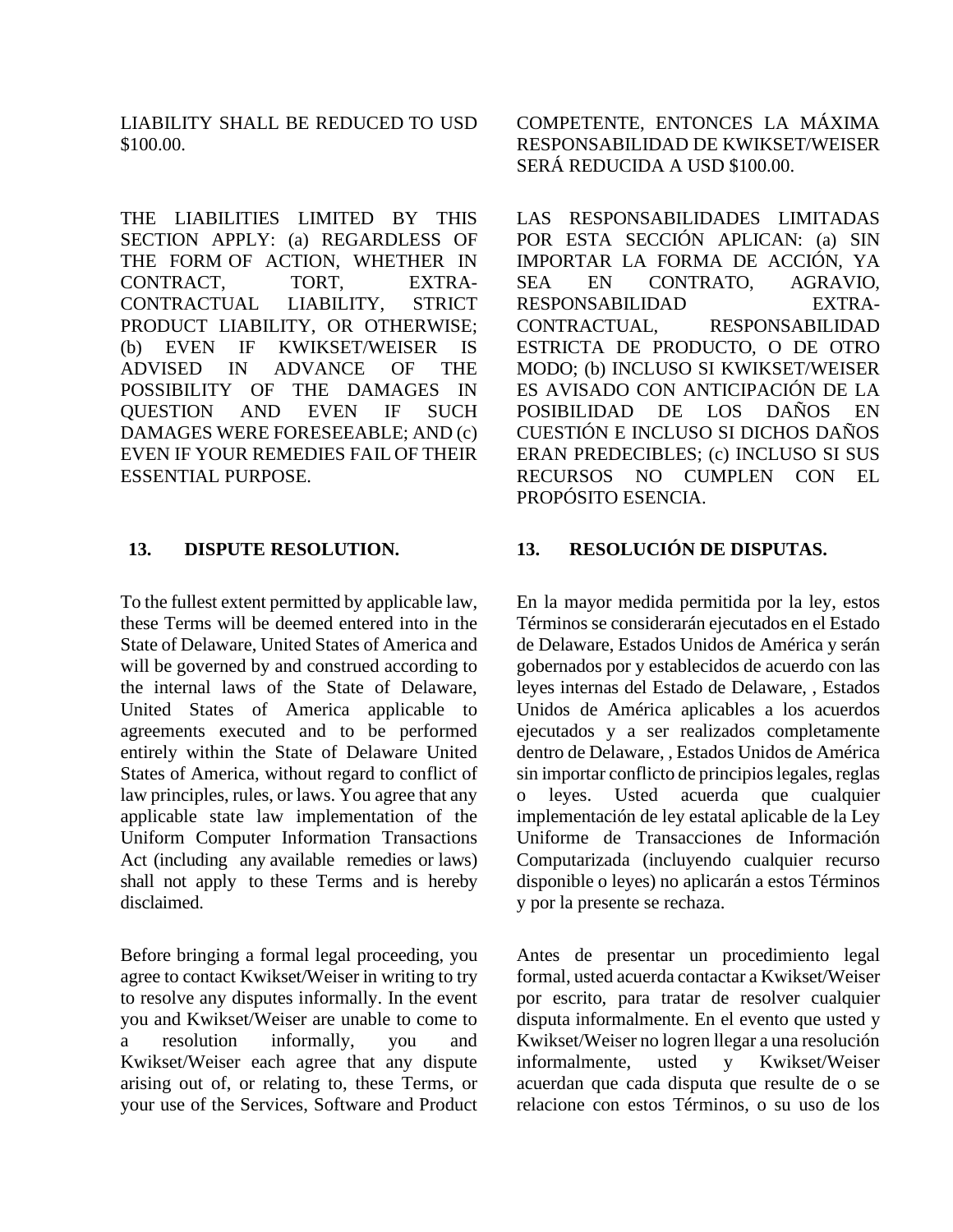(including the arbitrability of any claim or dispute and the enforceability of this section), shall be determined exclusively by final and binding arbitration, provided however, that the terms of this arbitration section do not apply to (a) determinations as to the intellectual property rights in the Services, Software or Product, or (b) claims that qualify to be resolved in small claims court. The arbitration shall be conducted before a single arbitrator under the American Arbitration Association's (AAA's) Consumer Arbitration Rules and conducted in Wilmington, Delaware, USA. The AAA rules are available at [http://www.adr.org](http://www.adr.org/) or by calling 1-800-778- 7879. You and Kwikset/Weiser are each responsible for their respective costs relating to counsel, experts, and witnesses, and any other costs relating to the arbitration. The arbitrator will make any award in writing but need not provide a statement of reasons unless requested by a party. The Federal Arbitration Act, 9 U.S.C. 1, et seq. (the "FAA") governs the interpretation and enforcement of this agreement to arbitrate. The FAA's provisions, not state law, govern all questions of whether a dispute is subject to arbitration. Except as expressly set forth in this section, you and Kwikset/Weiser may litigate in court only to compel arbitration under these Terms or to confirm, modify, vacate or enter judgment on the award rendered by the arbitrators. To the extent that you have breached or have indicated your intention to breach these Terms in any manner which violates or may violate Kwikset/Weiser's or any of its licensor's rights, or may cause continuing or irreparable harm to Kwikset/Weiser, Kwikset/Weiser may seek injunctive relief, or any other appropriate relief, in any court of competent jurisdiction, and you waive the requirement of the posting of a bond. This provision only applies to the extent permitted by applicable law.

Servicios, Software y Producto (incluyendo la arbitrariedad de cualquier reclamo o disputa y la exigibilidad de esta sección), serán determinadas exclusivamente por arbitraje final y vinculante, siempre y cuando los términos de esta sección de arbitraje no apliquen a (a) determinaciones con respecto a los derechos de propiedad intelectual en los Servicios, Software o Producto, o (b) reclamos que califiquen para ser resueltos en una corte de reclamos menores. El arbitraje deberá ser realizado ante un único árbitro bajo las Reglas de Arbitraje del Consumidor de la Asociación Americana de Arbitraje (AAA) en Wilmington, Delaware, USA. Las reglas de la AAA están disponibles en [http://www.adr.org](http://www.adr.org/) o llamando al 1-800-778-7879. Usted y Kwikset/Weiser son responsables por sus costos correspondientes relacionados con abogados, expertos y testigos, y cualquier otro costo relacionado con el arbitraje. El árbitro realizará cualquier laudo por escrito, pero no necesita proporcionar una declaración de razones a menos que sea requerida por una de las partes. La Ley Federal de Arbitraje, 9 U.S.C. 1, et seq. (la "FAA") gobierna la interpretación y ejecución de este acuerdo para arbitrar. Las disposiciones de la FAA, no la ley estatal, gobiernan todas las preguntas de si una disputa es sujeta a arbitraje. Excepto si se establece expresamente en esta sección, usted y Kwikset/Weiser pueden litigar en corte solo para obligar el arbitraje bajo estos Términos o para confirmar, modificar, dejar vacante o entrar en juicio con respecto al laudo emitido por los árbitros. En la medida que usted haya incumplido o haya indicado su intención de incumplir estos Términos de cualquier manera que viole o pueda violar los derechos de Kwikset/Weiser o sus licenciantes, o que cause daños continuos o irreparables a Kwikset/Weiser, Kwikset/Weiser puede buscar medidas cautelares o cualquier otro tipo de alivio apropiado, en cualquier corte de jurisdicción competente, y usted renuncia el requerimiento de presentar fianza. Esta disposición sólo aplica en la medida permitida por la ley aplicable.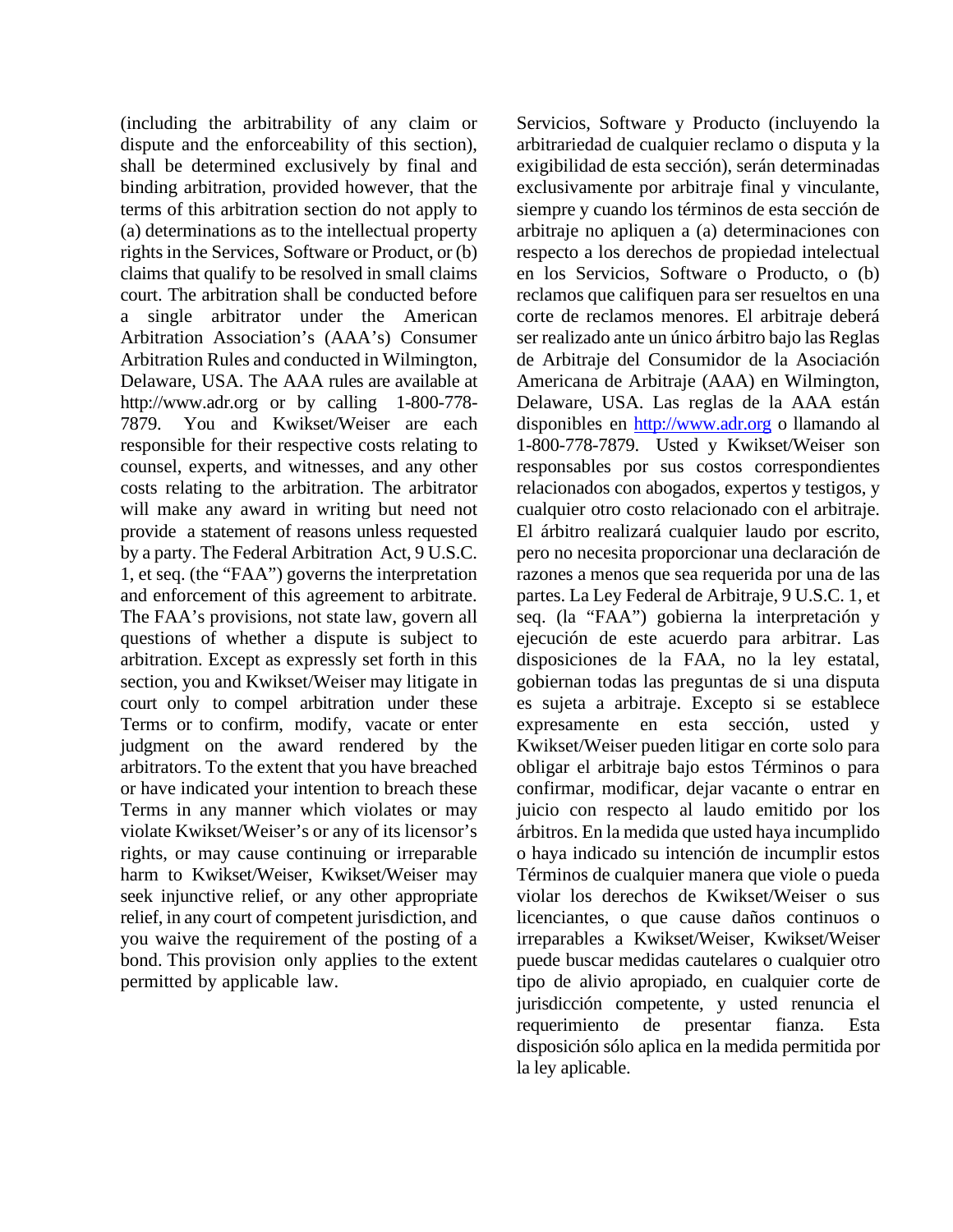#### **14. CLASS ACTION WAIVER. 14. RENUNCIA A ACCIÓN**

To the fullest extent permitted by applicable law, both you and your affiliates, successors and assigns, including without limitation, Authorized Users, on the one hand, and Kwikset/Weiser, on the other hand, agree that any claims or controversies between us must be brought against each other on an individual basis only, and not as a plaintiff or class member in a class action, consolidated action or representative action. The arbitrator may not consolidate more than one person's claims into a single case, and may not otherwise preside over any form of a consolidated, class or representative proceeding or claims unless both you and Kwikset/Weiser specifically agree to do so following initiation of the arbitration. The arbitrator's decision or award in one person's or entity's case can only impact the person or entity that brought the claim, and not other Kwikset/Weiser end users, and cannot be used to decide disputes with other Kwikset/Weiser end users.

## **15. MISCELLANEOUS. 15. MISCELÁNEOS.**

These Terms, together with all other documents or terms incorporated by reference herein, constitute the entire agreement between you and Kwikset/Weiser regarding the use of the Services. Any failure by Kwikset/Weiser to exercise or enforce any right or provision of these Terms shall not operate as a waiver of such right or provision. If any provision of these Terms is, for any reason, held to be invalid or unenforceable, the other provisions of these Terms will be unimpaired and the invalid or unenforceable provision will be deemed modified so that it is valid and enforceable to the fullest extent permitted applicable by law.

# <span id="page-19-0"></span>**COLECTIVA.**

En la mayor medida permitida por la ley aplicable, usted u sus afiliados, sucesores y asignatarios, incluyendo, pero sin limitarse a, Usuarios Autorizados, por un lado, y Kwikset/Weiser, por otro lado, acuerdan que cualquier reclamo o controversia entre nosotros, debe ser presentada en contra de cada uno individualmente, y no como un demandante o miembro de clase en una acción colectiva, acción consolidad o acción representativa. El árbitro no podrá consolidar más de un reclamo de una persona en un único caso y de otra manera no podrá presidir ninguna forma de procedimiento o reclamo consolidados, colectivos o representativos, a menos que usted y Kwikset/Weiser acuerden específicamente hacerlo, después del inicio del arbitraje. La decisión o laudo del árbitro en un caso de una persona o entidad solo podrá impactar la persona o entidad que presentó el reclamo, y no otros usuarios finales de Kwikset/Weiser, y no puede ser usado para decidir disputas con otros usuarios finales de Kwikset/Weiser.

<span id="page-19-1"></span>Estos Términos, junto con todos los demás documentos o términos incorporados por referencia aquí, constituyen el acuerdo completo entre usted y Kwikset/Weiser, con respecto al uso de los Servicios. Cualquier falla por parte de Kwikset/Weiser en ejercer o ejecutar cualquier derecho o disposición de estos Términos no operará como una renuncia de dicho derecho o disposición. Si cualquier disposición de estos Términos es, por cualquier razón, declarada a ser inválida o no-ejecutable, las otras disposiciones de estos Términos no serán impactadas y la disposición inválida o no-ejecutable será considerada como modificada para que sea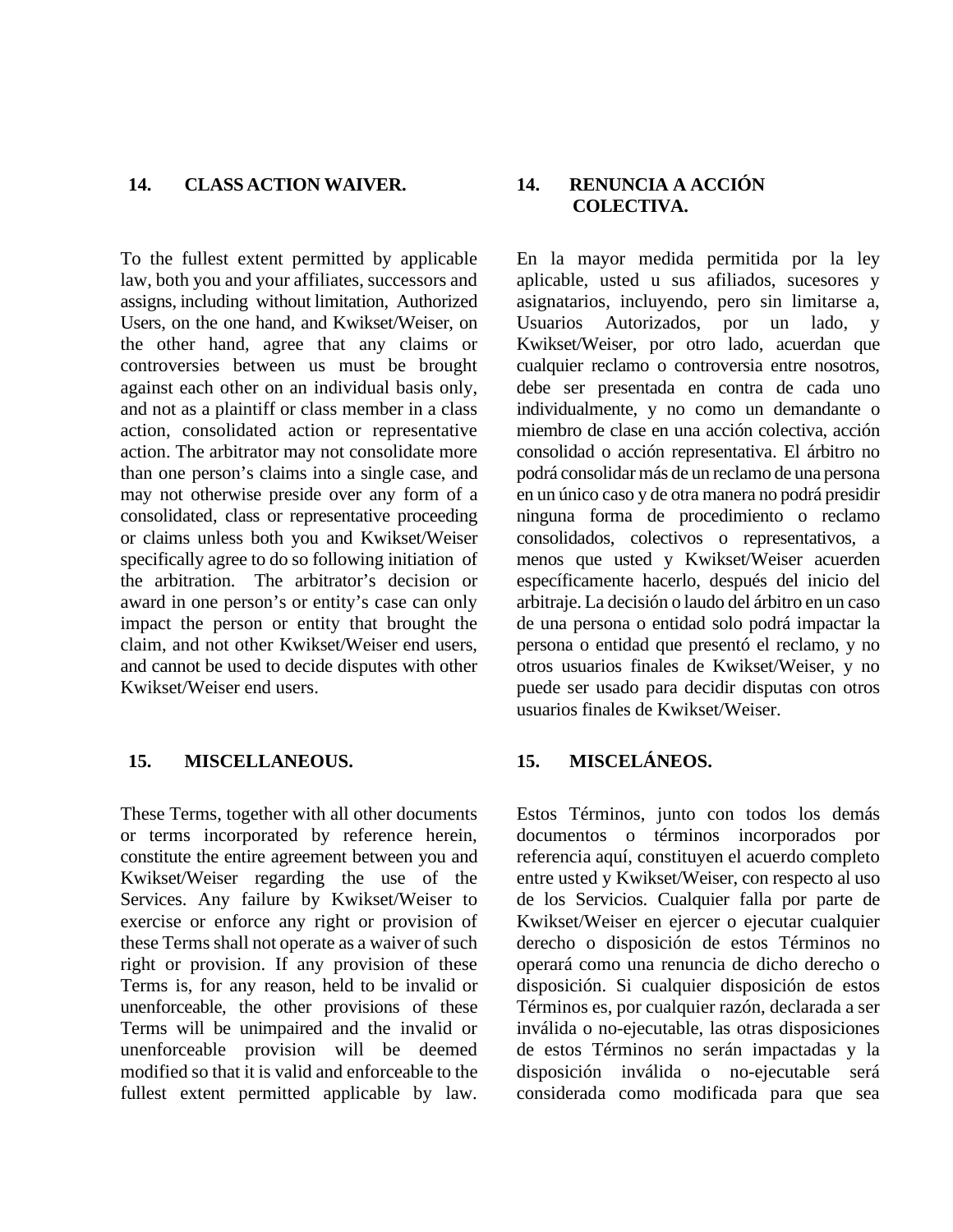Neither party is an agent or partner of the other party. The headings and section titles in these Terms are for convenience only and have no legal or contractual effect.

The obligations in Sections [5,](#page-5-0) [7,](#page-8-0) [10,](#page-13-0) [11,](#page-14-0) [12,](#page-15-0) [13,](#page-17-0) [14,](#page-19-0) and [15](#page-19-1) will survive any expiration or termination of these Terms.

Except for the payment of fees due under these Terms, if any, neither party shall be liable for failing or delaying performance of its obligations resulting from any condition beyond its reasonable control, including but not limited to, governmental action, acts of terrorism, natural disasters, earthquake, fire, flood, health emergencies, pandemics, epidemics or other acts of God, labor conditions, power failures, and Internet disturbances.

These Terms, and any associated rights or obligations, may not be assigned or otherwise transferred by you without Kwikset/Weiser's prior written consent. These Terms may be assigned by Kwikset/Weiser without restriction and without requiring your consent. These Terms are binding upon any permitted assignee.

These Terms may be available in different languages. There may be inconsistencies or differences in interpretation between the English version of these Terms and the text of these Terms made available in other languages. For the sake of uniformity and to avoid any ambiguity, the English version of these Terms shall govern in all disputes, claims or proceedings to interpret, enforce or otherwise relating to these Terms.

válida y ejecutable en la mayor medida permitida por la ley. Ninguna de las partes es un agente o socio de la otra parte. Los títulos y secciones y títulos de secciones en estos Términos son por conveniencia únicamente y no tienen ningún efecto legal o contractual.

Las obligaciones en las Seccione[s 5,](#page-5-0) [7,](#page-8-0) [10,](#page-13-0) [11,](#page-14-0) [12,](#page-15-0) [13,](#page-17-0) [14,](#page-19-0) y [15](#page-19-1) sobrevivirán cualquier expiración o terminación de estos Términos.

Excepto por el pago de honorarios debidos bajo estos Términos, si los hay, ninguna de las partes será responsable por fallar en o demorar el desempeño de sus obligaciones resultantes de cualquier condición más allá de su control razonable, incluyendo, pero sin limitarse a acción gubernamental, actos de terrorismo, desastres naturales, terremoto, fuego, inundación, emergencias sanitarias, pandemias, epidemias u otros actos de Dios, condiciones laborales, fallas eléctricas y fallas de Internet.

Estos Términos y cualquier derecho u obligación asociada, no podrá ser asignada o de otro modo transferida por usted, sin consentimiento escrito previo por parte de Kwikset/Weiser. Estos Términos pueden ser asignados por Kwikset/Weiser sin restricción y sin consentimiento previo suyo. Estos Términos son vinculantes sobre cualquier cesionario permitido.

Estos Términos pueden estar disponibles en diferentes idiomas. Puede haber incoherencias o diferencias de interpretación entre la versión inglesa de estos Términos pueden y el texto de las mismas disponible en otros idiomas. En aras de la uniformidad y para evitar cualquier ambigüedad, la versión en Inglés de estos Términos prevalecerá en todas las disputas, reclamaciones o procedimientos para interpretar, hacer cumplir o relacionar de otro modo estos Términos.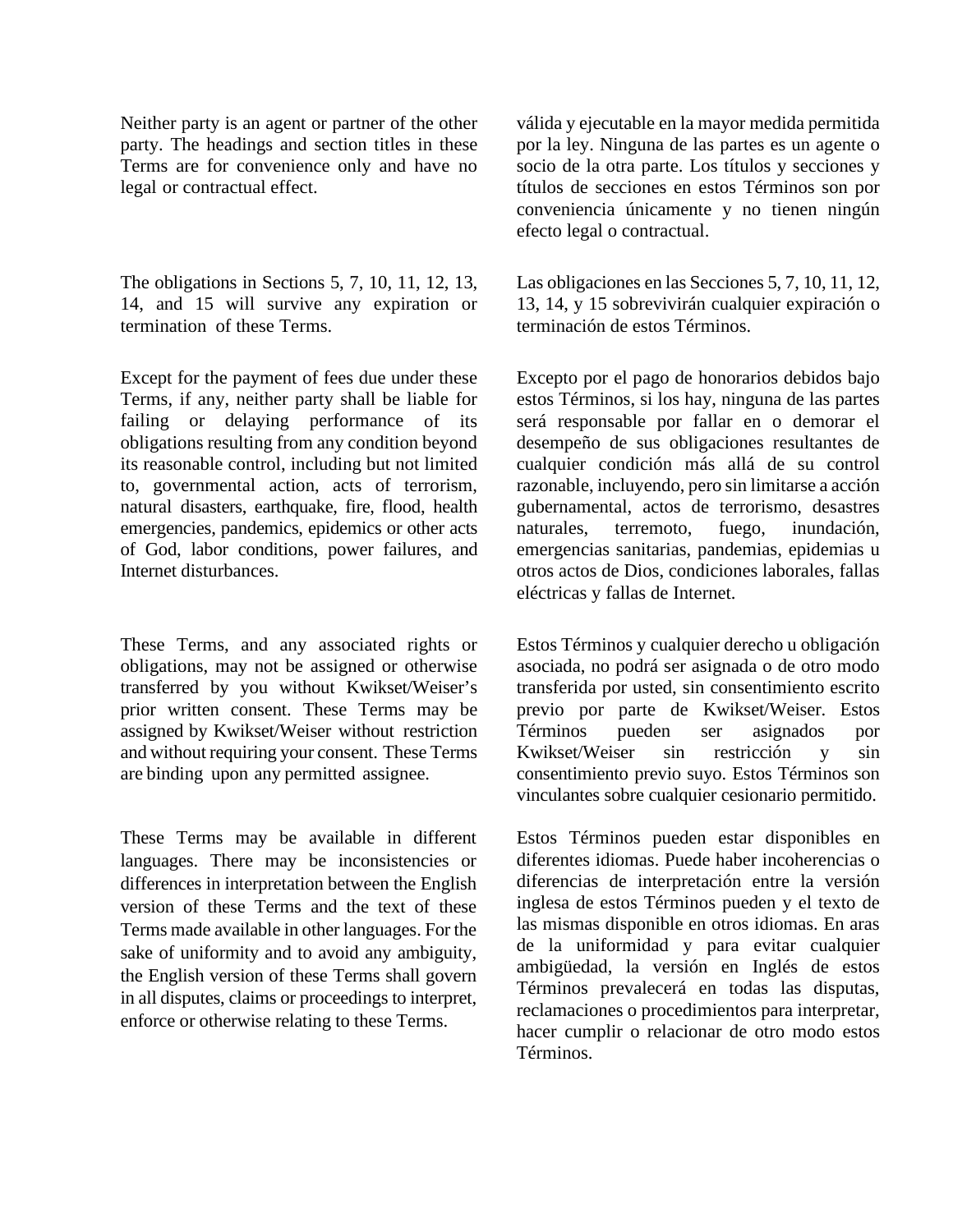The parties have expressly requested that these Terms and related documents be drafted in English and Spanish.*Les parties aux présentes ont expressément requis que les présentes modalités et les documents y afférant soient rédigés en langue anglaise et espagnole.*

### **16. KWIKSET AND WEISER END USER LICENSE AGREEMENT**

BY INSTALLING OR USING THIS KWIKSET/WEISER MOBILE APP (THE "APP") ON YOUR MOBILE DEVICE ("DEVICE") IN CONNECTION WITH YOUR PURCHASE AND/OR USE OF A KWIKSET/WEISER PRODUCT (DEFINED BELOW), YOU ACCEPT THIS END USER LICENSE AGREEMENT (AS MODIFIED, AMENDED, SUBSTITUTED, AMENDED AND RESTATED, SUPPLEMENTED OR RESTATED, FROM TIME TO TIME, THIS "EULA"). IF YOU DO NOT AGREE WITH THIS EULA, YOU MUST IMMEDIATELY UNINSTALLTHISAPPAND DISCONTINUE ITS USE AS WELL AS USE OF THE ASSOCIATED PRODUCT. THIS EULA IS A BINDING LEGAL CONTRACT BETWEEN YOU AND SPECTRUM BRANDS, INC. D/B/A "KWIKSET" AND/OR SPECTRUM BRANDS, INC. D/B/A "WEISER" LOCK AND THEIR SUBSIDIARIES AND AFFILIATES AND, COLLECTIVELY ("KWIKSET/WEISER"). YOU AGREE THAT YOU ARE THE END-USER OF THE APP AND YOU REPRESENT THAT YOU ARE OF LEGAL AGE AND ARE AUTHORIZED TO ENTER INTO THIS EULA ON BEHALF OF YOURSELF AND ANY PARTY TO WHOM YOU GRANT ACCESS TO THE APP AND/OR THE ASSOCIATED PRODUCT. YOU FURTHER REPRESENT THAT, WITH RESPECT TO THE PRODUCT YOU ARE USING THE APP WITH, YOU ARE EITHER

Las partes han solicitado expresamente que estos Términos y los documentos relacionados sean escritos en inglés y español. *Les parties aux présentes ont expressément requis que les présentes modalités et les documents yafférant soientrédigés en langue anglaise et espagnole.*

### **16. KWIKSET AND WEISER ACUERDO DE LICENCIA PARA USUARIOS FINALES**

AL INSTALAR O UTILIZAR ESTA APP MÓVIL DE KWIKSET/WEISER (EL "APP") EN SU DISPOSITIVO MÓVIL ("DISPOSITIVO") EN CONEXIÓN CON SU COMPRA Y/O USO DE UN PRODUCTO KWIKSET/WEISER (DEFINIDO ABAJO), USTED ACEPTA ESTE ACUERDO DE LICENCIA PARA USUARIOS FINALES SEGÚN SEA MODIFICADO, ENMENDADO, SUSTITUIDO, ENMENDADO Y REFORMULADO, COMPLEMENTADO O REFORMULADO, DE VEZ EN CUANDO, "EULA"POR SUS SIGLAS EN INGLÉS). SI USTED NO ESTÁ DE ACUERDO CON ESTE EULA, DEBE INMEDIATAMENTE DESINSTALAR ESTA APP Y DESCONTINUAR SU USO, COMO TAMBIÉN EL USO DEL PRODUCTO ASOCIADO. ESTE EULA ES UN CONTRATO LEGAL VINCULANTE ENTRE USTED Y SPECTRUM BRANDS, INC. D/B/A "KWIKSET" Y/O SPECTRUM BRANDS, INC. D/B/A "WEISER" LOCK Y SUS SUBSIDIARIAS Y AFILIADAS, COLECTIVAMENTE ("KWIKSET/WEISER"). USTED ACUERDA QUE USTED ES EL USUARIO FINAL DE ESTA APP Y QUE USTED REPRESENTA QUE ES MAYOR DE EDAD Y ESTÁ AUTORIZADO A EJECUTAR ESTE EULA EN NOMBRE SUYO Y CUALQUIER PARTE A QUIEN USTED LE OTORGUE ACCESO AL APP Y/O EL PRODUCTO ASOCIADO.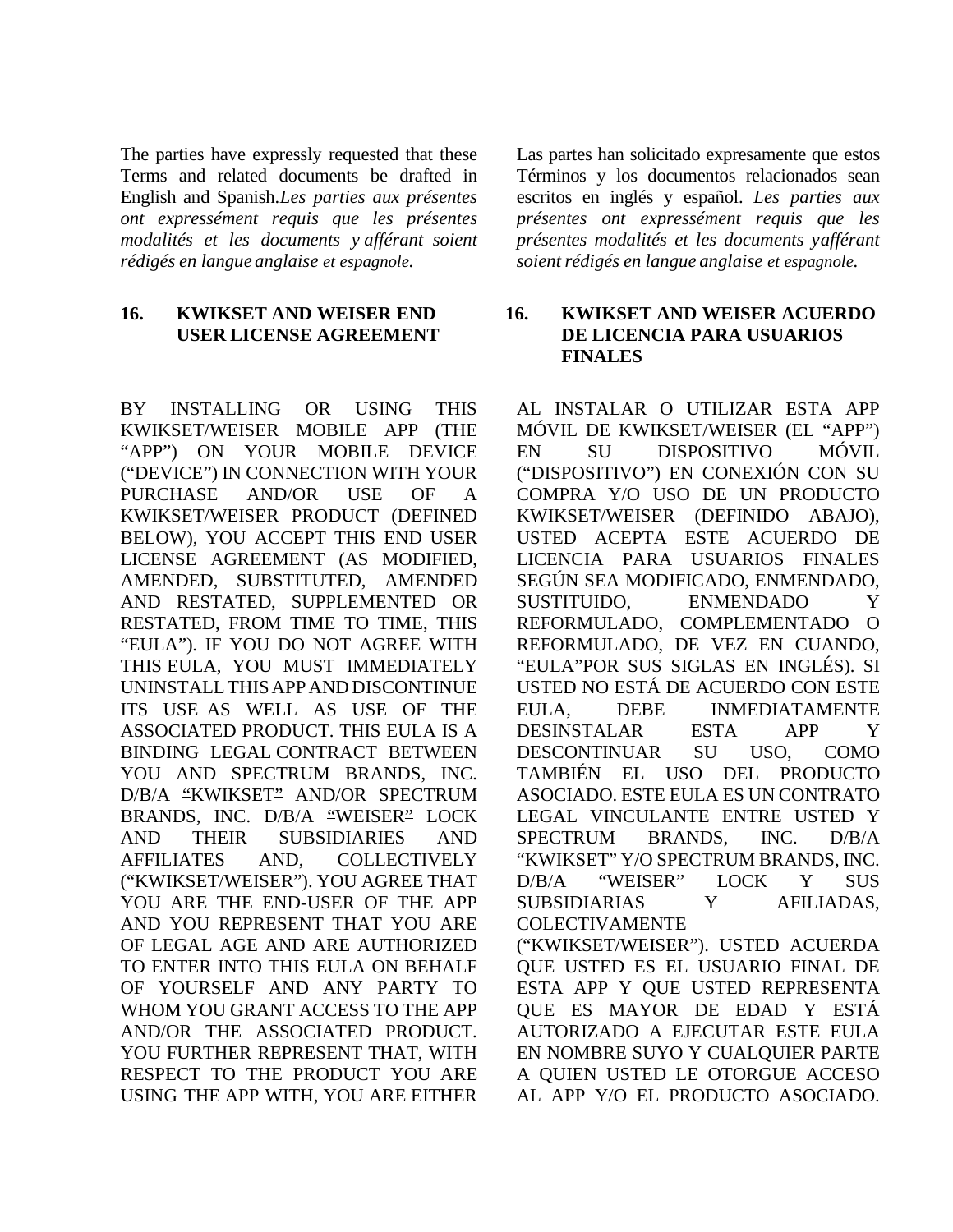THE "OWNER" OF THE PRODUCTOR YOU HAVE BEEN AUTHORIZED BY THE OWNER OF THE PRODUCT AS AN "AUTHORIZED USER" IN ACCORDANCE WITH THE TERMS OF SERVICE.

### **17. ADDITIONALTERMSAND POLICIES; CHANGES/UPDATES.**

This EULA incorporates and supplements the Kwikset/Weiser Terms of Service (the "Terms of Service"), available at **[www.goconcourse.com,](http://www.goconcourse.com/)** and Privacy Policy and Notice (the "Privacy Policy and Notice"), available at **[www.goconcourse.com.](http://www.goconcourse.com/)** Capitalized terms used and not defined herein shall have the meaning ascribed to them in the Terms of Serviceand Privacy Policy and Notice. In the event of any conflict, this EULA will control but only to the extent applicable to use of the Software (defined below). Your purchase of a Product is governed by the limited warranty provided with that Product ("Limited Warranty") and by the applicable terms and conditions of sale.

Kwikset/Weiser may update this EULA, or the accompanying terms and policies at any time; provided that in the event of any update, Kwikset/Weiser will notify you of the change by (a) posting the new version of this EULA on its website or in an updated version of the App, or (b) providing notice to the email address associated with your Account. By continuing to use the App after updates become effective, you agree to be bound by the updated EULA. IF YOU DO NOT AGREE WITH ANY OF THE CHANGES TO THIS EULA, YOU MUST UNINSTALL THE APPAND DISCONTINUE ITS USE AS WELL AS USE OF THE ASSOCIATED PRODUCT. If you do not agree USTED ADEMÁS REPRESENTA QUE, CON RESPECTO AL PRODUCTO CON EL CUAL USTED ESTA USANDO EL APP, USTED ES EL "PROPIETARIO" DEL PRODUCTO O USTED HA SIDO AUTORIZADO POR EL PROPIETARIO DEL PRODUCTO COMO UN "USUARIO AUTORIZADO" DE ACUERDO CON LOS TÉRMINOS DE SERVICIO.

# **17. TÉRMINOS Y POLÍTICAS ADICIONALES; CAMBIOS/ACTUALIZACIONES.**

Este EULA incorpora y suplementa los Términos de Servicio de Kwikset/Weiser (los "Términos de Servicio") disponibles en **[www.goconcourse.com,](http://www.goconcourse.com/)** y Política de Aviso y Privacidad (la "Política de Aviso y Privacidad") disponible en **[www.goconcourse.com.](http://www.goconcourse.com/)** Los términos capitalizados utilizados y no definidos aquí tendrán el significado suscrito a estos en los Términos de Servicio y Política de Aviso y Privacidad. En el evento de cualquier conflicto, este EULA controlará, pero solo en la medida aplicable para utilizar el Software (definido abajo). Su compra de un Producto está gobernada por la garantía limitada proporcionada con el Producto ("Garantía Limitada") y por los términos aplicables y las condiciones de venta.

Kwikset/Weiser podrá actualizar este EULA o los términos y políticas que lo acompañan de vez en cuando; siempre que, en el evento de una actualización, Kwikset/Weiser le notificará del cambio por (a) publicando la nueva versión de este EULA en su sitio web o en una versión actualizada del App, o (b) proporcionando notificación a la dirección de email asociada con su Cuenta. Al continuar el uso del App después de que la actualización entre en efecto, usted acuerda estar vinculado por el EULA actualizado. SI USTED NO ESTÁ DE ACUERDO CON ALGUNO DE LOS CAMBIOS AL EULA, USTED DEBE DESINSTALAR EL APP Y DESCONTINUAR SU USP, COMO TAMBIÉN EL USO DEL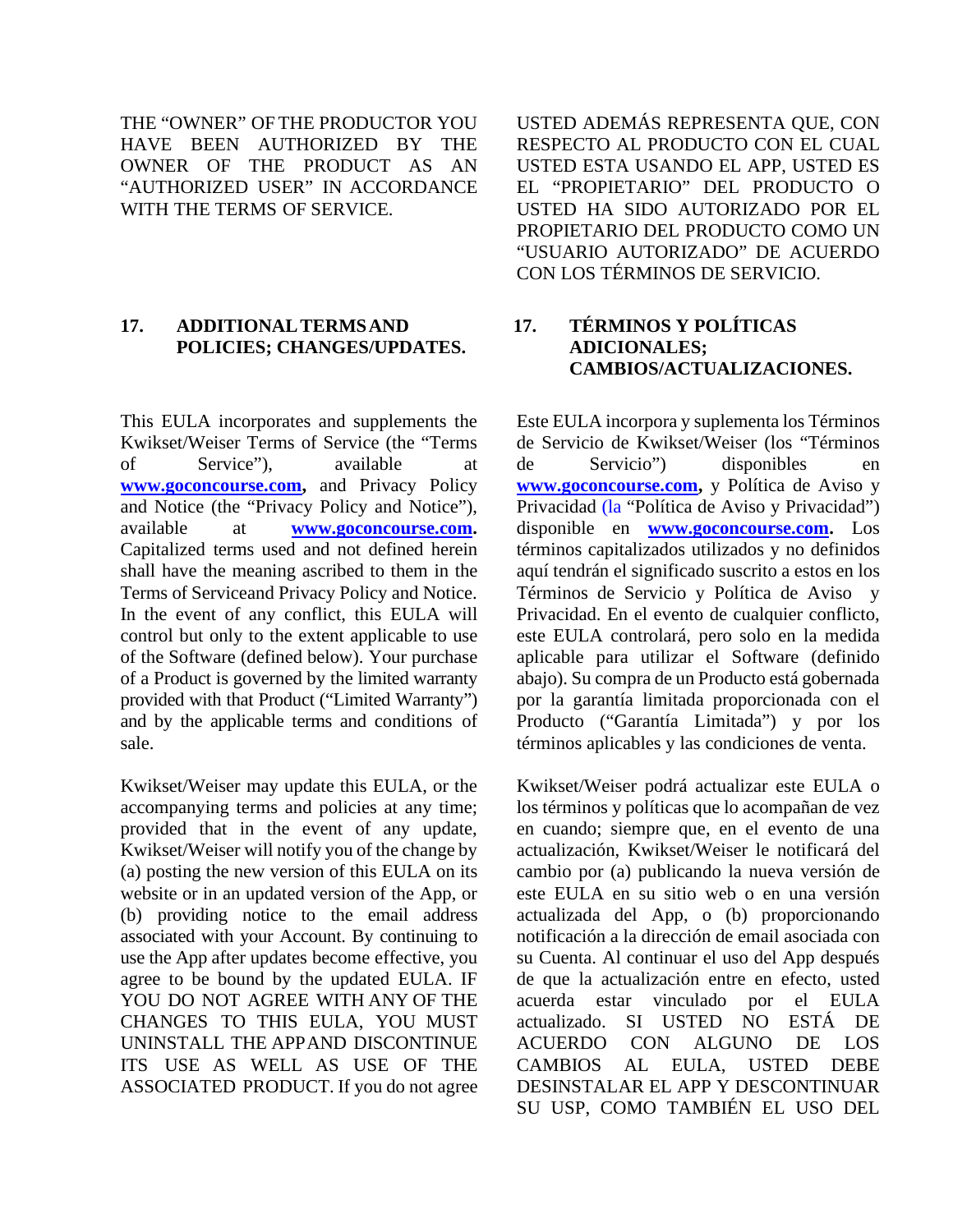to an update, the license granted hereunder shall be automatically revoked.

This EULA is for the use of certain software that is provided (a) in the form of pre-installed, embedded software on the Kwikset/Weiser wifi and/or Bluetooth- enabled lock or other Kwikset/Weiser product ("Product Software") lawfully acquired by you as an Owner or used by you as an Authorized User ("Product(s)"), and (b) in the App ("App Software"); together with all updates thereto (unless expressly stated otherwise by Kwikset/Weiser at the time of download or update) (collectively, the "Software").

Subject to the terms and conditions of this EULA, Kwikset/Weiser grants you a nontransferable, non-sublicensable, nonexclusive, revocable, worldwide (subject to any legal restrictions on export or use) license to use the Product Software and download and run the App Software in connectionwith compatible Products on your Device that you own or control in accordance with the applicable Software and Product documentation and instructions, solely in order to operate the Product. Such documentation and instructions shall be considered part of the Software.

As part of this license, a Product Owner (as defined in the Terms of Service) may transfer its license to use the Product Software to a third party solely in connection with a permanent transfer of all of Owner's rights in the Product, provided, however the terms of this EULA will be binding upon and govern the relationship between Kwikset/Weiser and any third party using the Product Software, and also Owner,

PRODUCTO ASOCIADO. Si usted no está de acuerdo con la actualización, la licencia otorgada por medio del presente será rechazada automáticamente.

# **18. LICENSE. 18. LICENCIA.**

Este EULA es para el uso de cierto software que es proporcionado (a) en forma de software preinstalado, incorporado en el wifi y/o en el bloqueo habilitado para Bluetooth de Kwikset/Weiser u otros productos Kwikset/Weiser ("Software de Producto") legalmente adquirido por usted como Propietario o utilizado por usted como Usuario Autorizado ("Producto(s)") y (b) en el App ("App Software"); junto con todas las actualizaciones a estos (a menos que sea expresamente manifestado de otra forma por Kwikset/Weiser en el momento de la descarga o actualización) (colectivamente el "Software").

Sujeto a los términos y condiciones de este EULA, Kwikset/Weiser le otorga a usted una licencia mundial no transferible, no sublicenciable, no exclusiva, revocable (sujeta a cualquier restricción legal de exportación o uso) para usar el Software de Producto y descargar y ejecutar el Software del App, en conexión con Productos compatibles en el Dispositivo de su propiedad o que usted controla, de acuerdo con el Software y documentación de Producto aplicable e instrucciones, únicamente con el fin de operar el Producto. Dicha documentación e instrucciones serán considerados a ser parte del Software.

Como parte de esta licencia, el Propietario del Producto (como se define en los Términos de Servicio), puede transferir su licencia para usar el Software de Producto, siempre que, sin embargo, los términos de este EULA serán vinculantes para y regirán la relación entre Kwikset/Weiser y cualquier tercero utilizando el Software de Producto, y también el Propietario, sin limitación, incluyendo después de la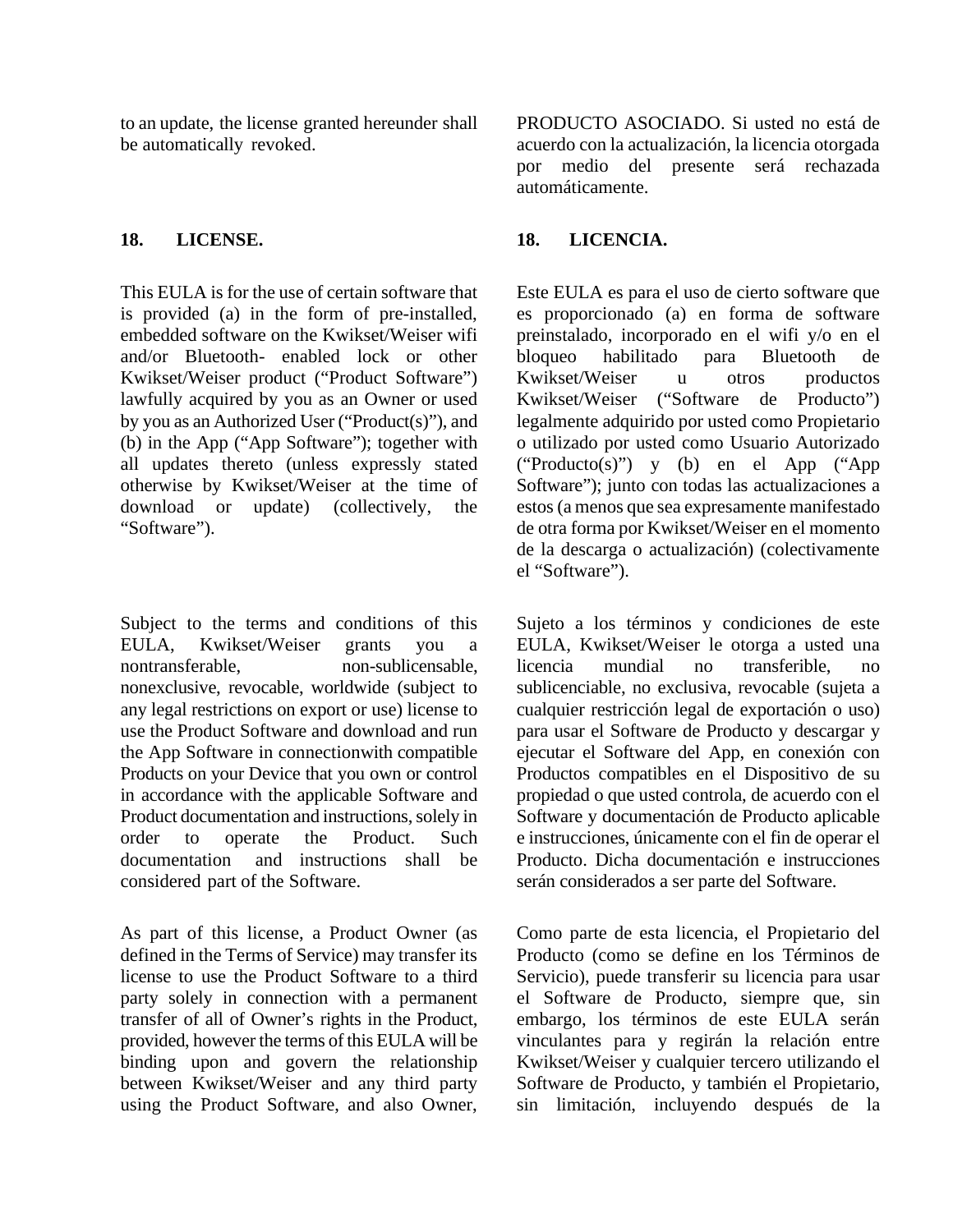without limitation, including after termination as set out in Section 7 regarding surviving provisions.

#### **19. LICENSE RESTRICTIONS. 19. RESTRICCIONES DE LA**

The rights granted to you in this EULA are subject to the following restrictions: (a) you shall use the Software solely as licensed above, and shall not license, sell, rent, lease, transfer, assign, distribute, host, copy, reproduce, republish, display, outsource or otherwise commercially exploit, communicate to the public, including, but not limited to, making available to the public, or authorize the use of, whether totally or partially, the Software or any text, pictures, data, displays and other content associated with the App (the "Content"); (b) you shall not modify, make derivative works of, translate, adapt, arrange, disassemble, decompile or reverse engineer any part of the Product or the Software (except as affirmatively required under applicable law); (c) you shall not use or access the Software for benchmarking or competitive analysis, or in order to build a similar or competitive product or service, and if you do, you will be liable to Kwikset/Weiser for the greater of (i) actual damages suffered by Kwikset/Weiser, or (ii) to the extent permitted by applicable law, liquidated damages of USD \$1,000,000.00; (d) you shall not use the Software in any way that (i) is or encourages conduct that is unlawful, fraudulent, or deceptive, (ii) harasses, abuses, stalks, threatens, defames, or otherwise infringes or violates the rights of Kwikset/Weiser or any other party (including but not limited to rights of publicity or other proprietary rights), (iii) uses technology or other means to gain unauthorized access to, Kwikset/Weiser networks, Content or nonpublic spaces, including but not limited to use of "bots," "spiders," or "crawlers", (iv) attempts to introduce viruses or any other harmful computer code, files or programs that interrupt, destroy or limit the functionality of terminación, como se establece en la Sección 7 con respecto a las disposiciones que sobreviven.

# **LICENCIA.**

Los derechos otorgados a usted en este EULA están sujetos a las siguientes restricciones: (a) usted utilizará el Software únicamente como se ha licenciado arriba, y no licenciará, venderá, alquilará, transferirá, asignará, distribuirá, hospedará, copiará, reproducirá, republicará, desplegará, tercerizará o de otro modo explotará comercialmente, comunicar al público, incluyendo, pero sin limitarse a ello, la puesta a disposición del público, o autorizar su uso, ya sea total o parcialmente, el Software o cualquier texto, foto, datos, muestra y otro contenido asociado con el App (el "Contenido"); (b) usted no podrá modificar, realizar trabajos derivados de, traducir, adaptar, ajustar desensamblar, descompilar o realizar ingeniería inversa cualquier parte del Producto o Software (excepto como se requiera afirmativamente bajo la ley aplicable); (c) no podrá usar o acceder al Software para realizar evaluación comparativo o análisis competitivo, o con el fin de construir un producto o servicio similar o competitivo, y si lo hace, usted serpa responsable con Kwikset/Weiser por el mayor de (i) daños reales sufridos por Kwikset/Weiser, o (ii) en la medida permitido por la ley aplicable, daños liquidados de USD \$1,000,000.00; (d) no podrá utilizar el Software de ninguna manera que (i) esté o promueva conductas que sean ilegales, fraudulentas o engañosas; (ii) acose, abuse, aceche, amenace, difame, o de otro modo incumpla o viole los derechos de Kwikset/Weiser o cualquier otra parte (incluyendo pero sin limitarse a derechos de publicidad u otros derechos de propiedad), (iii) usar le tecnología u otros medios para ganar acceso no-autorizado a las redes de Kwikset/Weiser, su Contenido o espacios no-públicos, incluyendo, pero sin limitarse al uso de "bots", "spiders" o "crawlers", (iv) trate de introducir virus o cualquier otro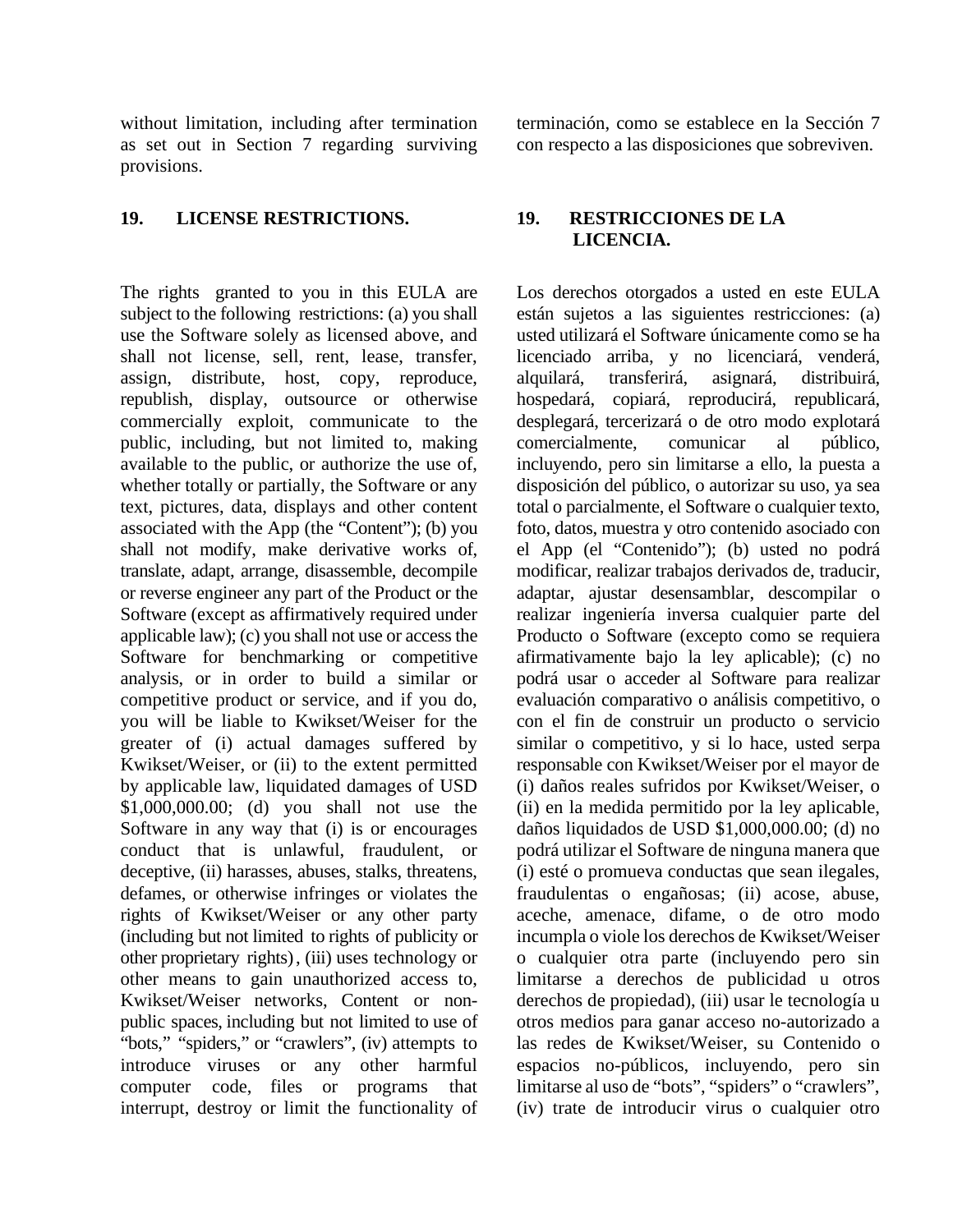any computer software or hardware or telecommunications equipment, or that damage, disable, overburden, or impair Kwikset/Weiser servers or networks, (v) violates this EULA in any manner, (vi) fails to comply with applicable third-party terms and conditions or other thirdparty policies, (vii) deactivates, renders ineffective, or less effective, any Kwikset/Weiser product or service; (e) any future release, update, or other addition to functionality of the Software shall be subject to this EULA, unless Kwikset/Weiser expressly states otherwise; and (f) Kwikset/Weiser reserves the right, in its sole discretion, to terminate this EULA and the license granted hereunder, remove the Content, remove or disable functionality, assist law enforcement in the prosecution of criminal liability, or assert a civil or criminal legal action with respect to the Content, your actions or use of the Software, that Kwikset/Weiser reasonably believes is or might be in violation of this EULA.

In order to operate the Product through your Device and access service features and functionality available through the Software, you must download the App and create an Account with Kwikset/Weiser, which may also be accessed through Kwikset/Weiser's website located at **[www.goconcourse.com](http://www.goconcourse.com/)** (the "Site"). The use of such services available through your Account and the Site (the "Services") is governed by Kwikset/Weiser's Terms of Service. Any violation of the Terms of Service and/or Privacy Policy and Notice will also be deemed a violation of this EULA.

código, archivo o programa de computador dañino que interrumpa, destruya o limite la funcionalidad de cualquier software o hardware de computador o equipos de telecomunicación, o que dañen, desactive, sobrecargue o impida los servidores o redes de Kwikset/Weiser, (v) viole este EULA de cualquier manera, (vi) falle en cumplir con los términos y condiciones de terceros u otras políticas de estos; (vii) desactive, vuelva inefectivo o menos efectivo, cualquier producto o servicio de Kwikset/Weiser; (e) cualquier descarga, actualización adicional u otra funcionalidad del Software será sujeta a este EULA, a menos que Kwikset/Weiser declare expresamente lo contrario; y (f) Kwikset/Weiser se reserva el derecho, bajo su propia discreción, de terminar este EULA y la licencia otorgada bajo este, remover el Contenido, remover o deshabilitar funcionalidad, asistir a la fuerza pública en la prosecución de responsabilidad criminal, o presentar una acción legal civil o criminal con respecto al Contenido, sus acciones o uso del Software, que Kwikset/Weiser razonablemente crea que esta o pueda estar en violación de este EULA.

### **20. SERVICES. 20. SERVICIOS.**

Con el fin de operar el Producto a través de su Dispositivo y acceder a las características del servicio y funcionalidad disponible a través del Software, usted debe descargar el App y crear una Cuenta con Kwikset/Weiser, que también se puede acceder a través del sitio web de Kwikset/Weiser en **[www.goconcourse.com](http://www.goconcourse.com/)** (el "Sitio"). El uso de dichos servicios disponibles a través de su Cuenta y el Sitio (los "Servicios") está gobernado por los Términos de Servicios de Kwikset/Weiser. Cualquier violación de los Términos de Servicio y/o Política de Aviso y Privacidad también conformará una violación de este EULA.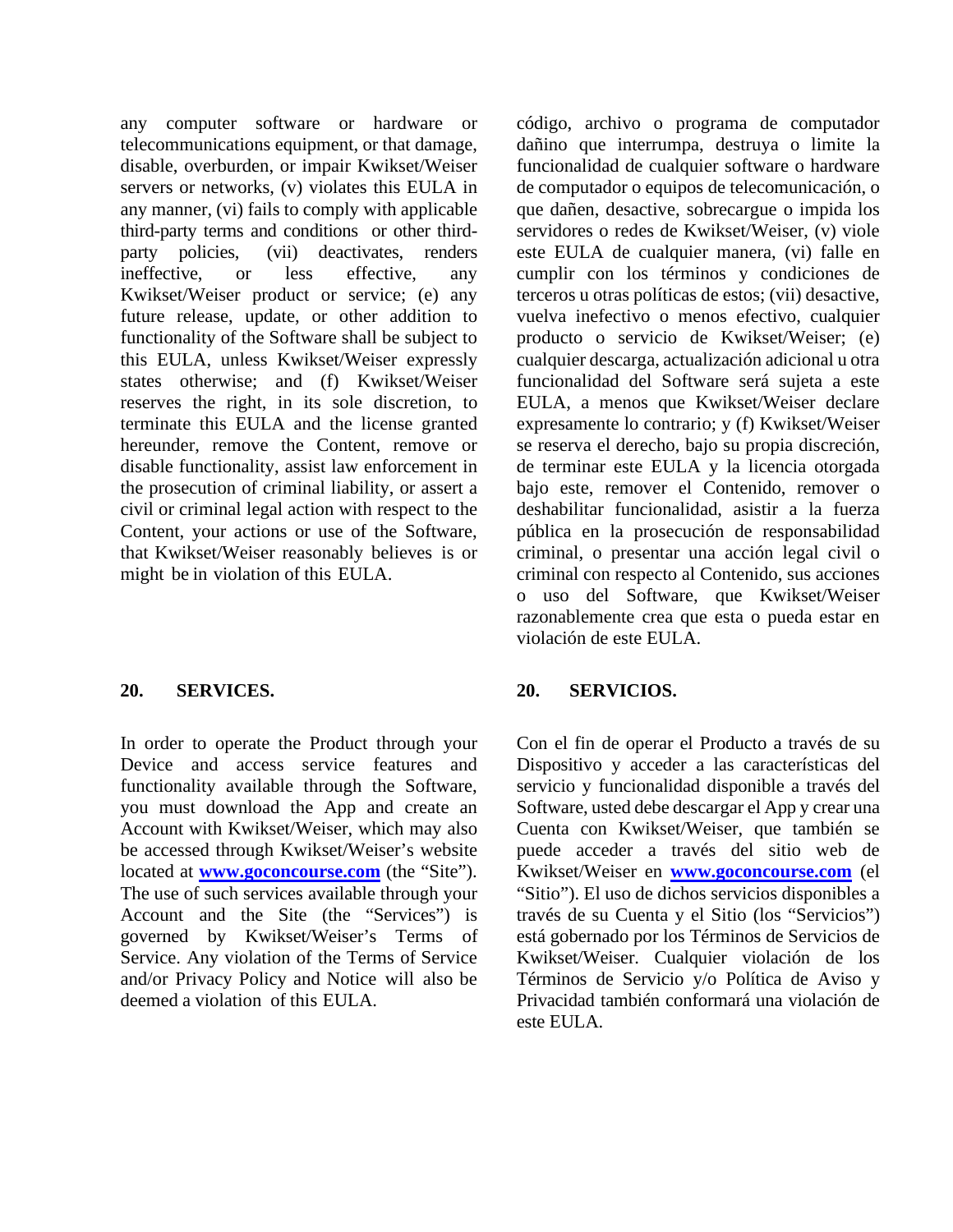#### **21. DEVICE SECURITYAND SOFTWARE UPDATES.**

You are solely responsible for (a) the confidentiality and security of information sent from or stored on your Device by the App, (b) taking precautionary steps to protect information stored on your Device, including without limitation using a complicated, non-obvious password on the Device and employing your Device's remote-wipe feature, if any, and (c) all activities undertaken via your Device whether authorized by you or not. This includes any and all unauthorized use of the App by anyone with access to your Device and/or any Authorized User. You agree to immediately notify Kwikset/Weiser of any suspected unauthorized actions associated with the App or any other breach of security. Kwikset/Weiser shall not be responsible for any losses arising from loss or theft of data (whether personal or of any other nature), information (whether personal or of any other nature) or property of any nature due to unauthorized or fraudulent transactions related your Device.

You acknowledge and agree that Kwikset/Weiser and its affiliates, service providers, suppliers, and licensors are permitted at any time and without prior notice to remotely push updates, enhancements, changes, modifications, additional functionality or bug fixes to the Software. You hereby consent to the foregoing and release Kwikset/Weiser and its affiliates, service providers, suppliers, and dealers from any and all liability arising from such action. Kwikset/Weiser may also ask you to install updates yourself, and you agree to do so promptly. Failure to install such updates may expose you to security risks and/or limit Software, App, Services and/or Product functionality.

### **21. SEGURIDAD DEL DISPOSITIVO Y ACTUALIZACIONES DE SOFTWARE.**

Usted es el único responsable por (a) la confidencialidad y seguridad de la información enviada de o almacenada en su Dispositivo por el App, (b) tomar pasos preventivos para proteger la información almacenada en su Dispositivo, incluyendo, pero sin limitarse a una contraseña complicada, no-obvia en el Dispositivo y emplear la función de borrado remoto de este, si la hay, y (c) todas las actividades realizadas vía su Dispositivo ya sean autorizadas por usted o no. Esto incluye cualquier y todo uso del App por cualquier persona con acceso a su Dispositivo y/o cualquier Usuario Autorizado. Usted acuerda notificar inmediatamente a Kwikset/Weiser de cualquier acción sospechosa no autorizada asociadas con el App o cualquier otra violación de seguridad. Kwikset/Weiser no será responsable de ninguna pérdida resultante o robo de datos (ya sea personal o de cualquier otra naturaleza), información (ya sea personal o de cualquier otra naturaleza) o propiedad de cualquier naturaleza debido a transacciones no autorizadas o fraudulentas relacionadas con su Dispositivo.

Usted reconoce y acuerda que Kwikset/Weiser y sus afiliados, proveedores de servicio, proveedores y licenciantes están permitidos en cualquier momento y sin notificación previa para realizar actualizaciones, mejoras, cambios, modificaciones, funcionalidades adicionales o arreglo de errores remotamente al y sus afiliados, proveedores de servicio, proveedores y distribuidores de cualquier y toda responsabilidad que resulte de dicha acción. Kwikset/Weiser también podrá solicitarle que instale actualizaciones usted mismo y acuerda hacerlo prontamente. Falla a instalar dichas actualizaciones puede exponerlo a riesgos de seguridad y/o limitar la funcionalidad de Software, App, Servicios y/o Producto.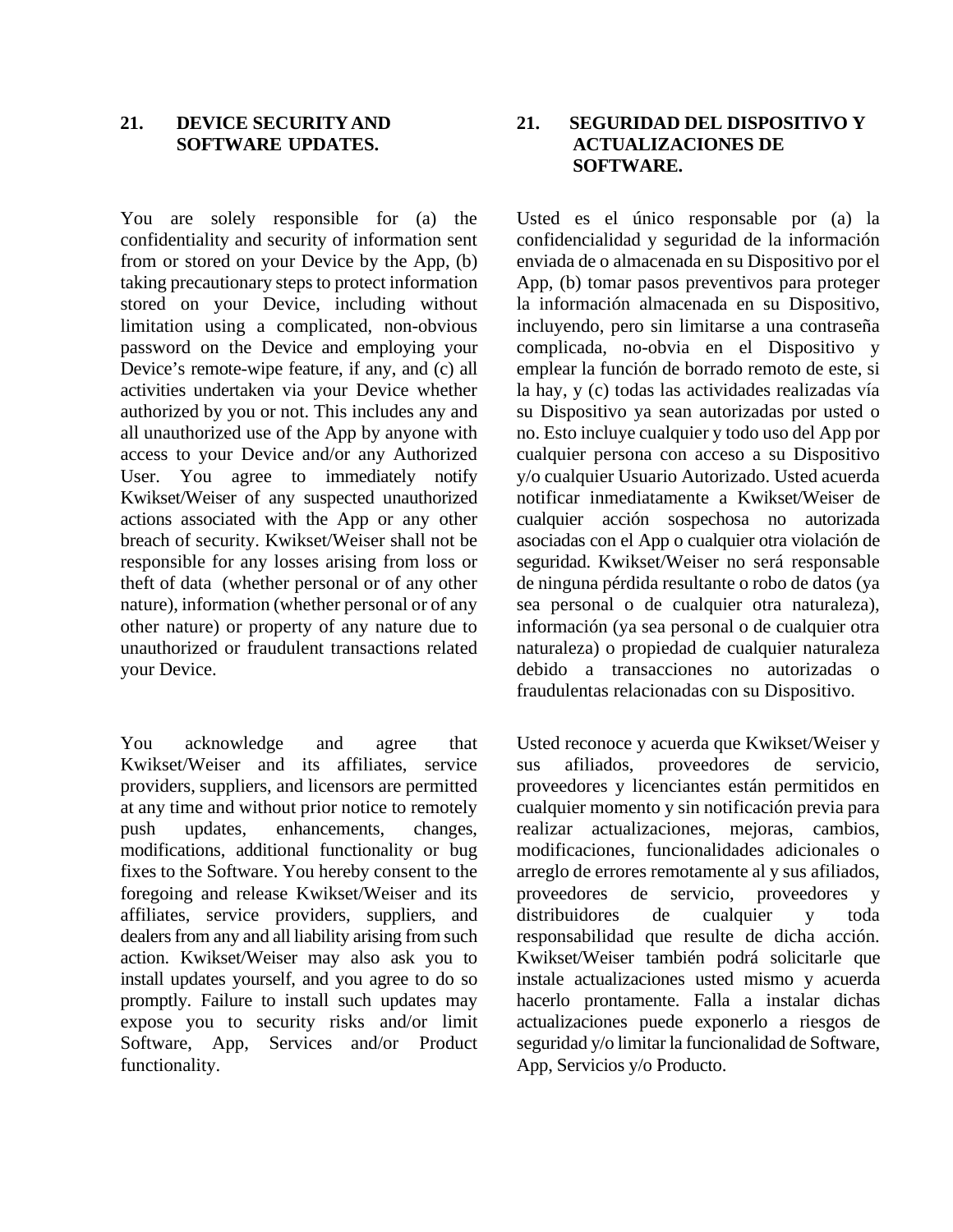The Kwikset/Weiser name, logo and other marks, graphics and logos used in connection with the App are trademarks or registered trademarks of Kwikset/Weiser (collectively "Kwikset/Weiser Marks"). Other trademarks, service marks, graphics and logos used in connection with the App are the trademarks of their respective owners (collectively "Third-Party Marks"). The Kwikset/Weiser Marks and Third-Party Marks may not be copied, imitated or used, in whole or in part, without the prior written permission of Kwikset/Weiser or the applicable trademark holder. The App and the Content are protected by copyright, trademark, patent, trade secret, international treaties, laws and other proprietary rights, and also may have security components that protect digital information only as authorized by Kwikset/Weiser or the owner of the Content.

All right, title, and interest, including all intellectual property rights, in and to the Software and the Product shall be owned and retained by Kwikset/Weiser or its suppliers or licensors. Any rights not expressly granted by Kwikset/Weiser in this EULA are reserved. All Software is licensed and not sold, and any reference to "sale" or "purchase" shall mean the purchase of a license to the Software as set forth herein. The Software may contain or be distributed with open source software which may be covered bya different license. You agree that all open source software shall be and shall remain subject to the terms and conditions under which it is provided, and you shall be responsible for compliance with suchterms.

## **23. TERM AND CANCELLATION; MODIFICATIONS; FEES.**

### **22. INTELLECTUALPROPERTY. 22. PROPIEDAD INTELECTUAL.**

El nombre, logo y otras marcas, gráficas y logos de Kwikset/Weiser utilizados en conexión con el App son marcas registradas de Kwikset/Weiser (colectivamente "Marcas de Kwikset/Weiser"). Otras marcas registradas, gráficos y logos utilizados en conexión con el App son las marcas registradas de sus propietarios respectivos (colectivamente "Marcas de Terceros"). Las Marcas y Terceros de Kwikset/Weiser y Marcas de Terceros no podrán ser copiadas, imitadas o utilizadas, total o en parte, sin el permiso previo escrito de Kwikset/Weiser o el titular de la marca aplicable. El App y el Contenido están protegidos por derechos de autor, marcas registradas, patentes, secretos comerciales, tratados internacionales, leyes y otros derechos de propiedad, y también pueden tener componentes de seguridad que protejan la información digital solo como sea autorizado por Kwikset/Weiser o el propietario del Contenido.

Todo derecho, título e interés, incluyendo todos los derechos de propiedad intelectual, en y para el Software y el Producto, serán de propiedad y retenidos por Kwikset/Weiser o sus proveedores o licenciantes. Cualquier derecho no otorgado expresamente por Kwikset/Weiser en este EULA son reservados. Todo el Software está licenciado y no vendido y cualquier referencia a "venta" o "compra" tendrá el significado de la compra de una licencia al Software como se establece aquí. El Software puede contener o ser distribuido con software de fuente abierta que puede ser cubierto por una licencia diferente. Usted acuerda que todo software de fuente abierta será y se mantendrá sujeta a los términos y condiciones bajo los cuales es proporcionado, y usted será responsable por cumplir con dichos términos.

# **23. TÉRMINO Y CANCELACIÓN; MODIFICACIONES; HONORARIOS.**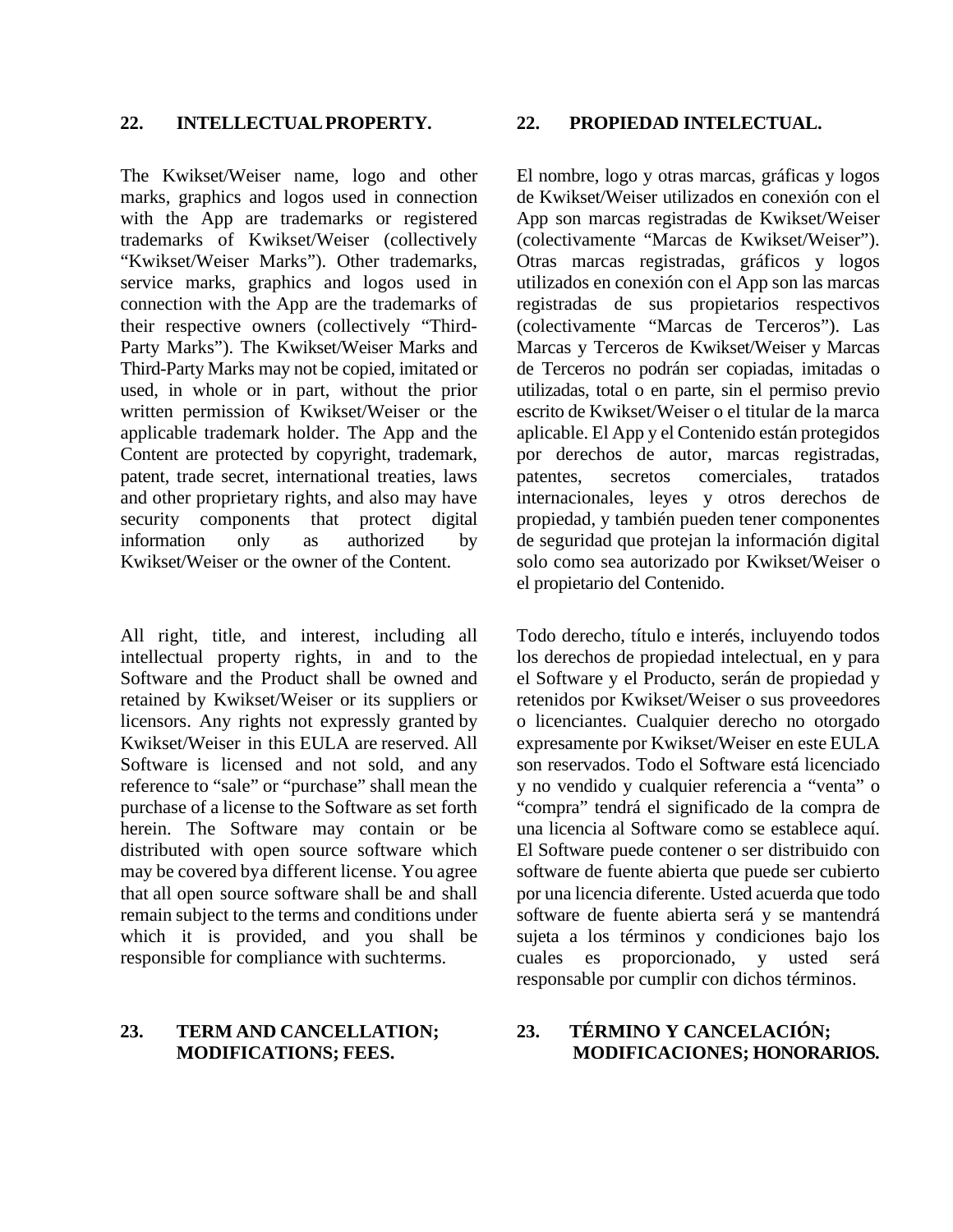This EULA and the license granted hereunder is effective on the day you first use the Software and shall continue for as long as you own or are an Authorized User of the Product, unless terminated pursuant to this section. This EULA shall terminate automatically without notice fromKwikset/Weiser if you fail to comply with any of the terms hereof, including failure to make required Software service payments, if applicable, effective immediately. Kwikset/Weiser may also suspend, modify, discontinue, or terminate this EULA and the Software provided hereunder due to a Force Majeure Event (as defined in Section 10). If any part of the Software becomes unavailable for any reason, Kwikset/Weiser reserves the right to substitute that part with an equivalent part. You may incur additional fees from third party providers in connection with your use of the Software, your Device, and/or the Internet, including, without limitation, for data transmission, Internet usage, SMS, short code or other transmission fees, charges or taxes. Upon any termination of this EULA, the license granted hereunder shall immediately terminate and you shall immediately cease all use of the Software and destroy and/or permanently delete all copies, full or partial, of the Software. Kwikset/Weiser reserves the right at any time and from time to time to charge for use of the Software. Regardless of termination, Sections 3, 6, 8, 9, 10, 11, 12, 13, 14, as well as any provisions that by their nature and context are intended to survive termination, shall survive termination of this EULA.

# **24. INDEMNIFICATION. 24. INDEMNIZACIÓN.**

You agree to indemnify, defend (using counsel reasonably acceptable to Kwikset/Weiser) and hold harmless Kwikset/Weiser, including its agents, affiliated companies, employees, contractors, directors, and officers, and anyone

Este EULA y la licencia otorgada aquí es efectiva en la fecha en que usted utiliza el Software por primera vez y continuará por el tiempo que usted sea propietario Usuario Autorizado del Producto, a menos que sea terminado de acuerdo con esta sección. Este EULA terminará automáticamente sin notificación por parte de Kwikset/Weiser si usted no cumple con cualquiera de los términos aquí descritos, incluyendo no realizar los pagos requeridos de servicio de Software, si aplican, efectivo inmediatamente. Kwikset/Weiser también puede suspender, modificar, descontinuar o terminar este EULA y el Software proporcionado aquí, debido a un Evento de Fuerza Mayor (como se define en la Sección 10). Si alguna parte del Software no está disponible por cualquier razón, Kwikset/Weiser se reserva el derecho a sustituir la parte con una parte equivalente. Usted puede incurrir honorarios adicionales de proveedores terceros en conexión con su uso del Software, su Dispositivo y/o el Internet, incluyendo, pero sin limitarse a, transmisión de datos, uso del Internet, SMS, código corto u otros honorarios de transmisión, cargos o impuestos. Luego de cualquier terminación de este EULA, la licencia otorgada bajo este terminará inmediatamente y usted deberá, también de inmediato, parar el uso del Software y destruir y/o borrar de manera permanente todas las copias, completas o parciales, del Software. Kwikset/Weiser se reserva el derecho en cualquier momento y de vez en cuando, a cobrar por el uso del Software. Sin importar la terminación, las Secciones 3, 6, 8, 9, 10, 11, 12, 13, 14, como también cualquier disposición que por su naturaleza y contexto tenga la intención de sobrevivir la terminación, deberá sobrevivir la terminación de este EULA.

Usted acuerda indemnizar, defender (utilizando un abogado razonablemente aceptable para Kwikset/Weiser) y mantener indemne a Kwikset/Weiser, incluyendo sus agentes, compañías afiliadas, empleados, contratistas,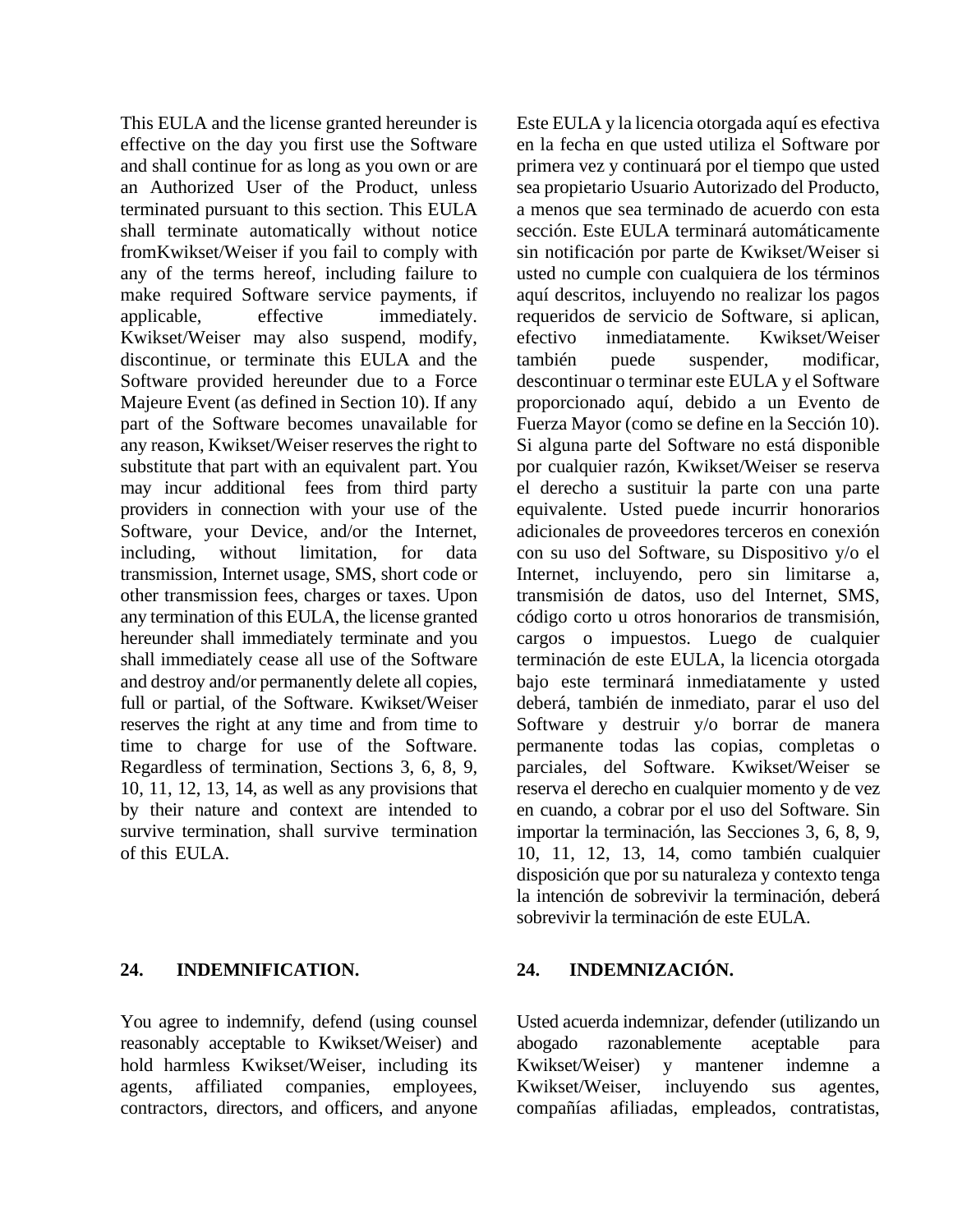involved in creating or providing the Software (collectively, the "Kwikset/Weiser Parties"), from all claims or causes of action, liabilities, damages, costs, fines, penalties, and expenses (including attorneys' fees) occurring from or related to your or your Authorized Users' or unauthorized users' (a) use or misuse of the Software, (b) violation of this EULA, or (c) violations of law or any rights of a third party, or any allegation thereof. Kwikset/Weiser reserves the right to assume the exclusive defense and control of any matter otherwise subject to indemnification by you, in which event you will cooperate in asserting any available defenses. You shall not settle any such claim without Kwikset/Weiser's prior written consent.

# **25. WARRANTY DISCLAIMERS. 25. RENUNCIAS DE GARANTÍA.**

SOME JURISDICTIONS DO NOT ALLOW THE EXCLUSION OR LIMITATION OF CERTAIN WARRANTIES. A PORTION OR ALL OF THE FOLLOWING DISCLAIMERS MAY THEREFORE NOT APPLY TO YOU.

EXCEPT AS EXPRESSLY PROVIDED IN THE LIMITED WARRANTY (IF ANY), THE SOFTWARE IS PROVIDED "AS IS" AND "AS AVAILABLE" WITHOUT ANY WARRANTIES, REPRESENTATIONS OR CONDITIONS OF ANY KIND, WHETHER EXPRESS, IMPLIED, LEGAL, STATUTORY, OR OTHERWISE, INCLUDING BUT NOT LIMITED TO ANY AND ALL WARRANTIES RELATING TO NON-INFRINGEMENT, TITLE, MERCHANTABILITY, FITNESS FOR A PARTICULAR PURPOSE, SECURITY, RELIABILITY, TIMELINESS, DURABILITY, QUALITY, ACCURACY, AND PERFORMANCE OF THE SOFTWARE.

directores y oficiales, y cualquiera involucrado en crear o proporcionar el Software (colectivamente las "Partes Kwikset/Weiser"), de todo reclamo o causas de acción, responsabilidades, daños, costos, multas, penalidades y gastos (incluyendo honorarios de abogados) que ocurran por o en relación con su, sus Usuarios Autorizados o sus usuarios autorizados (a) uso o uso erróneo del Software, (b) violación de este EULA, o (c) violación de la ley o cualquier derecho de un tercero, o cualquier argumento de los mismos. Kwikset/Weiser se reserva el derecho a asumir la defensa y control exclusivos de cualquier asunto de otra manera sujeto a indemnización por usted, en cuyo caso usted cooperará en obtener cualquier defensa disponible. Usted no podrá llegar a un acuerdo en cuanto a dicho reclamo sin el consentimiento previo y escrito por parte de Kwikset/Weiser.

ALGUNAS JURISDICCIONES NO PERMITEN LA EXCLUSIÓN O LIMITACIÓN DE CIERTAS GARANTÍAS. UNA PORCIÓN O TODAS LAS SIGUIENTES RENUNCIAS PUEDEN, POR LO TANTO, NO APLICARLE A USTED.

EXCEPTO COMO SE HA PROVEÍDO EXPRESAMENTE IN LA GARANTÍA LIMITADA (SI LA HAY), EL SOFTWARE ES PROPORCIONADO "TAL CUAL" Y "COMO DISPONIBLE" SIN NINGUNA GARANTÍA, REPRESENTACIÓN O CONDICIONES DE CUALQUIER TIPO, YA SEAN EXPRESOS, IMPLICADOS, LEGALES, ESTATUTARIOS O DE OTRO MODO, INCLUYENDO PERO SIN LIMITARSE A CUALQUIER Y TODA GARANTÍA RELACIONADA CON NO-INFRACCIÓN, TÍTULO, COMERCIABILIDAD, APTITUD PARA UN PROPÓSITO PARTICULAR, SEGURIDAD, CONFIABILIDAD, OPORTUNIDAD, DURABILIDAD, CALIDAD, Y PRECISIÓN,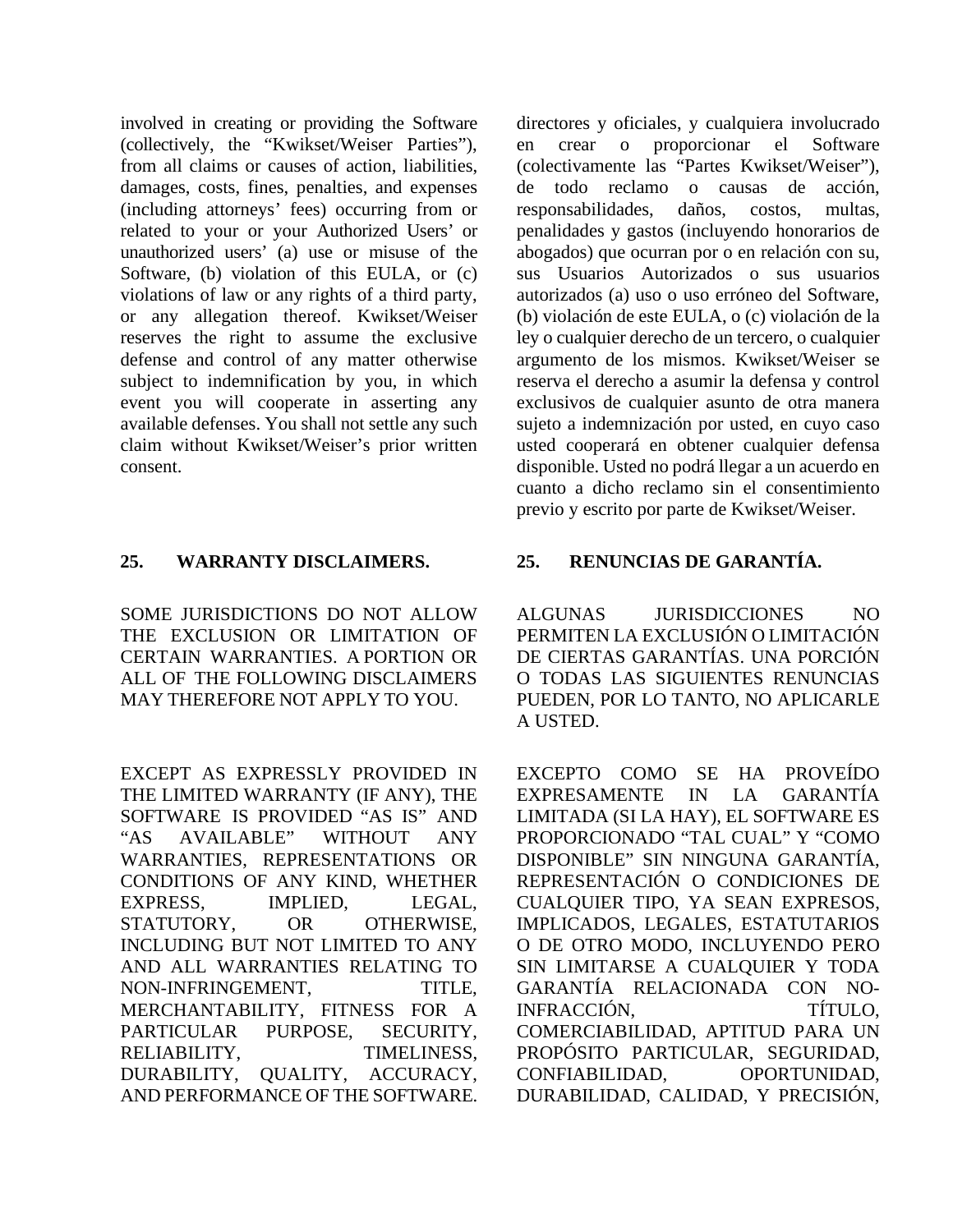WITHOUT LIMITING THE GENERALITY OF THE FOREGOING, THE KWIKSET/WEISER PARTIES (a) HAVE NO OBLIGATION TO INDEMNIFY OR DEFEND YOU OR OTHER USERS AGAINST CLAIMS RELATED TO INFRINGEMENT OF INTELLECTUAL PROPERTY; (b) DO NOT REPRESENT OR WARRANT THAT THE SOFTWARE WILL PERFORM WITHOUT INTERRUPTION OR ERROR; AND (c) DO NOT REPRESENT OR WARRANT THAT THE SOFTWARE IS SECURE FROM HACKING OR OTHER UNAUTHORIZED INTRUSION OR THAT YOUR DATA WILL REMAIN (WHETHER PERSONAL OR OF ANY OTHER NATURE) PRIVATE OR SECURE.

THERE IS NO GUARANTEE THAT THE SOFTWARE OR PRODUCT WILL PROVIDE ADEQUATE SAFETY OR SECURITY IN ANY GIVEN SITUATION, OR THAT THEY WILL NOT BE COMPROMISED OR CIRCUMVENTED OR THAT THEY WILL PREVENT ANY PERSONAL INJURY OR PROPERTY LOSS CAUSED BY BURGLARY, ROBBERY, FIRE, EXCESSIVE HEAT, COLD OR HUMIDITY OR OTHERWISE. TO THE FULLEST EXTENT PERMITTED BY APPLICABLE LAW, THE KWIKSET/WEISER PARTIES WILL HAVE NO LIABILITY FOR ANY PERSONAL INJURY, PROPERTY DAMAGE OR ANY OTHER LOSSBASED ON A CLAIM THAT THE SOFTWARE FAILED TO PROPERLY LOCK OR UNLOCK OR PROVIDE AN ALERT OF ANY TYPE AND YOU HEREBY RELEASE THE KWIKSET/WEISER PARTIES FROM ALL LIABILITY RESULTING THEREFROM. THE SOFTWARE AND PRODUCT DO NOT PROVIDE ANY ALARM, ALERT, SECURITY OR RELATED SERVICES AND YOU ARE SOLELY RESPONSIBLE FOR

SIN LIMITAR LA GENERALIDAD DE LOS ANTERIOR, LAS PARTES KWIKSET/WEISER (a) NO TIENEN NINGUNA OBLIGACIÓN DE INDEMNIZAR O DEFENDERLO A USTED U OTROS USUARIOS EN CONTRA DE RECLAMOS RELACIONADOS CON LA VIOLACIÓN DE PROPIEDAD INTELECTUAL; (b) NO REPRESENTAN O GARANTIZAN QUE LOS SERVICIOS SE REALIZARÁN SIN INTERRUPCIÓN NI ERROR; Y (c) NO REPRESENTAN O GARANTIZAN QUE EL SOFTWARE ES SEGURO CONTRA HACKING, VIRUS U OTRAS INTRUSIONES NO-AUTORIZADAS, O QUE SUS DATOS (YA SEA PERSONAL O DE CUALQUIER OTRA NATURALEZA) PERMANECERÁN PRIVADOS O SEGUROS.

NO EXISTE GARANTÍA QUE EL SOFTWARE O PRODUCTO PROPORCIONARÁ SEGURIDAD ADECUADA O SEGURIDAD EN CUALQUIER SITUACIÓN, O QUE NO SERÁN COMPROMETIDOS O EVITADOS, O QUE PREVENDRÁN CUALQUIER LESIÓN PERSONAL O PÉRDIDA DE PROPIEDAD CAUSADA POR ROBO, HURTO, FUEGO, CALOR EXCESIVO, FRÍO O HUMEDAD, O DE OTRO MODO EN LA MAYOR MEDIDA PERMITIDA POR LA LEY, LAS PARTES KWIKSET/WEISER NO SERÁN RESPONSABLES POR CUALQUIER DAÑO PERSONAL O CUALQUIER PÉRDIDA BASADA EN UN RECLAMO QUE EL SOFTWARE NO LOGRÓ BLOQUEAR O DESBLOQUEAR ADECUADAMENTE O PROPORCIONAR UNA ALERTA DE CUALQUIER TIPO, Y POR EL PRESENTE USTED LIBERA A LAS PARTES KWIKSET/WEISER DE TODA RESPONSABILIDAD RESULTANTE DE ESTO. EL SOFTWARE Y PRODUCTO NO PROPORCIONAN NINGUNA ALARMA, ALERTA, SEGURIDAD O SERVICIOS RELACIONADOS Y USTED ES EL ÚNICO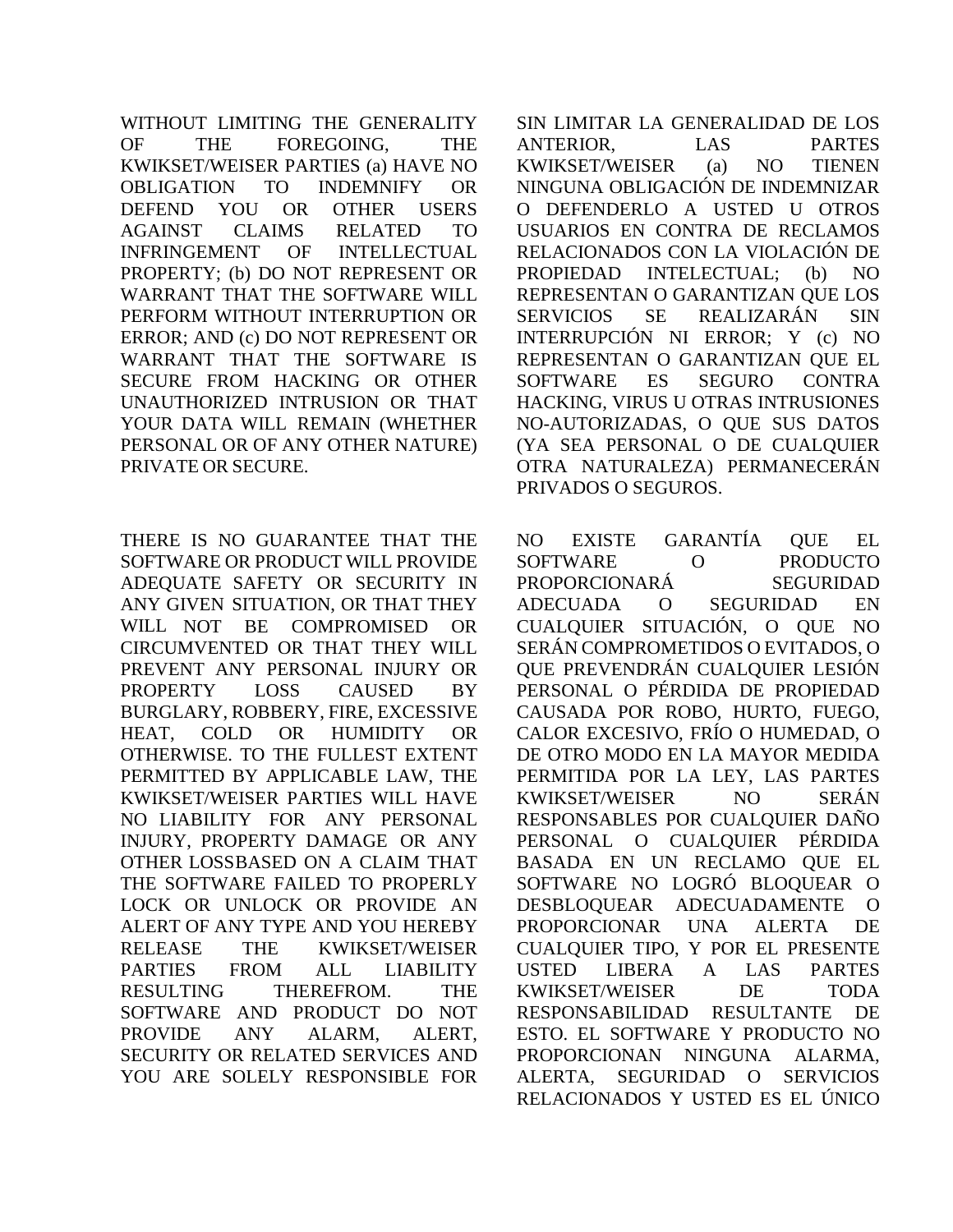ENSURING ADEQUATE SECURITY OF YOUR PROPERTY.

YOU ACKNOWLEDGE THAT THE AVAILABILITY OF THE SOFTWARE IS DEPENDENT ON A NUMBER OF FACTORS, INCLUDING YOUR DEVICE, HOME WIRING, WI-FI NETWORK, INTERNET SERVICE PROVIDER, SATELLITE PROVIDER, TELEPHONY PROVIDER, ELECTRICAL UTILITIES PROVIDER, AND/OR MOBILE DEVICE CARRIER AND YOU ARE RESPONSIBLE FOR ALL FEES ASSOCIATED WITH SUCH USE AND FORCOMPLIANCE WITH ANY AGREEMENTS RELATED TO SUCH USE. YOU FURTHER ACKNOWLEDGE THAT, TO THE FULLEST EXTENT PERMITTED BY APPLICABLE LAW, THE KWIKSET/WEISER PARTIES AND ANY NETWORK OR CELLULAR SERVICE PROVIDERS CANNOT AND DO NOT GUARANTEE THE SECURITY OF ANY WIRELESS TRANSMISSION AND WILL NOT BE LIABLE FOR ANY LACK OF SECURITY RELATING TO ANY SUCH TRANSMISSION. KWIKSET/WEISER MAKES NO GUARANTEE THAT THE APP WILL BE COMPATIBLE WITH ALL DEVICES.

SOME JURISDICTIONS DO NOT ALLOW THE LIMITATION OF LIABILITY FOR CERTAIN TYPES OF DAMAGES. A PORTION OR ALL OF THE FOLLOWING LIMITATIONS MAY THEREFORE NOT APPLY TO YOU.

TO THE FULLEST EXTENT PERMITTED BY APPLICABLE LAW, IN NO EVENT WILL THE KWIKSET/WEISER PARTIES BE LIABLE FOR ANY DIRECT, INDIRECT,

RESPONSABLE DE GARANTIZAR LA SEGURIDAD ADECUADA DE SU PROPIEDAD.

USTED RECONOCE OUE LA DISPONIBILIDAD DEL SOFTWARE DEPENDE DE UN NÚMERO DE FACTORES, INCLUYENDO SU DISPOSITIVO, CABLEADO DEL HOGAR, RED WIFI, PROVEEDOR DE SERVICIOS DE INTERNET, PROVEEDOR DE SATÉLITE, Y/O PROVEEDOR DE SU DISPOSITIVO MÓVIL, Y USTED ES RESPONSABLE POR TODOS LOS HONORARIOS ASOCIADOS CON DICHO USO Y DE CUMPLIR CON CUALQUIER ACUERDO RELACIONADO CON DICHO USO. USTED ADEMÁS RECONOCE QUE, EN LA MEDIDA EN QUE LO PERMITA LA LEGISLACIÓN APLICABLE, LAS PARTES KWIKSET/WEISER Y CUALQUIER PROVEEDOR DE REDES O SERVICIO DE CELULAR NO PUEDEN Y NO GARANTIZAN LA SEGURIDAD DE CUALQUIER TRANSMISIÓN Y NO SERÁN RESPONSABLES POR CUALQUIER FALTA DE SEGURIDAD RELACIONADA CON DICHA TRANSMISIÓN. KWIKSET/WEISER NO REALIZA NINGUNA GARANTÍA QUE EL APP SERÁ COMPATIBLE CON TODOS LOS DISPOSITIVOS.

# **26. LIMITATIONS OFLIABILITY. 26. LÍMITE DE RESPONSABILIDAD.**

ALGUNAS JURISDICCIONES NO PERMITEN LA EXCLUSIÓN O LIMITACIÓN DE CIERTAS GARANTÍAS. UNA PORCIÓN O TODAS LAS SIGUIENTES RENUNCIAS PUEDEN, POR LO TANTO, NO APLICARLE A USTED.

EN LA MEDIDA MÁXIMA PERMITIDA POR LA LEY, BAJO NINGÚN EVENTO, LAS PARTES KWIKSET/WEISER SERÁN RESPONSABLES DE CUALQUIER DAÑO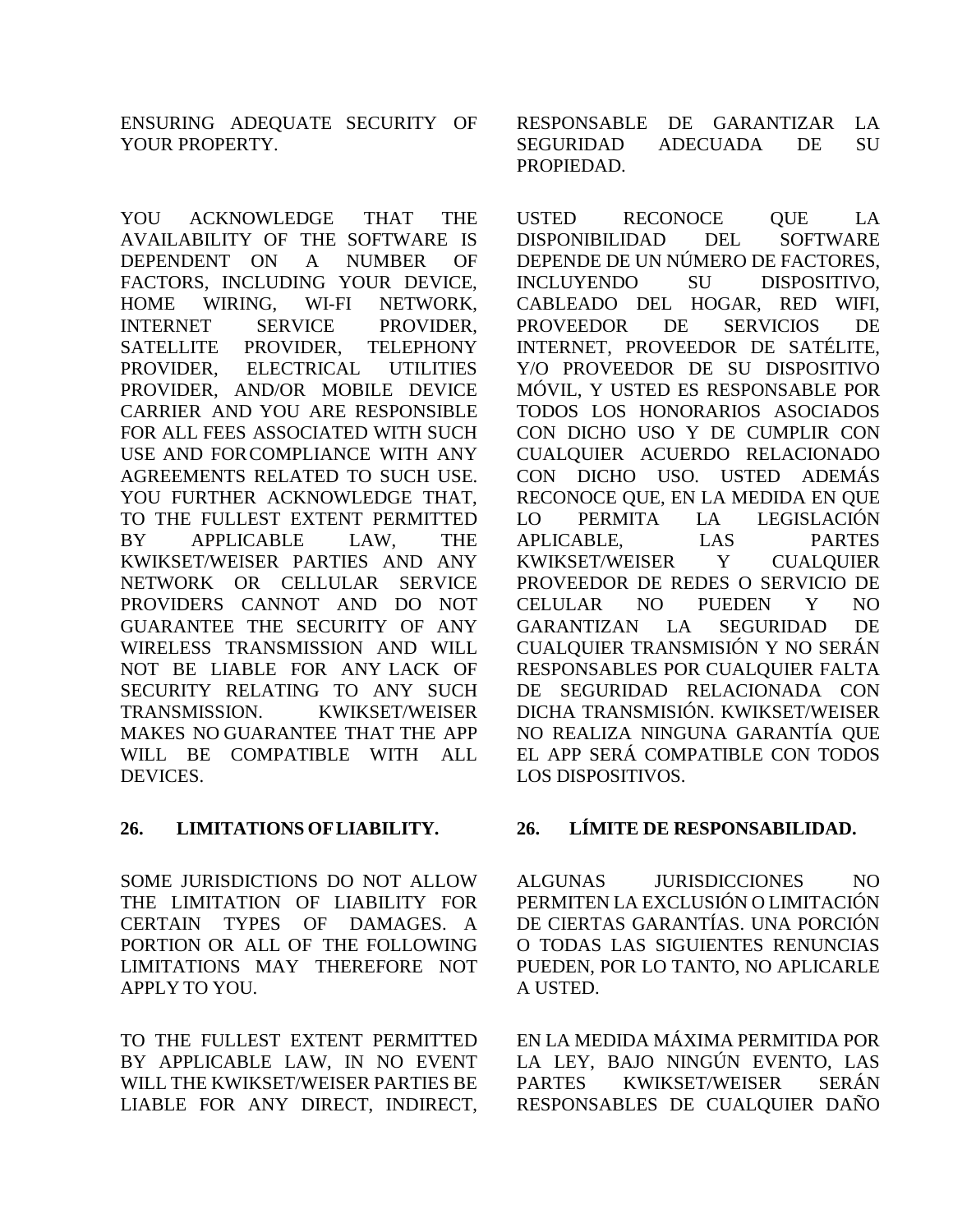SPECIAL, INCIDENTAL, CONSEQUENTIAL, EXEMPLARY, PUNITIVE OR OTHER DAMAGES WHATSOEVER RELATING TO THE USE OF THE SOFTWARE OR ANY COMPONENT THEREOF OR TO YOUR RELATIONSHIP WITH THE KWIKSET/WEISER PARTIES. IF THE KWIKSET/WEISER PARTIES SHOULD NEVERTHELESS BE FOUND LIABLE, WHETHER DIRECTLY OR INDIRECTLY, FOR ANY LOSS, DAMAGE OR INJURY ARISING UNDER THIS EULA OR OTHERWISE, THEIR TOTAL MAXIMUM LIABILITY IS LIMITED TO USD \$100.00 WHICH WILL BE THE COMPLETE AND EXCLUSIVE REMEDY AGAINST THE KWIKSET/WEISER PARTIES. IN THE EVENT THE CLASS ACTION WAIVER PROVIDED UNDER SECTION 12 IS DETERMINED TO BE INVALID OR UNENFORCEABLE BY A COURT, ARBITRATOR, OR OTHER TRIBUNAL OF COMPETENT JURISDICTION, THEN THE KWIKSET/WEISER PARTIES' MAXIMUM LIABILITY SHALL BE REDUCED TO USD \$100.00.

UNDER NO CIRCUMSTANCES WILL THE KWIKSET/WEISER PARTIES BE HELD LIABLE FOR ANY HARM RESULTING FROM DOWNLOADING OR ACCESSING ANY INFORMATION OR MATERIAL THROUGH THE SOFTWARE, ANY DELAY OR FAILURE IN PERFORMANCE RESULTING DIRECTLY OR INDIRECTLY FROM ACTS OF NATURE, FORCES OR CAUSES BEYOND THEIR REASONABLE CONTROL, INCLUDING, BUT NOT LIMITED TO, INTERNET FAILURES, DEVICE FAILURES, TELECOMMUNICATION EQUIPMENT FAILURES, SERVER FAILURES, OTHER EQUIPMENT FAILURES, ELECTRICAL POWER FAILURES, STRIKES, LABOR DISPUTES, RIOTS, INSURRECTIONS,

DIRECTO, INDIRECTO, ESPECIAL, INCIDENTAL, CONSECUENTE, EJEMPLAR, PUNITIVO U OTRO ALGUNO, QUE RESULTE DE O SE RELACIONE CON EL USO DEL SOFTWARE O CUALQUIER COMPONENTE DE ESTE, O CON SU RELACIÓN CON LAS PARTES KWIKSET/WEISER. SI DE CUALQUIER MODO LAS PARTES KWIKSET/WEISER SE ENCUENTRAN COMO RESPONSABLES, YA SEA DIRECTA O INDIRECTAMENTE, DE CUALQUIER PÉRDIDA, DAÑO O LESIÓN QUE RESULTE BAJO ESTE EULA O DE OTRO MODO, SU MÁXIMA RESPONSABILIDAD TOTAL ESTÁ LIMITADA A USD \$100.00 QUE SERÁ EL REMEDIO COMPLETO Y EXCLUSIVO EN CONTRA DE LAS PARTES KWIKSET/WEISER. EN EL EVENTO QUE LA RENUNCIA DE ACCIÓN COLECTIVA BAJO LA SECCIÓN 12 SEA DETERMINADA A SER INVÁLIDA O NO-EJECUTABLE POR UNA CORTE, ARBITRADOR U OTRO TRIBUNAL DE JURISDICCIÓN COMPETENTE, ENTONCES LA MÁXIMA RESPONSABILIDAD DE KWIKSET/WEISER SERÁ REDUCIDA A USD \$100.00.

BAJO NINGUNA CIRCUNSTANCIA, LAS PARTES KWIKSET/WEISER SERÁN ENCONTRADAS RESPONSABLES DE CUALQUIER DAÑO RESULTANTE DE LA DESCARGA O ACCESO A CUALQUIER INFORMACIÓN O MATERIAL A TRAVÉS DEL SOFTWARE, CUALQUIER DEMORA O FALLA EN DESEMPEÑO QUE RESULTE, DIRECTA O INDIRECTAMENTE, DE ACTOS DE LA NATURALEZA, FUERZAS O CAUSAS MÁS ALLÁ DEL CONTROL RAZONABLE DE ESTAS, INCLUYENDO, PERO SIN LIMITARSE A FALLAS DE INTERNET, FALLAS EN DISPOSITIVOS, FALLAS EN EQUIPOS DE TELECOMUNICACIÓN, FALLAS EN SERVIDORES, FALLAS EN OTROS EQUIPOS, FALLAS EN LA ELECTRICIDAD,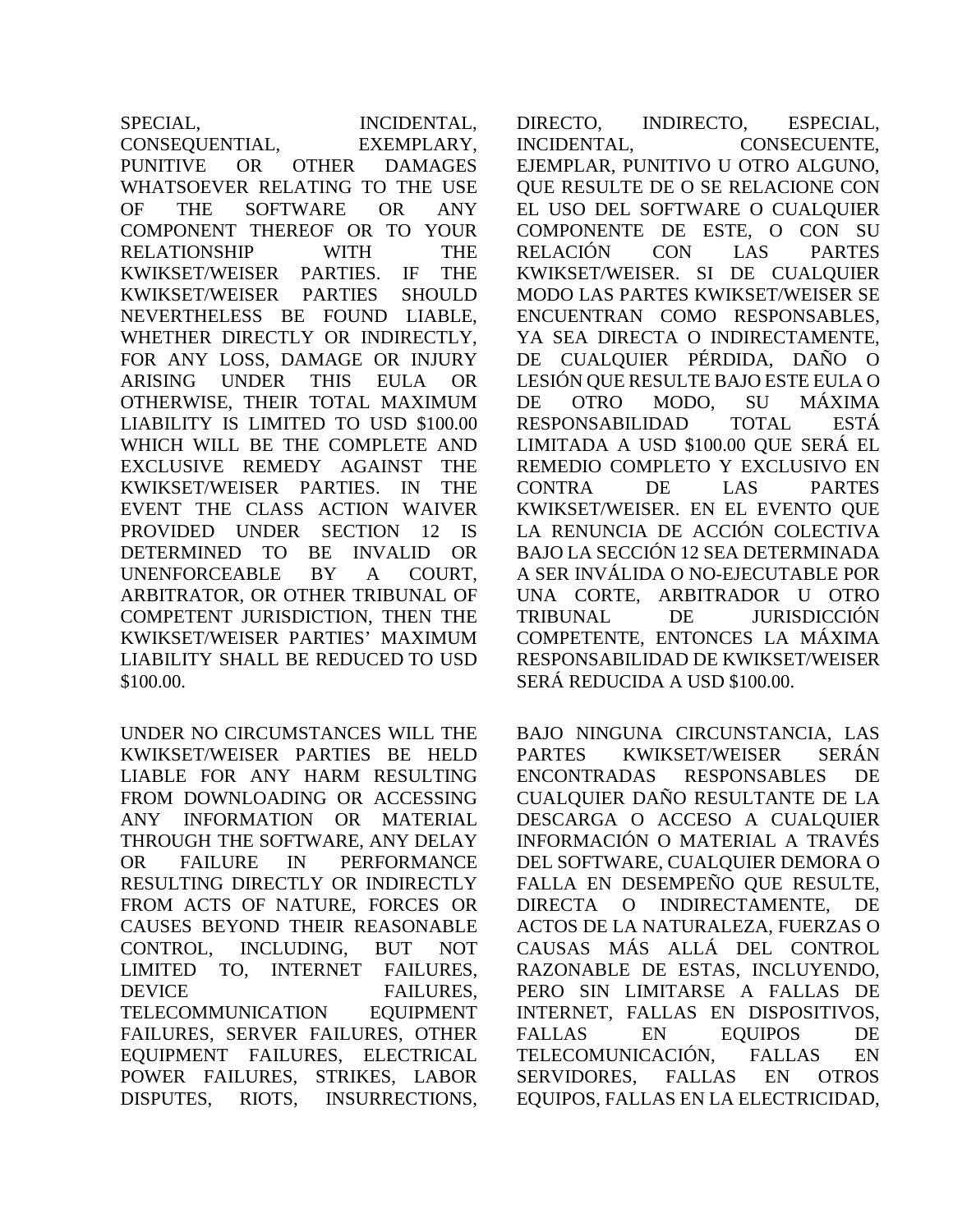CIVIL DISTURBANCES, SHORTAGES OF LABOR OR MATERIALS, FIRES, FLOODS, STORMS, EXPLOSIONS, HEALTH EMERGENCIES, PANDEMICS, EPIDEMICS, ACTS OF GOD, WAR, GOVERNMENTAL ACTIONS, ORDERS OF DOMESTIC OR FOREIGN COURTS OR TRIBUNALS, NON- PERFORMANCE OF THIRD PARTIES, OR LOSS OF OR FLUCTUATIONS IN HEAT, LIGHT, ELECTRICITY, BATTERIES OR AIR CONDITIONING (SUCH CAUSES REFERRED TO HEREIN AS "FORCE MAJEURE EVENT(S)"). IN THE EVENT YOU OR YOUR PRODUCT (1) UTILIZE A NON-KWIKSET/WEISER APPLICATION TO CONTROL YOUR KWIKSET/WEISER PRODUCT; (2) CONNECT A NON-KWIKSET/WEISER PRODUCT TO YOUR SOFTWARE; (3) UTILIZE A THIRD PARTY API; OR (4) BECOME PART OF A THIRD PARTY CONNECTED HOME OR BUSINESS APPLICATION, YOU ACKNOWLEDGE AND AGREE THAT IN NO EVENT WILL THE KWIKSET/WEISER PARTIES BE RESPONSIBLE FOR THE ACCURACY, FUNCTIONALITY, RELIABILITY, AVAILABILITY, INTEROPERABILITY, LEGALITY OR USEFULNESS OF SUCH APPLICATION, DEVICE, OR API, NOR WILL THE KWIKSET/WEISER PARTIES BE LIABLE FOR ANY DAMAGES THAT MAY OCCUR AS A RESULT, IN WHOLE OR IN PART, OF SUCH USE. USE OF A THIRD PARTY APPLICATION DEVICE, OR API IS ENTIRELY AT YOUR OWN RISK AND EXPENSE.

THE LIABILITIES LIMITED BY THIS SECTION APPLY: (a) REGARDLESS OF THE FORM OF ACTION, WHETHER IN

HUELGAS, DISPUTAS LABORALES, DISTURBIOS, INSURRECCIÓN, DISTURBIOS CIVILES, ESCASEZ DE MANO DE OBRA O MATERIALES, FUEGOS, INUNDACIONES, TORMENTAS, EXPLOSIONES, EMERGENCIAS SANITARIAS, PANDEMIAS, EPIDEMIAS, ACTOS DE DIOS, GUERRA, ACCIONES DEL GOBIERNO, ÓRDENES DE CORTES O TRIBUNALES DOMÉSTICOS O EXTRANJEROS, EL INCUMPLIMIENTO POR TERCEROS, O LA PÉRDIDA O FLUCTUACIÓN EN CALOR, LUZ, ELECTRICIDAD, BATERÍAS O AIRE ACONDICIONADO (DICHAS CAUSAS SE REFIEREN AQUÍ COMO "EVENTOS DE FUERZA MAYOR"). EN EL EVENTO QUE USTED O SU PRODUCTO (1) UTILICE UNA APLICACIÓN NO-KWIKSET/WEISER PARA CONTROLAR SU PRODUCTO KWIKSET/WEISER; (2) CONECTAR UN PRODUCTO A NO-KWIKSET/WEISER A SU SOFTWARE; (3) UTILICE UNA API DE TERCEROS; O (4) SE CONVIERTA EN PARTE DE UNA APLICACIÓN DE HOGAR O NEGOCIO DE TERCEROS, USTED RECONOCE Y ACUERDA QUE EN NINGÚN EVENTO LAS PARTES KWIKSET/WEISER SERÁN RESPONSABLES POR LA PRECISIÓN, FUNCIONALIDAD, CONFIABILIDAD, DISPONIBILIDAD, INTER-OPERABILIDAD, LEGALIDAD O UTILIDAD DE DICHA APLICACIÓN, DISPOSITIVO O API, Y TAMPOCO, LAS PARTES KWIKSET/WEISER SERÁN RESPONSABLES POR NINGÚN DAÑO QUE PUEDA OCURRIR COMO RESULTADO, TOTAL O EN PARTE, DE DICHO USO. EL USO DE UNA APLICACIÓN, DISPOSITIVO O API DE TERCEROS, SERÁ COMPLETAMENTE BAJO SU PROPIO RIESGO Y GASTO.

LAS RESPONSABILIDADES LIMITADAS POR ESTA SECCIÓN APLICAN: (a) SIN IMPORTAR LA FORMA DE ACCIÓN, SEA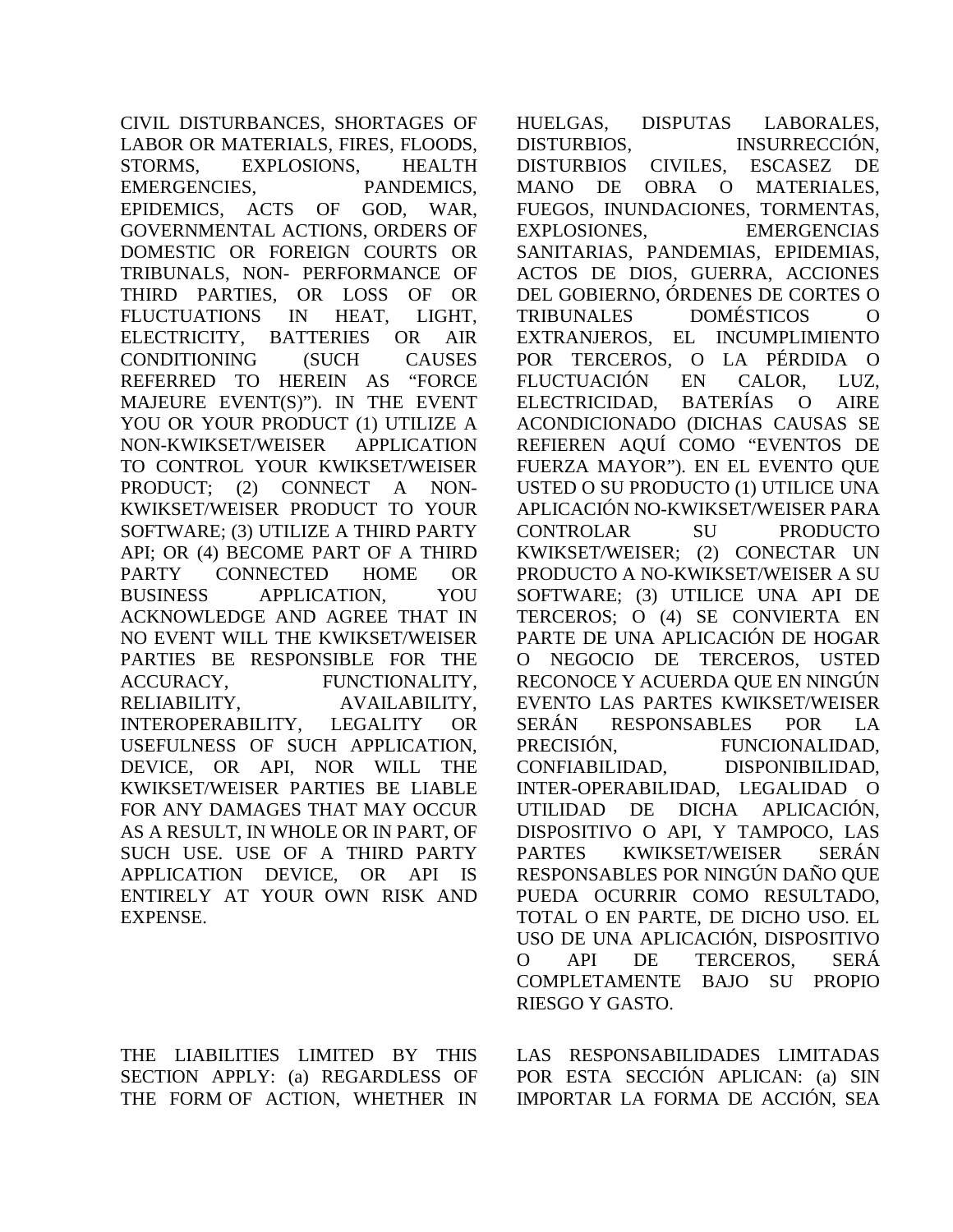CONTRACT, TORT, EXTRA-CONTRACTUAL LIABILITY, STRICT PRODUCT LIABILITY, OR OTHERWISE; (b) EVEN IF KWIKSET/WEISER IS ADVISED IN ADVANCE OF THE POSSIBILITY OF THE DAMAGES IN QUESTION AND EVEN IF SUCH DAMAGES WERE FORESEEABLE; AND (c) EVEN IF YOUR REMEDIES FAIL OF THEIR ESSENTIAL PURPOSE.

To the fullest extent permitted by applicable law, this EULA will be deemed entered into in the State of Delaware, United States of America, and will be governed by and construed according to the internal laws of the State of Delaware applicable to agreements executed and to be performed entirely within the State of Delaware, without regard to conflict of law principles, rules, or laws. You agree that any applicable state law implementation of the Uniform Computer Information Transactions Act (including any available remedies or laws) shall not apply to this EULA and is hereby disclaimed.

Before bringing a formal legal proceeding, you agree to contact Kwikset/Weiser to try to resolve any disputes informally. In the event you and Kwikset/Weiser are unable to come to a resolution informally, you and Kwikset/Weiser each agree that any dispute arising out of, or relating to, this EULA, or your use of the Software or Product (including the arbitrability of any claim or dispute and the enforceability of this section), shall be determined exclusively by final and binding arbitration, provided however, that the terms of this arbitration section do not apply to (a) determinations as to the intellectual property rights in the Software or Product, or (b) claims that qualify to be resolved in small claims court. The arbitration shall be conducted before a single arbitrator under the American Arbitration EN CONTRATO AGRAVIO, RESPONSABILIDAD EXTRA-CONTRACTUAL, RESPONSABILIDAD ESTRICTA DE PRODUCTO DE OTRO MODO; (b) INCLUSO SI KWIKSET/WEISER ES ACONSEJADO, ANTICIPADAMENTE, DE DICHOS DAÑOS DONDE SEAN PREVENIBLES; Y (c) INCLUSO SI SUS RECURSOS NO CUMPLEN SU PROPÓSITO ESENCIAL.

## **27. DISPUTE RESOLUTION. 27. RESOLUCIÓN DE DISPUTAS.**

En la mayor medida permitida por la ley, estos Términos se considerarán ejecutados en el Estado de Delaware, Estados Unidos de América y serán gobernados por y establecidos de acuerdo con las leyes internas del Estado de Delaware, aplicables a los acuerdos ejecutados y a ser realizados completamente dentro del Estado de Delaware, sin importar conflicto de principios legales, reglas o leyes. Usted acuerda que cualquier implementación de ley estatal aplicable de la Ley Uniforme de Transacciones de Información Computarizada (incluyendo cualquier recurso disponible o leyes) no aplicarán a estos Términos y por la presente se rechaza.

Antes de presentar un procedimiento legal formal, usted acuerda contactar a Kwikset/Weiser por escrito, para tratar de resolver cualquier disputa informalmente. En el evento que usted y Kwikset/Weiser no logren llegar a una resolución informalmente, usted y Kwikset/Weiser acuerdan que cada disputa que resulte de o se relacione con este EULA, o su uso del Software o Producto (incluyendo la arbitrariedad de cualquier reclamo o disputa y la exigibilidad de esta sección), serán determinadas exclusivamente por arbitraje final y vinculante, siempre y cuando los términos de esta sección de arbitraje no apliquen a (a) determinaciones con respecto a los derechos de propiedad intelectual en los Servicios, Software o Producto, o (b) reclamos que califiquen para ser resueltos en una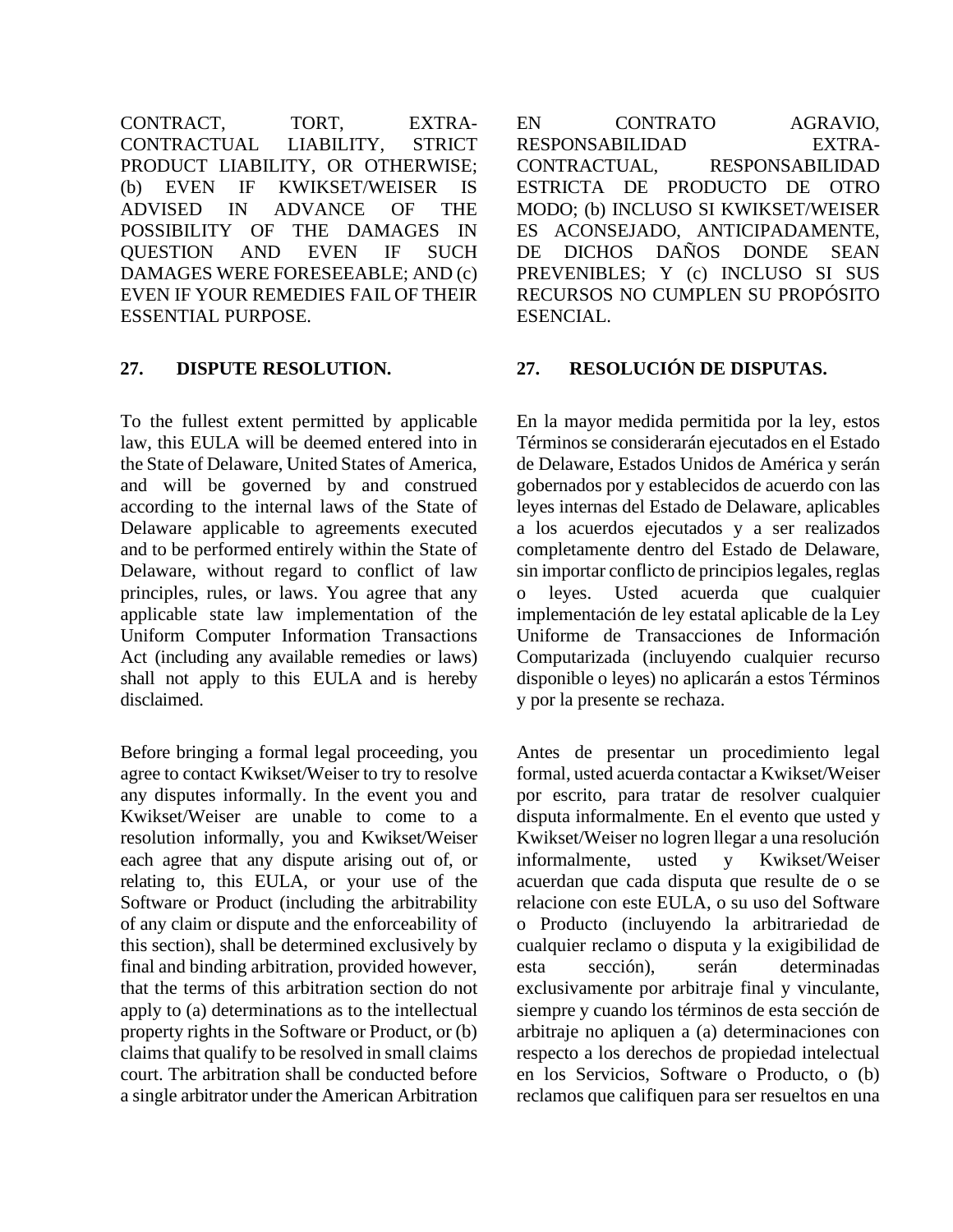Association's (AAA's) Consumer Arbitration Rules and conducted in Wilmington, Delaware, USA. The AAA rules are available at [http://www.adr.org](http://www.adr.org/) or by calling 1-800-778- 7879. You and Kwikset/Weiser are each responsible for their respective costs relating to counsel, experts, and witnesses, and any other costs relating to the arbitration. The arbitrator will make any award in writing but need not provide a statement of reasons unless requested by a party. The Federal Arbitration Act, 9 U.S.C. 1, et seq. (the "FAA") governs the interpretation and enforcement of this agreement to arbitrate. The FAA's provisions, not state law, govern all questions of whether a dispute is subject to arbitration. Except as expressly set forth in this section, you and Kwikset/Weiser may litigate in court only to compel arbitration under this EULA or to confirm, modify, vacate or enter judgment on the award rendered by the arbitrators. To the extent that you have breached or have indicated your intention to breach this EULA in any manner which violates or may violate Kwikset/Weiser's or any of its licensor's rights, or may cause continuing or irreparable harm to Kwikset/Weiser, Kwikset/Weiser may seek injunctive relief, or any other appropriate relief, in any court of competent jurisdiction , and you waive the requirement of the posting of a bond. This provision only applies to the extent permitted by applicable law.

# **28. CLASS ACTION WAIVER. 28. RENUNCIA A ACCIÓN**

To the fullest extent permitted by applicable law, both you and your affiliates, successors and assigns, including without limitation, Third Party Users, on the one hand, and Kwikset/Weiser, on the other hand, agree that any claims or controversies between us must be brought

corte de reclamos menores. El arbitraje deberá ser realizado ante un único árbitro bajo las Reglas de Arbitraje del Consumidor de la Asociación Americana de Arbitraje (AAA) en Wilmington, Delaware, USA. Las reglas de la AAA están disponibles en [http://www.adr.org](http://www.adr.org/) o llamando al 1-800-778-7879. Usted y Kwikset/Weiser son responsables por sus costos correspondientes relacionados con abogados, expertos y testigos, y cualquier otro costo relacionado con el arbitraje. El árbitro realizará cualquier laudo por escrito, pero no necesita proporcionar una declaración de razones a menos que sea requerida por una de las partes. La Ley Federal de Arbitraje, 9 U.S.C. 1, et seq. (la "FAA") gobierna la interpretación y ejecución de este acuerdo para arbitrar. Las disposiciones de la FAA, no la ley estatal, gobiernan todas las preguntas de si una disputa es sujeta a arbitraje. Excepto si se establece expresamente en esta sección, usted y Kwikset/Weiser pueden litigar en corte solo para obligar el arbitraje bajo este EULA o para confirmar, modificar, dejar vacante o entrar en juicio con respecto al laudo emitido por los árbitros. En la medida que usted haya incumplido o haya indicado su intención de incumplir este EULA de cualquier manera que viole o pueda violar los derechos de Kwikset/Weiser o sus licenciantes, o que cause daños continuos o irreparables a Kwikset/Weiser, Kwikset/Weiser puede buscar medidas cautelares o cualquier otro tipo de alivio apropiado, en cualquier corte de jurisdicción competente, y usted renuncia el requerimiento de presentar fianza. Esta disposición sólo aplica en la medida permitida por la ley aplicable.

# **COLECTIVA.**

En la mayor medida permitida por la ley aplicable, usted u sus afiliados, sucesores y asignatarios, incluyendo, pero sin limitarse a, Usuarios Terceros, por un lado, y Kwikset/Weiser, por otro lado, acuerdan que cualquier reclamo o controversia entre nosotros,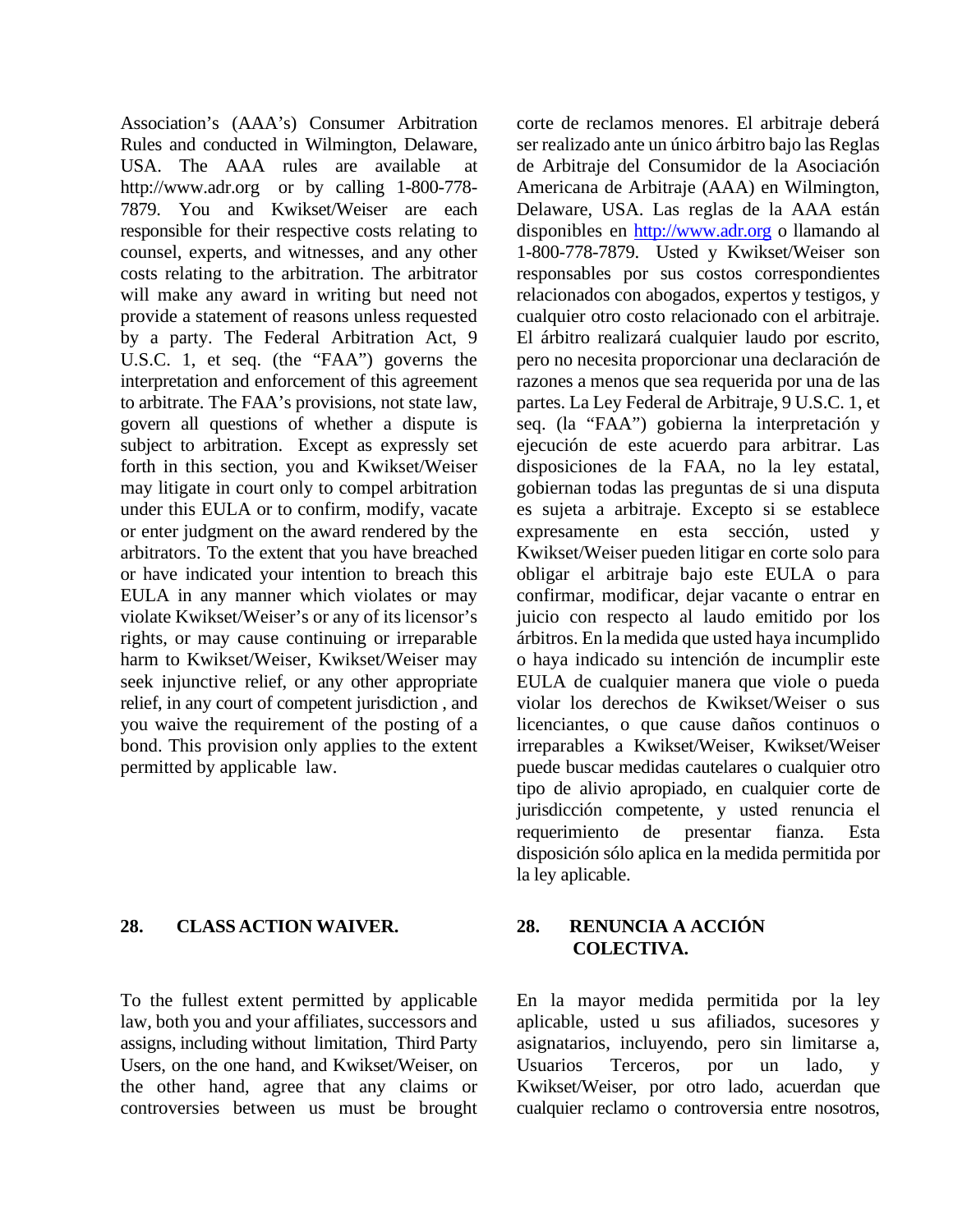against each other on an individual basis only, and not as a plaintiff or class member in a class action, consolidated action or representative action,. The arbitrator may not consolidate more than one person's claims into a single case, and may not otherwise preside over any form of a consolidated, class or representative proceeding or claims unless both you and Kwikset/Weiser specifically agree to do so following initiation of the arbitration. The arbitrator's decision or award in one person's or entity's case can only impact the person or entity that brought the claim, not other Kwikset/Weiser end users, and cannot be used to decide disputes with other end users.

## **29. MISCELLANEOUS. 29. MISCELÁNEOS.**

The failure of Kwikset/Weiser to enforce at any time any of the provisions of this EULA will not be construed to be a continuing waiver of any provisions hereunder nor will any such failure prejudice the right of Kwikset/Weiser to take any action in the future to enforce any provisions hereunder.

Software and technical information delivered under this EULA is subject to U.S. and Canadian export control laws and maybe subject to export or import regulations in other countries. You represent and warrant that you are not a citizen of an embargoed or "terrorist supporting" country or a prohibited or restricted end user under applicable U.S., Canadian or local export and anti- terrorism laws, regulations and lists. You agree to strictly comply with all such laws and regulations, and you will be solely responsible for obtaining any import, export, re-export approvals and licenses required for such software any technical information, and retaining documentation to support compliance with those laws and regulations.

debe ser presentada en contra de cada uno individualmente, y no como un demandante o miembro de clase en una acción colectiva, acción consolidad o acción representativa. El árbitro no podrá consolidar más de un reclamo de una persona en un único caso y de otra manera no podrá presidir ninguna forma de procedimiento o reclamo consolidados, colectivos o representativos, a menos que usted y Kwikset/Weiser acuerden específicamente hacerlo, después del inicio del arbitraje. La decisión o laudo del árbitro en un caso de una persona o entidad solo podrá impactar la persona o entidad que presentó el reclamo, y no otros usuarios finales de Kwikset/Weiser, y no puede ser usado para decidir disputas con otros usuarios finales de Kwikset/Weiser.

La falla por parte de Kwikset/Weiser de ejecutar en cualquier momento, alguna de las disposiciones de este EULA, no será interpretada a ser una renuncia continua de cualquier disposición aquí establecida, ni tal falta perjudicará el derecho de Kwikset/Weiser a tomar cualquier acción en un futuro para hacer cumplir cualquier disposición aquí establecida.

Software e información técnica entregada bajo este EULA están sujetas a las leyes de control de exportación de EE. UU. y Canadá y pueden estar sujetas a regulaciones de exportación e importación en otros países. Usted representa y garantiza que usted no es ciudadano de un país embargado o que "apoye el terrorismo" o un usuario final prohibido o restringido bajo la ley aplicable de EE. UU. o Canadá o leyes, regulaciones y listas, locales de exportación o antiterroristas. Usted acuerda cumplir estrictamente con todas las leyes y regulaciones, y será el único responsable de obtener cualquier aprobación y licencia de importación, exportación o reexportación requerida para dicho software, cualquier información técnica y de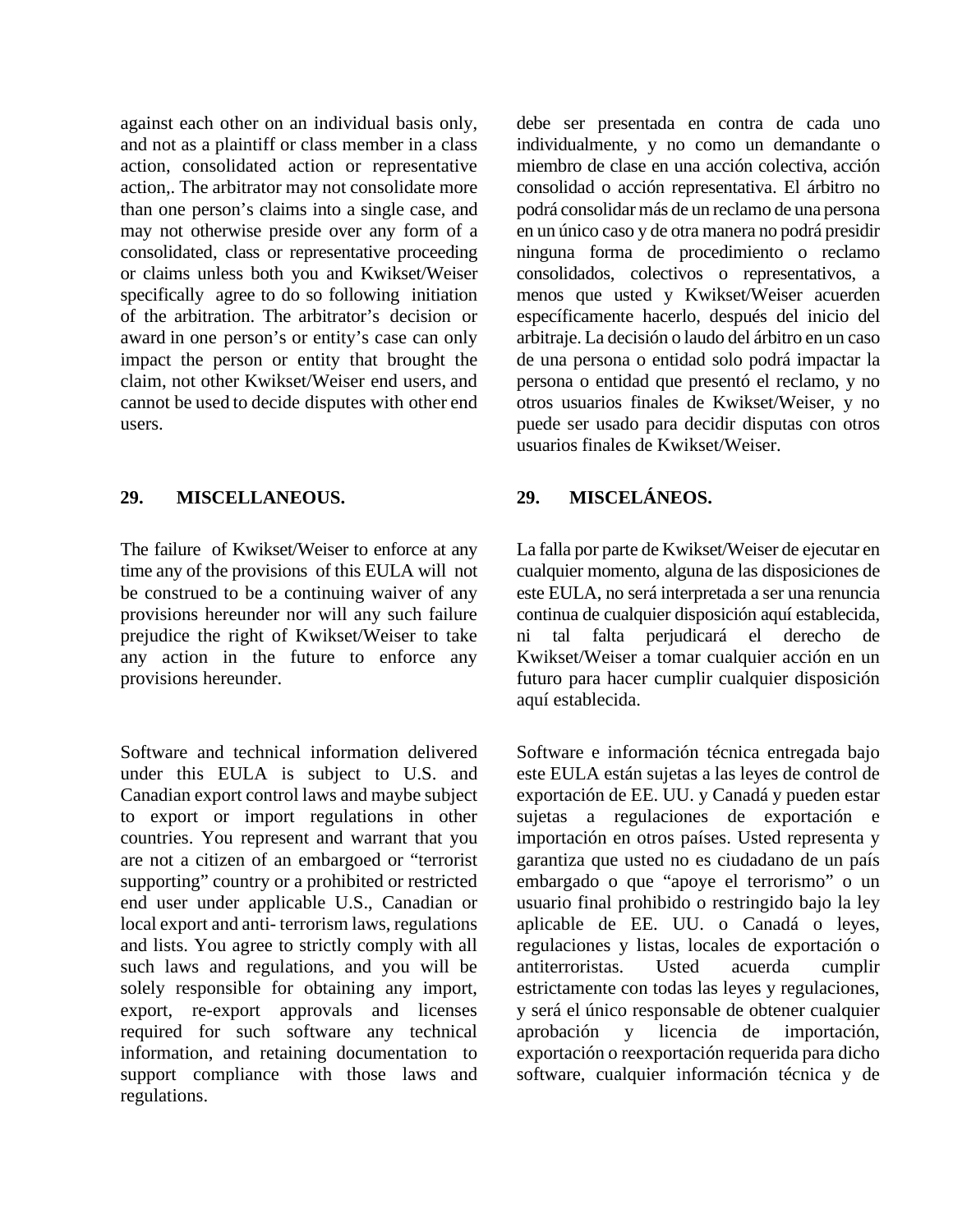This EULA, including the Terms of Service, Privacy Policy and Notice, and any other documents or terms incorporated herein by reference, forms the entire agreement between you and Kwikset/Weiser and supersedes in their entirety any and all oral or written agreements previously existing between you and Kwikset/Weiser with respect to your access to and use of the Software.

The provisions of this EULA will apply to the fullest extent permitted by applicable law and be interpreted and applied to a lesser extent, where necessary to be valid. The invalidity or unenforceability of any provision of this EULA will not affect any other provision and all such other provisions will remain in full force and effect without change or modification thereof.

This EULA may be available in different languages. There may be inconsistencies or differences in interpretation between the English version of the EULA and the text of the EULA made available in otherlanguages. For the sake of uniformity and to avoid any ambiguity, the English version of this EULA shall govern in all disputes, claims or proceedings to interpret, enforce or otherwise relating to the EULA.

The parties have expressly requested that this EULA and related documents be drafted in English and Spanish. *Les parties aux présentes ont expressément requis que les présentes modalités et les documents y afférant soient rédigés en langue anglaise et espagnole.*

#### **30. APP PROVIDER TERMS; THIRD PARTY BENEFICIARY.**

retener documentación para apoyar el cumplimiento con dichas leyes y regulaciones.

Este EULA, incluyendo los Términos de Servicio, Política de Aviso y Privacidad y cualquier otro documento o términos incorporados aquí por referencia, forman el acuerdo completo entre usted y Kwikset/Weiser y reemplazan en su totalidad cualquiera y todo acuerdo oral o escrito que existiera previamente entre usted y Kwikset/Weiser, con respecto a su acceso y uso del Software.

Las disposiciones de este EULA aplicarán en la mayor medida permitida por la ley aplicable y serán interpretadas y aplicadas a menor medida, donde sea necesario que sean válidas. La invalidez o inaplicabilidad de cualquier disposición de este EULA, no afectará ninguna otra disposición y todas otras dichas disposiciones permanecerán en plena vigencia y efecto sin cambio o modificación a estas.

Este EULA puede estar disponible en diferentes idiomas. Puede haber inconsistencias diferencias en la interpretación entre la versión en inglés de este EULA y el texto del EULA disponible en otros idiomas. En pro de uniformidad y para evitar ambigüedades, la versión de inglés de este EULA gobernará todas las disputas, reclamos o procedimientos para interpretar, ejecutar o de otro modo relacionados con este EULA.

Las partes han solicitado expresamente que este EULA y los documentos relacionados sean redactados en inglés y español. *Les parties aux présentes ont expressément requis que les présentes modalités et les documents y afférant soient rédigés en langue anglaise et espagnole.*

# **30. TÉRMINOS DEL PROVEEDOR DEL APP; BENEFICIARIO TERCERO.**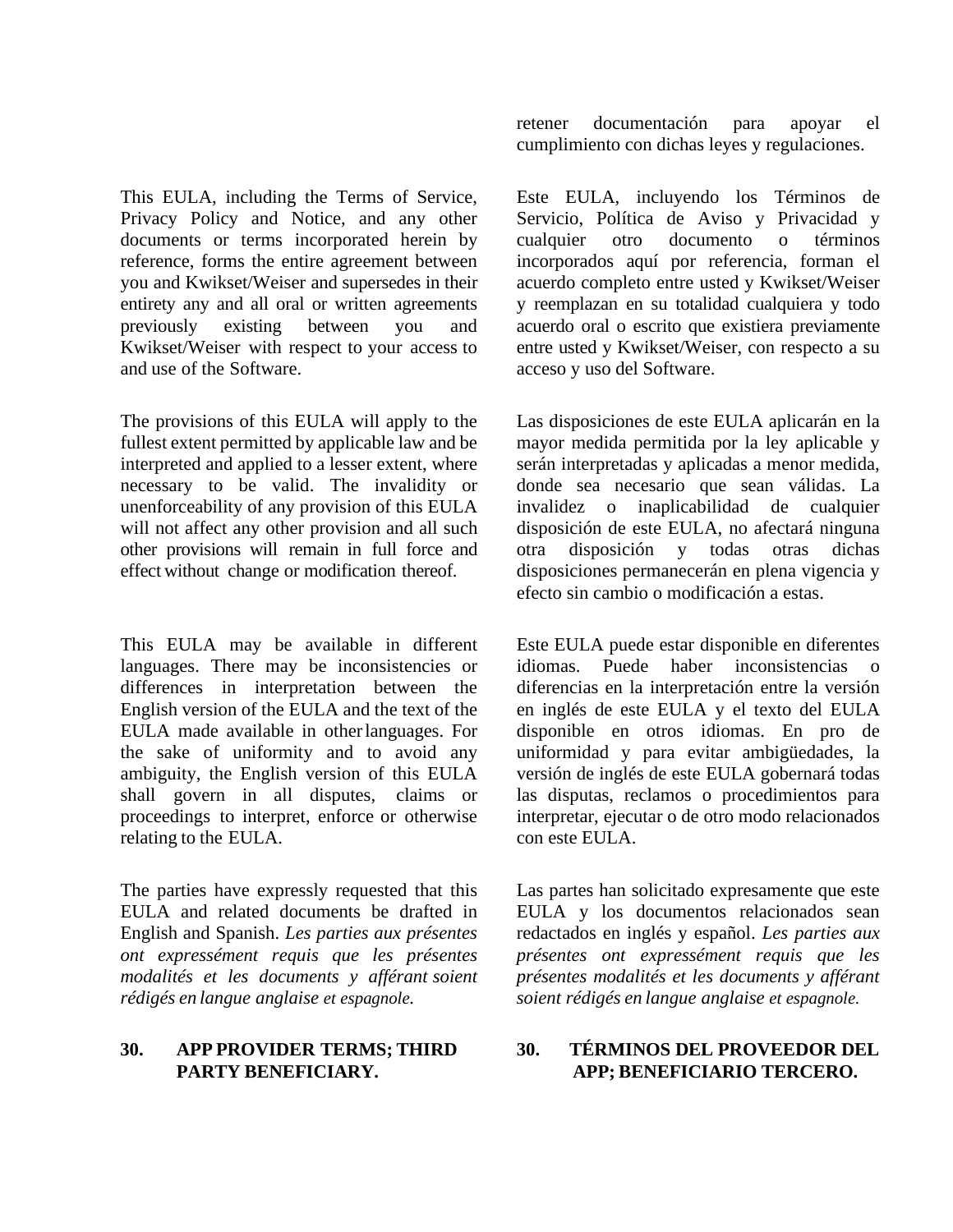The parties acknowledge that this EULA is concluded solely between Kwikset/Weiser and you, and not with any app store provider or distribution platform (such as Google Play™ or the App Store™) where the App is made available (each, an "App Provider"). Any support that may be offered by Kwikset/Weiser in connection with the App is solely the responsibility of Kwikset/Weiser and you acknowledge that the App Provider has no obligation whatsoever to furnish any maintenance and support services with respect to the App. The parties acknowledge that the App Provider has no obligation to furnish any warranty with respect to the App, and is not responsible for addressing product claims. The App Provider is not responsible for addressing any claims of any end-user or any third party relating to the App or the end-user's possession and/or use of the App, including, but not limited to: (i) product liability claims; (ii) any claim that the App fails to conform to any applicable legal or regulatory requirement; and (iii) claims arising under consumer protection, privacy, or similar legislation. The parties acknowledge that, in the event of any third party claim that the App or your possession and use of the App infringes that third party's intellectual property rights, the App Provider will not be responsible for the investigation, defense, settlement and discharge of any such intellectual property infringement claim. You represent and warrant that (i) you are not located in a country that is subject to a U.S. or Canadian government embargo, or that has been designated by the U.S. or Canadian government as a "terrorist supporting" country; and (ii) you are not listed on any U.S. or Canadian government list of prohibited or restricted parties. Complaints or claims with respect to the Software should be directed to Kwikset/Weiser at the following address: Spectrum Brands, Inc., Attn: Kwikset/Weiser, 19701 Da Vinci, Lake Forest, California, U.S.A. 92610. You must comply with applicable third party terms of agreement when using the App. The parties acknowledge and agree that the App Provider,

Las partes reconocen que este EULA se ha ejecutado únicamente entre Kwikset/Weiser y usted, y no con un proveedor de tienda de app o plataforma de distribución (tales como Google Play™ o el App Store™) donde el App está disponible (cada uno un "Proveedor de App"). Cualquier apoyo que sea ofrecido por Kwikset/Weiser en conexión con el App, es únicamente la responsabilidad de Kwikset/Weiser y usted reconoce que el Proveedor de App no tiene ninguna obligación de proveer servicios de mantenimiento y apoyo con respecto al App. Las partes reconocen que el Proveedor de App no tiene la obligación de ofrecer garantía con respecto al App, y no es responsable de abordar ningún reclamo del producto. El Proveedor de App no es responsable de abordar reclamos de ningún usuario final o tercero con relación al App o la posesión y/o uso del usuario final del App, incluyendo, pero sin limitarse a: (i) reclamos de responsabilidad de producto; (ii) cualquier reclamo de que la aplicación no cumple con los requisitos legales o reglamentarios aplicables; y (iii) reclamos que resulten bajo protección al consumidor, privacidad o legislación similar. Las partes reconocen que, en el evento en que un tercero reclame que la App o su posesión o uso del App viole los derechos de propiedad intelectual de dicho tercero, el Proveedor de App no será responsable de la investigación, defensa, liquidación y descargo de cualquier dicho reclamo de violación de derechos de propiedad intelectual. Usted representa y garantiza que (i) usted no está ubicado en un país que esté sujeto a embargo por los EE. UU o Canadá o que haya sido designado por los gobiernos de EE. UU o Canadá como un país que "apoye el terrorismo"; y (ii) usted no se encuentra en la lista de los gobiernos de EE. UU o Canadá de partes prohibidas o restringidas. Quejas o reclamos con respecto al Software deben ser dirigidas a Kwikset/Weiser a la siguiente dirección: Spectrum Brands, Inc., Atn: Kwikset/Weiser, 19701 Da Vinci, Lake Forest, California, EE. UU. 92610. Usted debe cumplir con los términos de acuerdo de terceros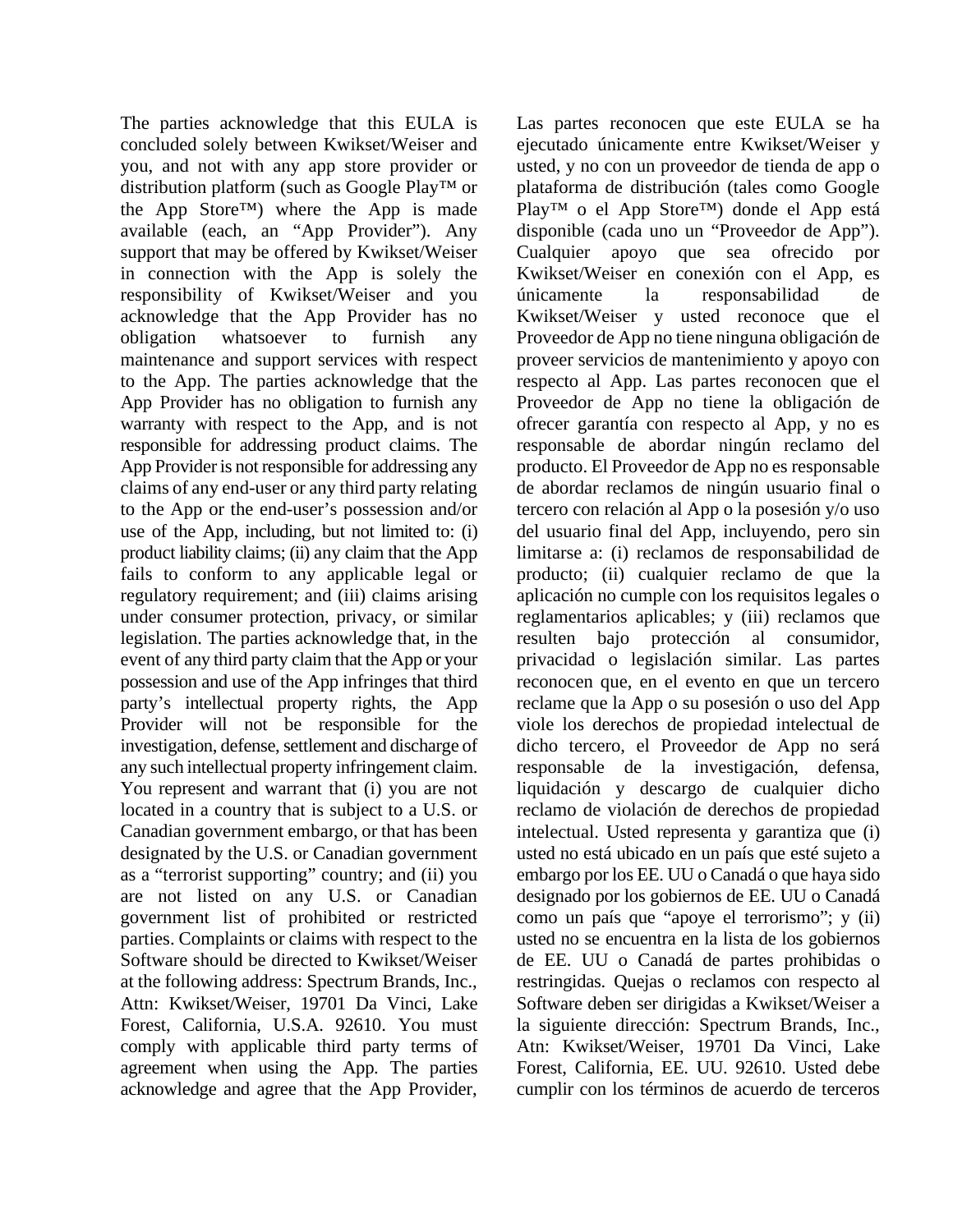and its subsidiaries, are express and intended third party beneficiaries of this EULA, and that, upon your acceptance of the terms and conditions of this EULA, the App Provider will have the right (and will be deemed to have accepted the right) to enforce this EULA against you as a third party beneficiary thereof.

que sean aplicables cuando use el App. Las partes reconocen y acuerdan que el Proveedor de App y sus subsidiarias, con beneficiarios expresos y previstos de este EULA y que, con su aceptación de los términos y condiciones de este EULA, el Proveedor de App tendrá el derecho (y se considerará a haber aceptado el derecho) de ejecutar este EULA en contra suya, como beneficiario tercero de este.

Spectrum Brands, Inc. d/b/a "Kwikset" and/or Spectrum Brands, Inc. d/b/a "Weiser" Lock and their subsidiaries and affiliates and, collectively ("Kwikset/Weiser") domiciled at 3001 Deming Way, Middleton, Wisconsin 53562, United States of America, provides this Privacy Policy and Notice to describe Kwikset and Weiser's procedures regarding the collection, use and disclosure of personal information we receive when you use any of Kwikset's or Weiser's software, products, or services ("Products"), when you visit and use the Kwikset or Weiser website(s), **[www.goconcourse.com](http://www.goconcourse.com/)** (the "Sites") or otherwise interact with us.

By using the Sites you are expressly consenting in providing the personal information that we collect as detailed below.

If you do not understand and/or fully agree with part of all of this Privacy Policy please refrain from using our software, apps and web pages.

## **PRIVACY POLICY AND NOTICE POLÍTICA DE AVISO Y PRIVACIDAD**

Spectrum Brands, Inc. d/b/a "Kwikset" y/o Spectrum Brands, Inc. d/b/a "Weiser" Lock y sus subsidiarias y afiliadas, colectivamente ("Kwikset/Weiser") domiciliado en3001 Deming Way, Middleton, Wisconsin 53562, Estados Unidos de America, proporciona esta Política de Aviso y Privacidad para describir los procedimientos de Kwikset and Weiser con respecto a la recolección, uso y revelación de información personal que recibimos cuando usted usa cualquier software, productos o servicios de Kwikset o Weiser ("Productos"), cuando visita y utiliza el(los) sitio(s) web de Kwikset o Weiser, **[www.goconcourse.com](http://www.goconcourse.com/)** (los "Sitios") o de otra forma interactúa con nosotros.

Al utilizar los Sitios usted consiente expresamente en proporcionar la información personal que recopilamos según se detalla a continuación.

Si no entiende y/o no está completamente de acuerdo con parte de esta Política de Aviso y Privacidad, por favor absténgase de usar nuestro software, aplicaciones y páginas web.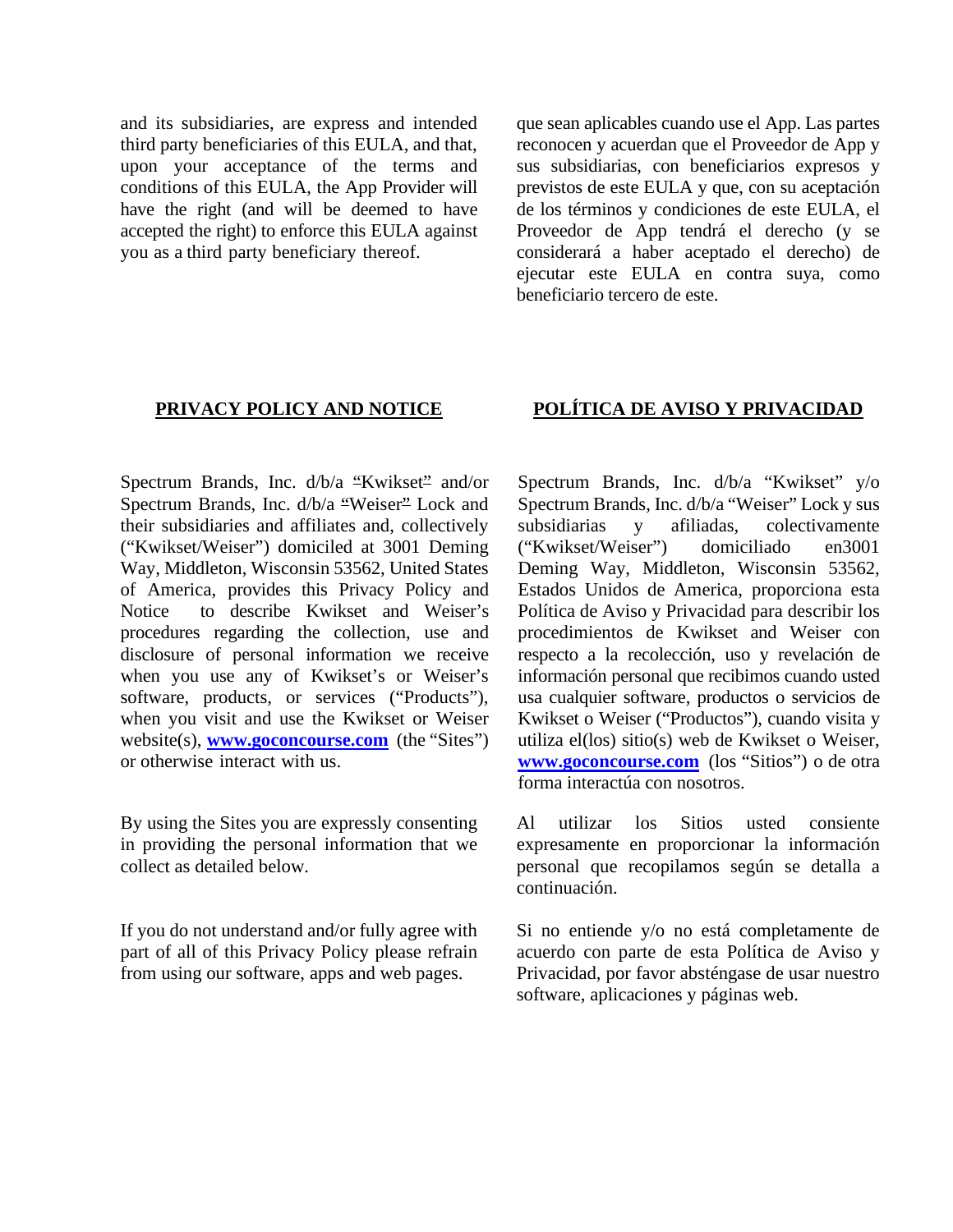#### **1. PERSONAL INFORMATION WE COLLECT.**

If you create an account, fill in a form on a Kwikset or Weiser Site or correspond with us by phone, email or otherwise, we collect personal data and peronal information you voluntarily provide to us. This includes information you provide when you register on our Sites, App(s) and/or Products, place an order with us, participate in discussion forums or social media functions on our Sites, enter a competition, promotion or survey, download firmware, software and apps, or when you report a problem with our Sites, Services, App(s), Product(s), or otherwise request support. Personal data and information you give us may include your name, address, email address, phone number, and other contact information. We may also collect your username and password, and responses to security questions.

### 1.2 Information We Collect Automatically

As you use the Sites and Kwikset and Weiser Products, we collect certain information automatically, including:

> 1.3 technical information from your computer or device, such as your Internet protocol (IP) address, browser and device type, operating system, Internet Service Provider (ISP), time zone and language settings;

**1. INFORMACIÓN PERSONAL QUE RECOLECTAMOS.**

1.1 Information You Provide to Us 1.1 Información que Usted Proporciona a Nosotros

> Si usted crea una cuenta, llena un formato en el Sitio de Kwikset o Weiser o se comunica con nosotros por teléfono, email o de otro modo, recolectamos datos personales información personal que usted nos proporciona. Esto incluye información que usted proporciona cuando se registra en nuestros Sitios, App(s) y/o Productos, realiza una orden con nosotros, participa en foros de discusión o funciones de redes sociales en nuestros Sitios, ingres a una competencia, promoción o encuesta, descarga firmware, software y apps, o cuando reporta un problema con nuestros Sitios, Servicios, Apps o Productos, o de otra forma solicitan apoyo. La información y datos personales que usted nos proporciona puede incluir su nombre, dirección, email, teléfono y otra información de contacto. También podemos pedir su usuario y contraseña, y respuestas a preguntas de seguridad.

> > 1.2 Información que Recolectamos Automáticamente

A medida que usted utiliza los Sitios y los Productos de Kwikset and Weiser, recolectamos cierta información automáticamente, incluyendo:

> 1.3 Información técnica de su computador o dispositivo tal como su dirección de protocolo de Internet (IP), tipo de navegador y dispositivo, sistema operativo, Proveedor de Servicio de Internet (ISP), configuración de zona horaria e idioma;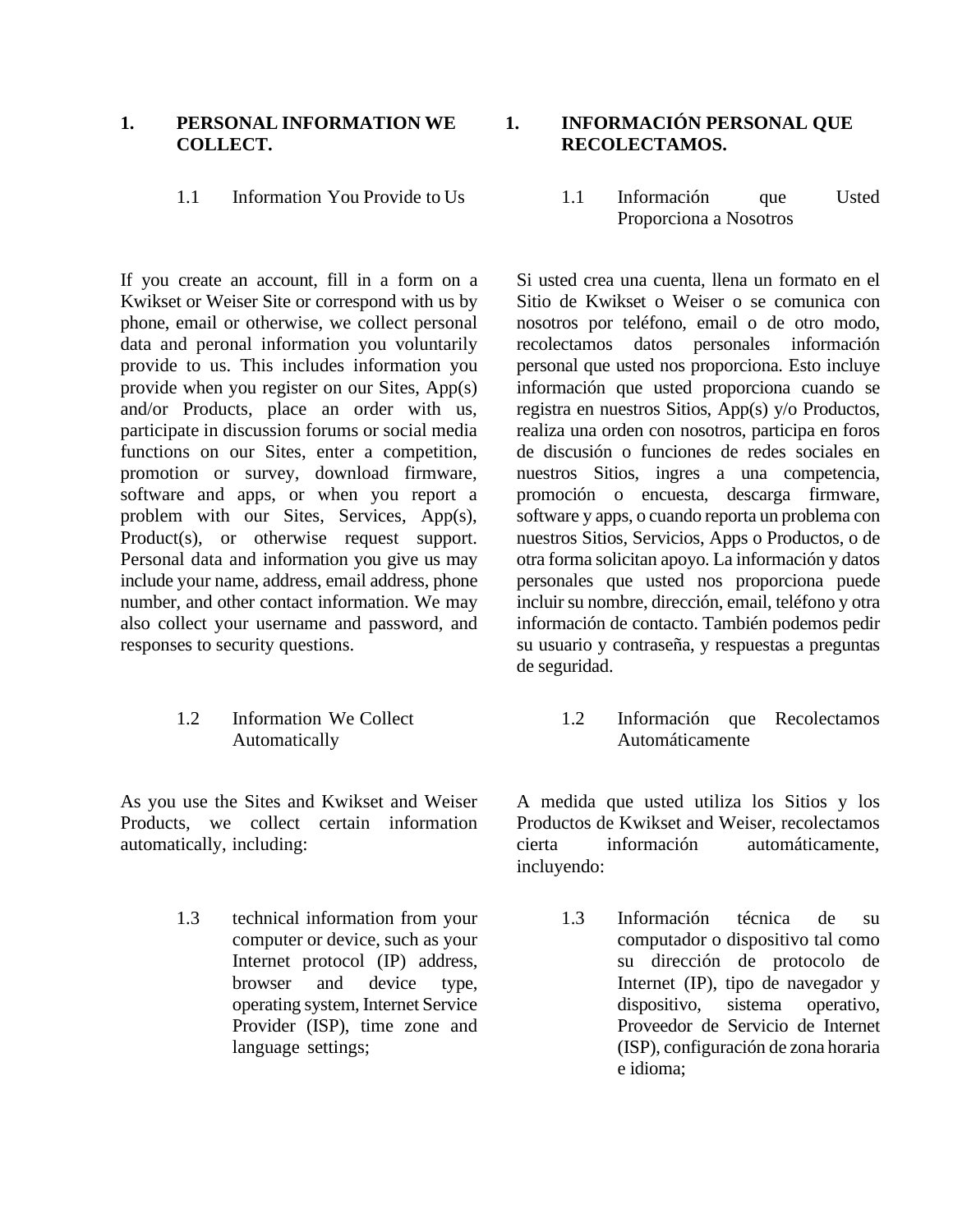- 1.4 details of your visits to the Sites, including referring/exit pages, landing pages, pages viewed, click counts, date and time stamps and similar information;
- 1.5 any phone number or email address used to contact us;
- 1.6 usage data about how and when you use Kwikset/Weiser Products, other devices that are connected to Kwikset/Weiser Products, and what features of Kwikset/Weiser Products you use;
- 1.7 technical information and data gathered when your Kwikset/Weiser Products are connected to the Internet, such as how many and which devices are connected to your network, when you use the devices and the amount of network traffic generated;
- 1.8 certain Kwikset/Weiser Products collect information about your location.
- 1.9 Information We Receive From Other Sources

We may receive your name and contact information from an Owner who has invited you to be an Authorized User of a Kwikset/Weiser Product, as described in our Terms of Service, available at **[www.goconcourse.com](http://www.goconcourse.com/)** (the "Terms of Service")..

## **2. COOKIESAND TRACKING TECHNOLOGIES.**

- 1.4 Detalles de sus visitas a los Sitios, incluyendo páginas de referencia/salida, páginas de destino, páginas visitadas, conteo de clics, estampillas de fecha y tiempo e información similar;
- 1.5 Cualquier teléfono o dirección de email utilizado para contactarnos;
- 1.6 Datos de uso acerca de cómo y cuándo usted utiliza los Productos de Kwikset/Weiser, otros dispositivos que están conectados a los Productos de Kwikset/Weiser y las características de los Productos de Kwikset/Weiser que usted utiliza;
- 1.7 Información técnica y datos recolectados cuando los Productos de Kwikset/Weiser están conectados al Internet, tales como cuántos y qué dispositivos están conectados a su red, cuándo usa los dispositivos y la cantidad de tráfico de red generado;
- 1.8 Ciertos Productos de Kwikset/Weiser recogen información acerca de su ubicación.
- 1.9 Información que Recibimos de Otras Fuentes

Es posible que recibamos su nombre e información de contacto de un Propietario que lo ha invitado a ser un Usuario Autorizado de un Producto Kwikset/Weiser, como se describe en nuestros Términos de Servicio, disponibles en **[www.goconcourse.com](http://www.goconcourse.com/)** (los "Términos de Servicio")

# **2. COOKIESY TECNOLOGÍAS DE MONITOREO.**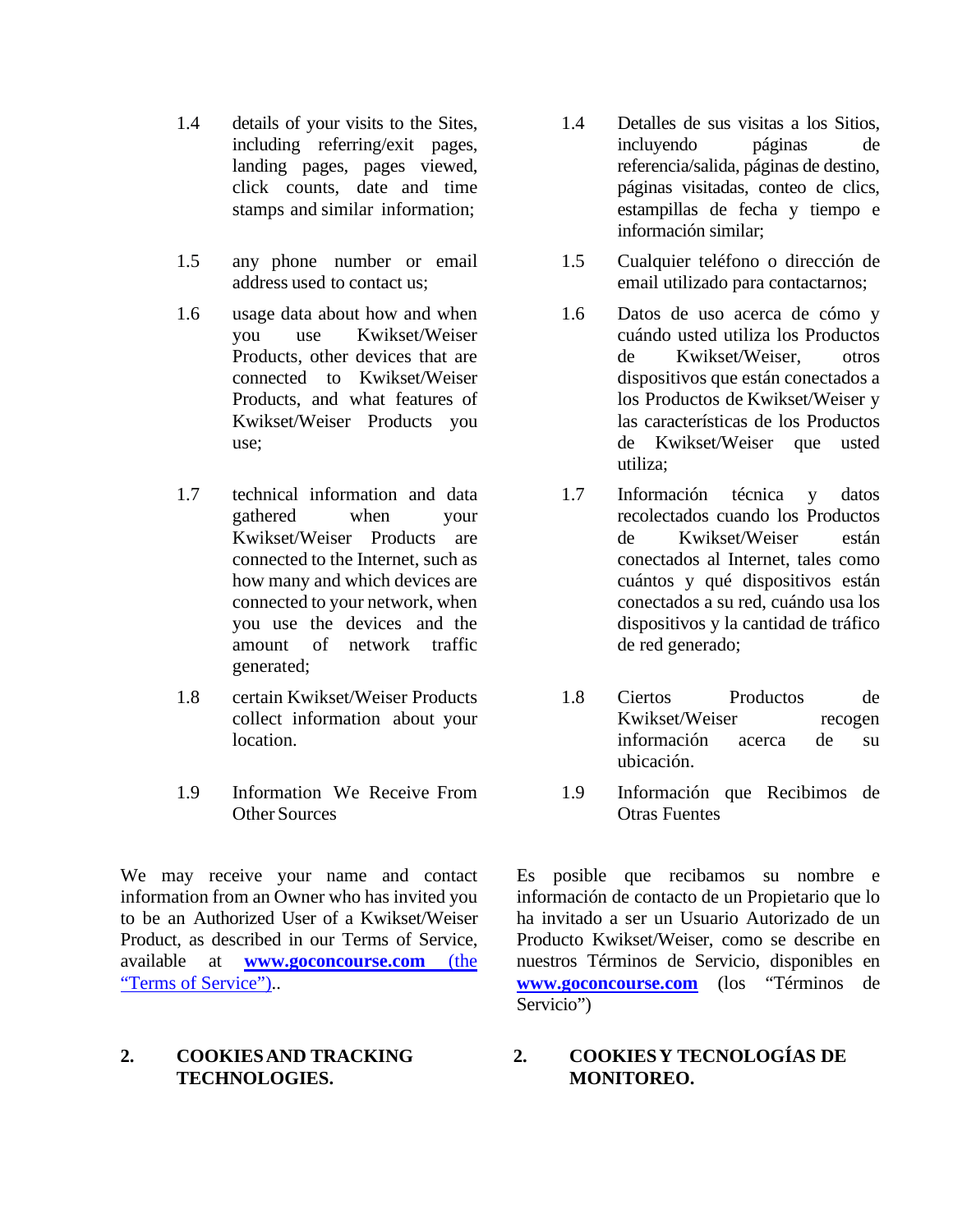When you visit the Sites, we and our service providers acting on our behalf, automatically collect certain data using tracking technologies like cookies, web beacons, and similar technologies. Other data collection tools may include local storage (e.g., Flash Cookies, HTML5), web beacons (e.g., pixel tags, clear GIFs), embedded script programming code, ETag identifier at URL, log file information (e.g., IP address), location data (e.g., GPS coordinates), device information (e.g., MAC address), and analytics information (e.g., Google Analytics).

You may to opt-out of some of these technologies by referring to your web browser's and/or Device's options or settings menu. However, doing so may disable many of the portions, features, or functionality of the Site. For example, most web browsers automatically accept cookies, but you have the choice to set your browser to accept or reject cookies. Each browser is different, so check the "Help" menu of your browser to learn how to change your cookie preferences or visit [http://www.allaboutcookies.org](http://www.allaboutcookies.org/) for more information.

#### **3. HOW WE USE YOUR INFORMATION.**

We use the personal data and information we collect about you for the following purposes to:

> 3.1 understand how users interact with our Sites, Apps and Products, including how often our Sites, Apps and Products are used and what features are most popular, so that we can make improvements;

Cuando usted visita los Sitios, nosotros y nuestros proveedores de servicio, actuando en nuestro nombre, automáticamente recolectamos ciertos datos utilizando tecnologías de monitoreo como cookies, web beacons y tecnologías similares (ej., etiquetas de píxel, GIFs transparentes), código de programación de script incorporado, identificador ETag en URL, información de archivos de registro (ej., dirección IP), datos de ubicación (ej., coordenadas de GPS), información del dispositivo (ej., dirección MAC) e información analítica (ej., Google Analytics).

Usted puede optar no tener algunas de estas tecnologías, visitando el menú de opciones o configuraciones de su navegador o Dispositivo. Sin embargo, hacer esto puede deshabilitar muchas de las porciones, características o funcionalidad del Sitio. Por ejemplo, la mayoría de navegadores web aceptan cookies automáticamente, pero usted tiene la opción de establecer su navegador para que acepte o rechace las cookies. Cada navegador es diferente, así que revise el menú de "Ayuda" de su navegador para aprender cómo cambiar sus preferencias de cookies o visite [http://www.allaboutcookies.org](http://www.allaboutcookies.org/) para más información.

### **3. CÓMO USAMOS SU INFORMACIÓN.**

Usamos la información y datos personales que recolectamos acerca de usted para los siguientes propósitos:

> 3.1 Entender cómo los usuarios interactúan con nuestros Sitios, Apps y Productos, incluyendo qué tan a menudo son utilizados nuestros Sitios, Apps y Productos, y qué características son más populares, para poder realizar mejoras: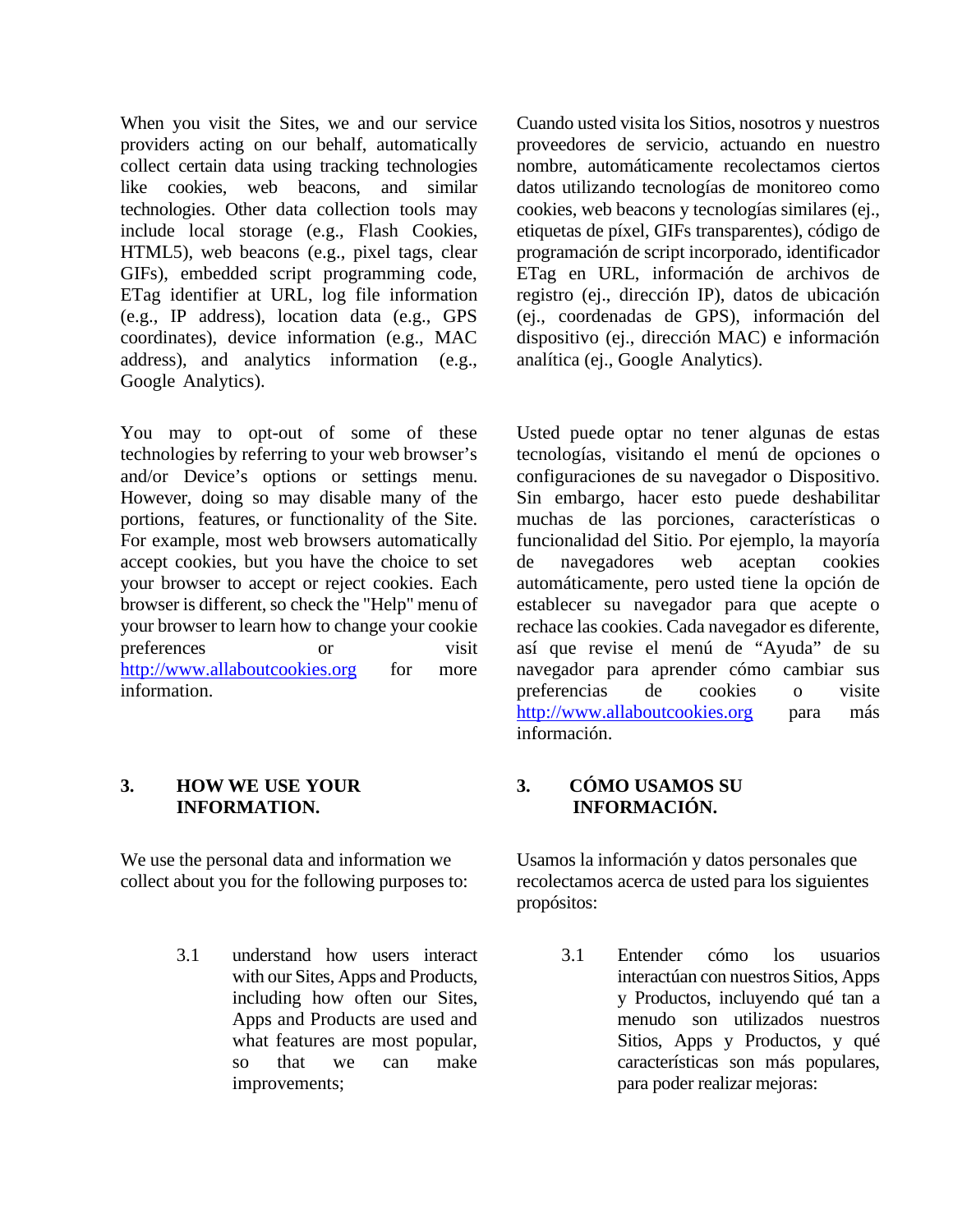- 3.2 register accounts for you on the Sites or Products or Device(s):
- 3.3 provide information and Products, and facilitate Product features you have requested;
- 3.4 communicate with you for both administrative and promotional purposes;
- 3.5 carry out our responsibilities under any contracts between you and us;
- 3.6 provide you with relevant marketing materials and information;
- 3.7 administer the Sites and enforce our rules and policies;
- 3.8 help you navigate the Sites; 3.8 Ayudarle a navegar los Sitios;
- 3.9 research and analyze the usage data, preferences, and trends of Site visitors and customers;
- 3.10 diagnose technical problems with the Sites or Products;
- 3.11 maintain information security efforts regarding your information, the Sites and Products;
- 3.12 fulfill any other purpose with your consent.

Kwikset and/or Weiser employees, representatives and agents will have access to your personalinformation as necessary for the purposes described above.

### **4. WHEN WE DISCLOSE YOUR DATA OR INFORMATION.**

Except as expressly stated otherwise in this Privacy Policy and Notice, the Terms of Service

- 3.2 Registrar cuentas para usted en los Sitios, Productos o Dispositivos;
- 3.3 Proporcionar información y Productos y facilitar las funciones de los Productos que usted ha solicitado;
- 3.4 Comunicarnos con usted para fines administrativos y promocionales;
- 3.5 Llevar a cabo nuestras responsabilidades bajo cualquier contrato entre usted y nosotros;
- 3.6 Proporcionarle materiales e información de mercadeo relevantes;
- 3.7 Administrar los Sitios y ejecutar las reglas y políticas;
- 
- 3.9 Investigar y analizar los datos de uso, preferencias y tendencias de los visitantes y clientes del Sitio;
- 3.10 Diagnosticar problemas técnicos con los Sitios o Productos;
- 3.11 Mantener los esfuerzos de seguridad de la información con respecto a su información, los Sitios y Productos;
- 3.12 Cumplir con cualquier otro propósito con su consentimiento.

Empleados, representantes y agentes de Kwikset y/o Weiser tendrán acceso a su información personal como sea necesario para los fines descritos anteriormente.

# **4. CUANDO DIVULGAMOS SU INFORMACIÓN.**

Salvo que se indique expresamente lo contrario en esta Política de Aviso y Privacidad, en los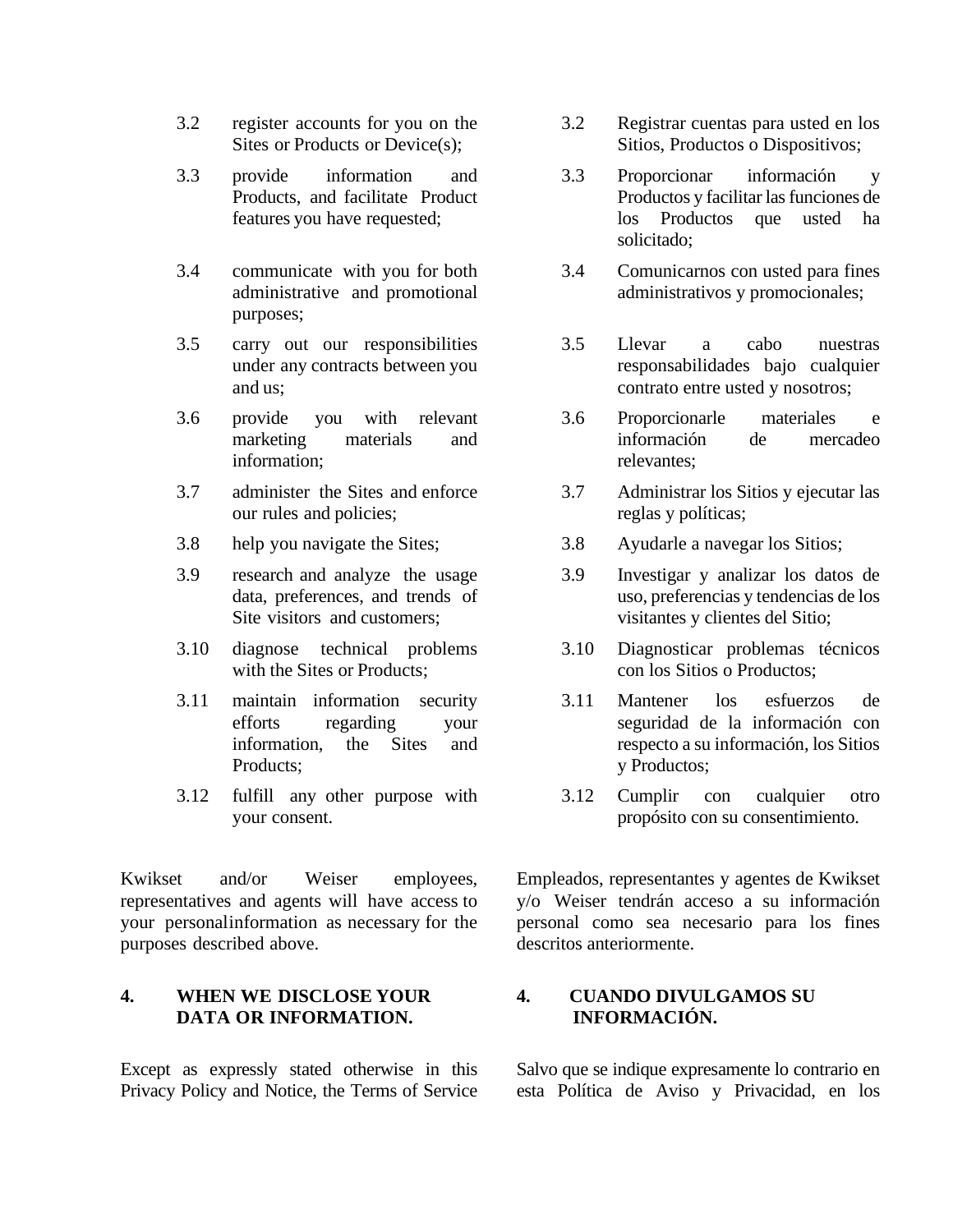and the EULA (as defined below), it is our policy not to share your data or information with third parties. However, there are instances wherewe may share your data or information with a third party, including:

- 4.1 when you voluntarily publish that information through the Sites or Products;
- 4.2 where we are legally permitted or required to do so, such as in response to court orders or legal process, or to establish, protect, or exercise our legal rights or to defend against legal claims or demands;
- 4.3 if we believe it is necessary in order to investigate, prevent, or take action regarding illegal activities, fraud, or situations involving potential threats to the rights, property, or personal safety of any person;
- 4.4 if we believe it is necessary to investigate, prevent, or take action regarding situations that involve actual or potential abuse of the Sites, the Products or the Internet in general (such as voluminous spamming, denial of service attacks, or attempts to compromise the security of our infrastructure);
- 4.5 if we are acquired by or merged with another entity (in which case we will require such entity to assume our obligations under this Privacy Policy and Notice or inform you that you are covered by a new privacy policy and notice);

Términos de Servicio y en el EULA (tal y como se define más adelante), es nuestra política no compartir su información y daros con terceros. Sin embargo, existen instancias donde podemos compartir su información y datos con un tercero, incluyendo:

- 4.1 Cuando usted voluntariamente publica la información a través de Sitios o Productos;
- 4.2 Donde se nos permita o requiera legalmente, como respuesta a una orden de una corte o proceso legal, o para establecer, proteger o ejercer nuestros derechos legales o para defendernos en contra de reclamos o demandas legales;
- 4.3 Si creemos que es necesario con el fin de investigar, prevenir o tomar acción con respecto a actividades ilegales, fraude o situaciones que involucren amenazas potenciales a los derechos, propiedad o seguridad personal de cualquier persona;
- 4.4 Si creemos que es necesario para investigar, prevenir o tomar acción en cuanto a situaciones que involucren abuso real o potencial de los Sitios, Productos o el Internet en general (tales como spam voluminoso, ataques por rechazo de servicio o intentos para comprometer la seguridad de nuestra infraestructura);
- 4.5 Si somos adquiridos o nos fusionamos con otra entidad (en caso cual requeriremos que dicha entidad asuma nuestras obligaciones bajo esta Política de Aviso y Privacidad o le informe que usted está cubierto por una política de aviso y privacidad);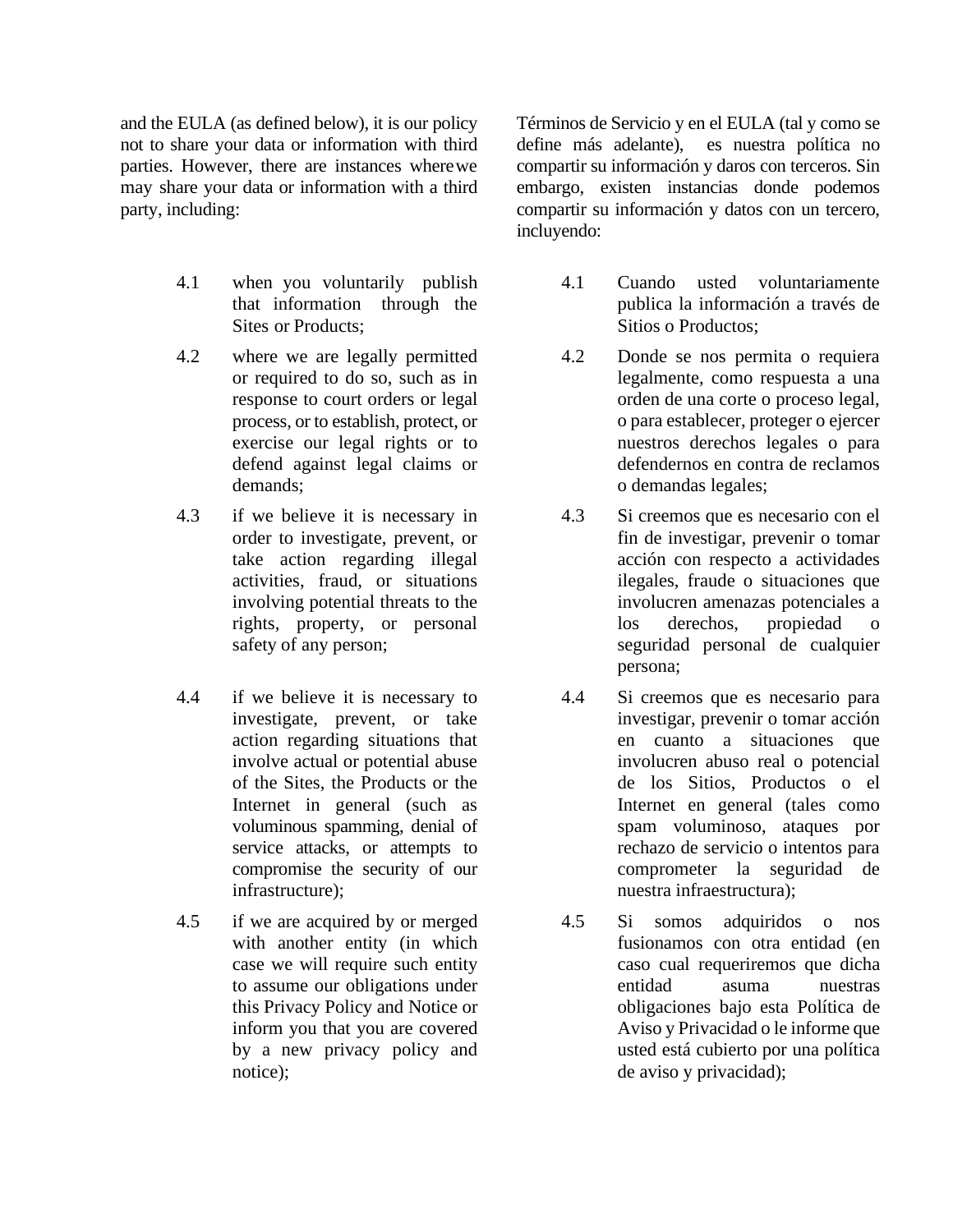- 4.6 if this information is anonymized or aggregated; and
- 4.7 to our affiliates, agents, contractors, and service providers in order to provide a product or service you have requested, or to provide certain services on our behalf such as data hosting and processing, customer support, analytics and information technology services.
- 4.8 to any party you request that we disclose your information to.
- 4.9 You hereby expressly authorize such disclosure or transfer of your data or information in such instances.

# **5. LIMITATION OF USE OR DISCLOSURE OF YOUR PERSONALDATA AND INFORMATION/RIGHTS OF ACCESS AND RECTIFICATION.**

You have the right to :

- Request at any moment the access, rectify, cancel or oppose with respect to the personal data and information stored in our database.
- To know, update and rectify the personal data stored in our databases;
- To request evidence of the consent provided for the processing of personal data;
- To be informed, after an inquiry, of the processing that has been granted to the personal data;
- To submit complaints before the Superintendence of Industry and Commerce for infringement of the data protection regulations;
- To withdraw the consent and/or request the removal of personal data;
- 4.6 Si esta información es anonimizada o agregada; y
- 4.7 A nuestros afiliados, agentes, contratistas y proveedores de servicio, con el fin de proporcionar un producto o servicio que usted ha requerido, o para proporcionar ciertos servicios en nuestro nombre, tales como hosting y procesamiento de datos, servicio al cliente, analíticas y servicios de tecnología de la información;
- 4.8 A cualquier parte que usted solicite que divulguemos su información.
- 4.9 Por la presente, usted autoriza expresamente dicha divulgación o transferencia de sus datos o información en tales casos.

# **5. LIMITACIÓN DEL USO O DIVULGACIÓN DE SUS DATOS PERSONALES E INFORMACIÓN/DERECHOS DE ACCESO Y RECTIFICACIÓN.**

Usted tiene el derecho a:

- Solicitar en cualquier momento el acceso, rectificación, cancelación u oposición respecto de los datos personales e información almacenada en nuestra base de datos.
- Conocer, actualizar y rectificar los datos personales almacenados en nuestras bases de datos;
- Solicitar pruebas del consentimiento prestado para el tratamiento de los datos personales;
- Ser informado, previa consulta, del tratamiento que se le ha dado a los datos personales;
- Presentar quejas ante la Superintendencia de Industria y Comercio por infracción a las normas de protección de datos;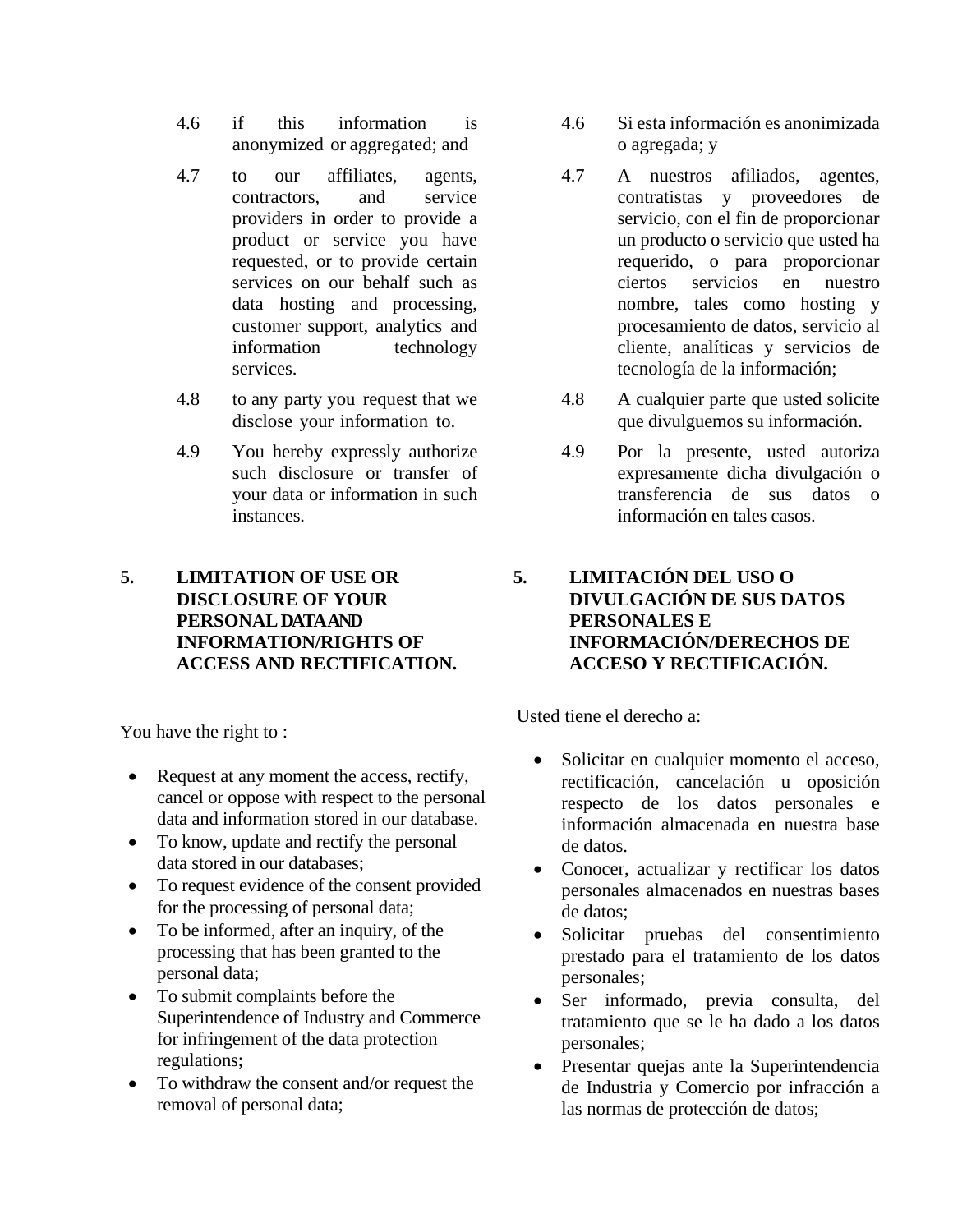• To have free access to personal data that is subject of processing.

You may also unsubscribe from our marketing communications at any time by clicking the "Unsubscribe" link in any email or using the unsubscribe method in any text message you receive from us.

As described in our Terms of Service available at **[www.goconcourse.com](http://www.goconcourse.com/)**, you are responsible for keeping personal data and information you provide us accurate and up to date. You can generally access, rectify, cancel, oppose, update, limit, or restrict the use of, disclosure of or delete your Account personal data and information and communication preferences at any time in the following ways:

- 5.1 by signing in to your online account, if you have one;
- 5.2 by contacting us via email, please be sure to include your name, email address and specific relevant information about the information you would like to access or update, or the material that you no longer wish to receive. We may ask that you reasonably prove your identity before taking any action with respect to your information.
- 5.3 by contacting us via email to the email address indicated in Section 12 of this Privacy Policy and Notice. Please be sure to address your request to Spectrum Brands, Inc. and include: (i) your full name and email address, (ii) a copy of the official documents that evidence your identity (e.g., valid passport), or, when applicable, the legal
- Retirar el consentimiento y/o solicitar la supresión de los datos personales;
- Tener libre acceso a los datos personales que sean objeto de tratamiento.

Usted también podrá cancelar la subscripción de nuestras comunicaciones de mercadeo en cualquier momento haciendo clic en el vínculo de "Cancelar Subscripción" en cualquier email, o utilizando el método de cancelar subscripción en cualquier mensaje de texto que reciba de nosotros.

Como se describe en nuestros Términos de Servicio disponibles en **[www.goconcourse.com](http://www.goconcourse.com/)**, usted es responsable de mantener la información personal que usted proporciona, actualizada y precisa. Usted generalmente puede acceder, rectificar, cancelar, oponerse, actualizar, limitar, o restringir el uso o eliminar su Cuenta y las preferencias de comunicación, en cualquier momento de las siguientes maneras:

- 5.1 ingresando a su cuenta en línea, si la tiene;
- 5.2 contactándonos vía email, por favor asegúrese de incluir su nombre, dirección de email e información específica relevante acerca de la información que quisiera acceder o actualizar, o el material que ya no quiere recibir. Podemos solicitar que pruebe su identidad de manera razonable antes de tomar acción con respecto a su información.
- 5.3 contactándonos vía email a la dirección de correo electrónico indicada en la Sección 12 de esta Política de Aviso y Privacidad. Asegúrese de dirigir su solicitud a Spectrum Brands, Inc. e incluya (i) su nombre completo y dirección de correo electrónico, (ii) una copia de los documentos oficiales que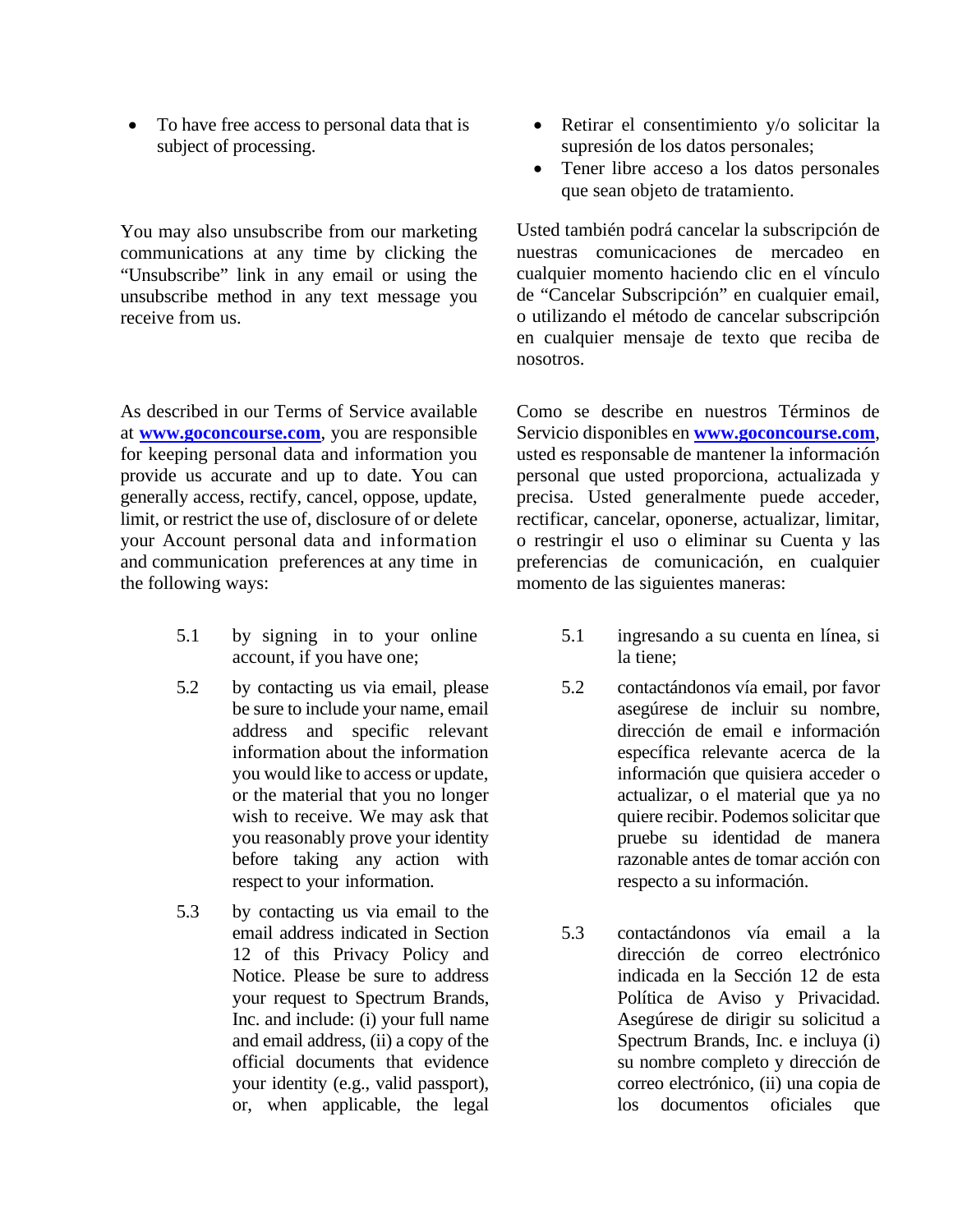representation of the title holder of the personal data or information; (iii) the specific clear and precise description of the relevant personal data or information you would like to access, rectify, cancel or oppose, and/or if applicable the information or , material that you no longer wish to receive, and/or a clear and precise description of the data and information of which you want to restrict or limit its use or disclosure; and (iv) information that may facilitate the specific location of the personal data or information. We may ask that you reasonably prove your identity before taking any action with respect to your information.

We will communicate to the title holder, through the email address from which the request was sent, within 20 business days following the date of reception of the request of access, rectification, cancelation, opposition, restriction or limitation, the adopted determination. The date of reception of the request shall be that on which the request has been received by our server.

Once the determination about the request has been sent, we will have 15 business days to execute the access, rectification, cancellation, opposition, restriction or limitation of the personal data or information, or use or disclosure thereof, in accordance with the request or similar rights.

Please note that our ability to provide access to, rectification of, cancellation of, opposition to, update, restrict, limit or delete data or information we possess about you may be limited by technical (e.g., active servers only) and/or legal requirements or rights, such that we

acrediten su identidad (por ejemplo, pasaporte válido) o, en su caso, la representación legal del titular de los datos personales o de la información; (iii) la descripción específica, clara y precisa de los datos personales o de la información relevante a la que desea acceder, rectificar, cancelar u oponerse, y/o en su caso la información o , el material que ya no desea recibir, y/o una descripción clara y precisa de los datos e información de los que desea restringir o limitar su uso o divulgación; y (iv) información que pueda facilitar la localización específica de los datos personales o de la información. Podemos pedirle que demuestre razonablemente su identidad antes de tomar cualquier medida con respecto a su información.

Comunicaremos al titular, a través de la dirección de correo electrónico desde la que se envió la solicitud, dentro de los 20 días hábiles siguientes a la fecha de recepción de la solicitud de acceso, rectificación, cancelación, oposición, restricción o limitación, la determinación adoptada. La fecha de recepción de la solicitud será aquella en la que la solicitud haya sido recibida por nuestro servidor.

Una vez enviada la determinación sobre la solicitud, contaremos con 15 días hábiles para ejecutar el acceso, rectificación, cancelación, oposición, restricción o limitación de los datos o información personal, o el uso o divulgación de los mismos, de acuerdo con la solicitud o derechos similares.

Favor tener en cuenta que nuestra habilidad para rectificar, cancelar, oposición a, proporcionar acceso a, actualizar, restringir o eliminar data o información que poseemos sobre usted, puede estar limitada por requerimientos o derechos técnicos (ej., únicamente servidores activos) y/o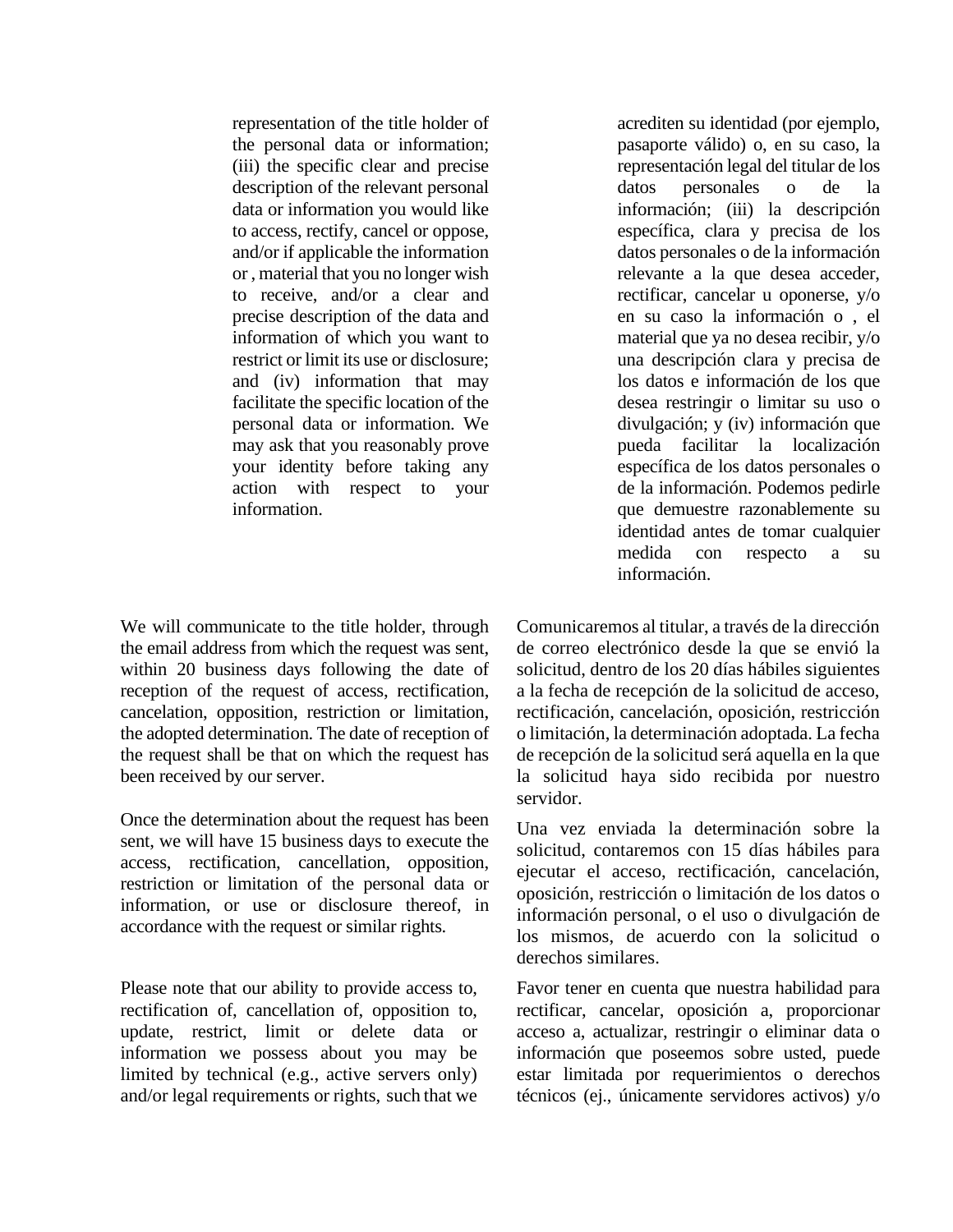will try to honor your request, will address your request to the extent allowed and required by applicable law.

Further, by restricting the use of or deleting your information, you may not be able to use some or all of the features of the Sites or Products.

### **6. CONSENT/REVOCATION OF CONSENT**

You represent that prior to the use of our Sites, App(s) and Products, the provision of your personal data and information, or the implementation of any contractual or noncontractual relationship with us, you have read and understood in full this Privacy Policy and Notice, the Terms of Service and the End User License Agreement (the "EULA") available at [www.goconcourse.com,](http://www.goconcourse.com/) and consent and agree to the content hereof and thereof.

The consent may be revoked at any time without having retroactive effects. In order to revoke such consent, you must send a request via email to the email address indicated in Section 12 of this Privacy Policy and Notice. Please be sure to address your request to Spectrum Brands, Inc. and include: (i) your full name and email address, (ii) a copy of the official documents that evidence your identity (e.g., valid passport), or, when applicable, the legal representation of the title holder of the personal data or information; (iii) the specific clear and precise description of the relationship between you and us; (iv) documentation based on which such request is being made; (v) evidence that your relationship with us has terminated; (vi) an express representation, agreement and acknowledgment that you will no longer be able to access or use our Sites, App(s) and Products, releasing us from any liability related to or deriving from such legales, tales que trataremos de honrar su solicitud, y atenderemos su solicitud en la medida y de conformidad con lo requerido por la ley aplicable.

Además, al restringir el uso de o eliminar su información, es posible que usted no logre utilizar algunas o todas las funciones de los Sitios o Productos.

# **6. CONSENTIMIENTO/REVOCACIÓN DEL CONSENTIMIENTO**

Usted declara que, antes de utilizar nuestros Sitios, App(s) y Productos, de facilitar sus datos personales e información, o de entablar cualquier relación contractual o no contractual con nosotros, ha leído y comprendido en su totalidad esta Política de Aviso y Privacidad, las Condiciones de Servicio y el Acuerdo de Licencia de Usuario Final (el "EULA") disponibles en www.goconcourse.com, y consiente y acepta el contenido de los mismos.

El consentimiento puede ser revocado en cualquier momento sin que tenga efectos retroactivos. Para revocar dicho consentimiento, debe enviar una solicitud por correo electrónico a la dirección de correo electrónico indicada en la Sección 12 de esta Política de Aviso y Privacidad. Asegúrese de dirigir su solicitud a Spectrum Brands, Inc. e incluya (i) su nombre completo y dirección de correo electrónico, (ii) una copia de los documentos oficiales que acrediten su identidad (por ejemplo, pasaporte válido) o, en su caso, la representación legal del titular de los datos o información personal; (iii) la descripción específica, clara y precisa de la relación entre usted y nosotros; (iv) la documentación en la que se basa dicha solicitud; (v) la evidencia de que su relación con nosotros ha terminado; (vi) una representación expresa, el acuerdo y el reconocimiento de que usted ya no podrá acceder o utilizar nuestros Sitios, App(s) y Productos, liberándonos de cualquier responsabilidad relacionada con o derivada de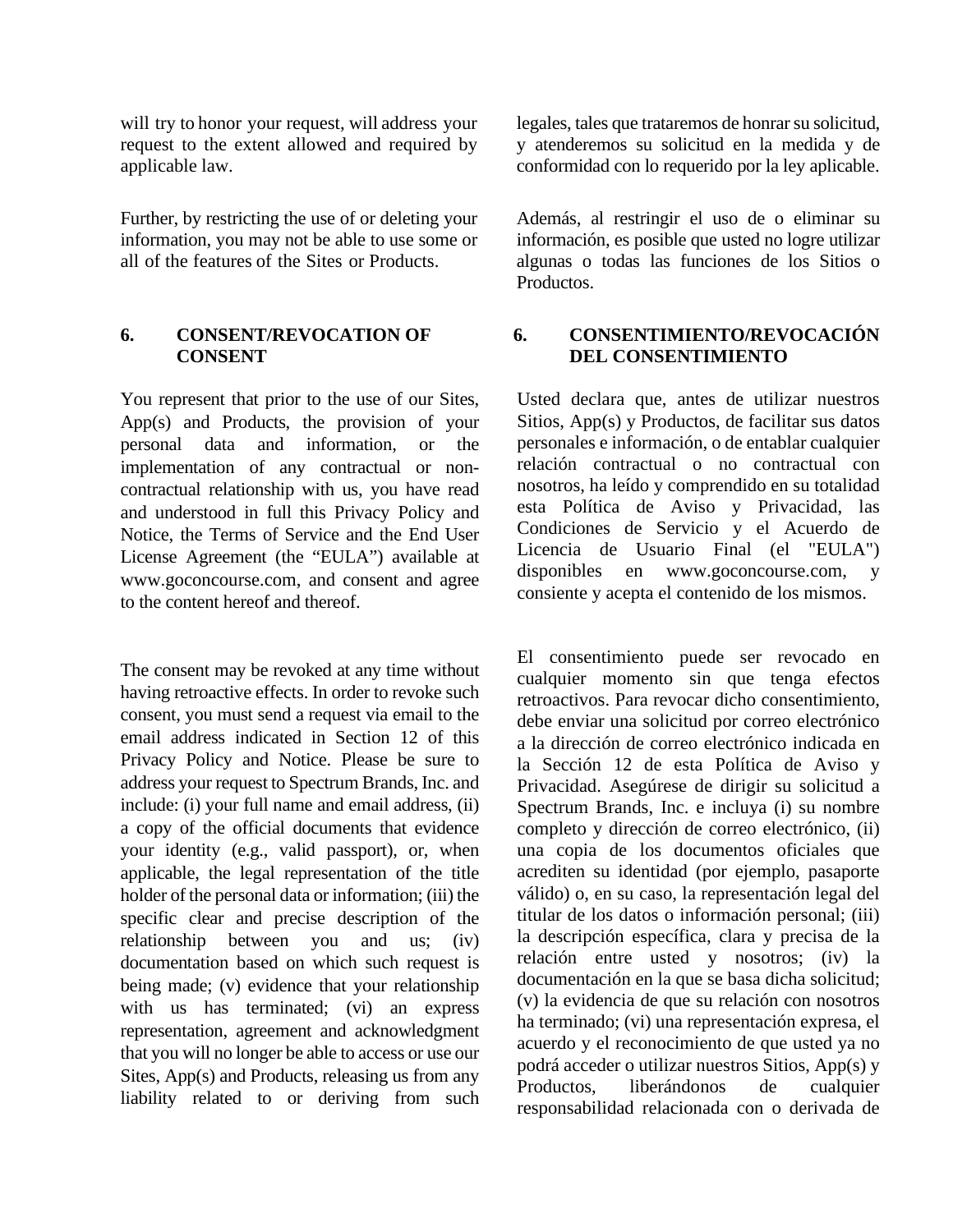withdrawal/revocation.

We will send you a response within 15 business days as of the reception of your request confirming the revocation of consent, or, if applicable, indicating the corresponding rationale, depending the specific matter. The date of reception of the request shall be that on which the request has been received by our server.

## **7. SECURITY.**

Kwikset and Weiser take reasonable administrative, technical and physical precautions and reasonable effective technological protection measures with respect to the personal data and information in its control. However, we cannot guarantee that any security measure we employ will be 100% secure. In the event that any information under our control is compromised as a result of a breach of security, we will take reasonable steps to investigate the situation and where appropriate, notify those individuals whose information may have been compromised and take other steps, in accordance with any applicable laws and regulations. Kwikset and Weiser strongly recommend frequently updating your computer password, Device passcode and access code for your Kwikset/Weiser Product with complex, non-obvious codes and/or passwords.

# **8. RETENTION. 8. RETENCIÓN.**

Kwikset and Weiser generally store your personal information on their servers until you delete or edit it, or for as long as you remain a Kwikset/Weiser customer, in order to provide you with Kwikset/Weiser Products. In addition, Kwikset and/or Weiser may store your personal informationto resolve disputes, establish legal defenses, conduct audits, pursue legitimate dicha retirada/revocación.

Le enviaremos una respuesta en un plazo de 15 días hábiles a partir de la recepción de su solicitud confirmando la revocación del consentimiento o, en su caso, indicando los motivos correspondientes, según el asunto concreto. La fecha de recepción de la solicitud será aquella en la que la solicitud haya sido recibida por nuestro servidor.

## **7. SEGURIDAD.**

Kwikset and Weiser toman precauciones administrativas, técnicas y físicas y medidas tecnológicas razonables de protección con respecto a los datos e información personal bajo su control. Sin embargo, no podemos garantizar que cualquier medida de seguridad que usemos será 100% segura. En el evento que cualquier información bajo nuestro control sea comprometida como resultado de una violación de seguridad, tomaremos los pasos razonables para investigar la situación, y donde sea apropiado, notificaremos a aquellos individuos cuya información puede haberse comprometido y tomaremos otros pasos, de acuerdo con cualquier ley y regulación aplicable. Kwikset and Weiser recomiendan actualizar la contraseña de su computador frecuentemente, como también el código de su Dispositivo y de acceso para su Producto Kwikset/Weiser, con códigos y/o contraseñas complejos y no obvios.

Kwikset and Weiser generalmente almacenan información personal en sus servidores hasta que usted la elimina o edita, o por el tiempo que usted permanezca como cliente de Kwikset/Weiser, con el fin de proporcionarle Productos de Kwikset/Weiser. Adicionalmente, Kwikset y/o Weiser pueden almacenar su información personal para resolver disputas, establecer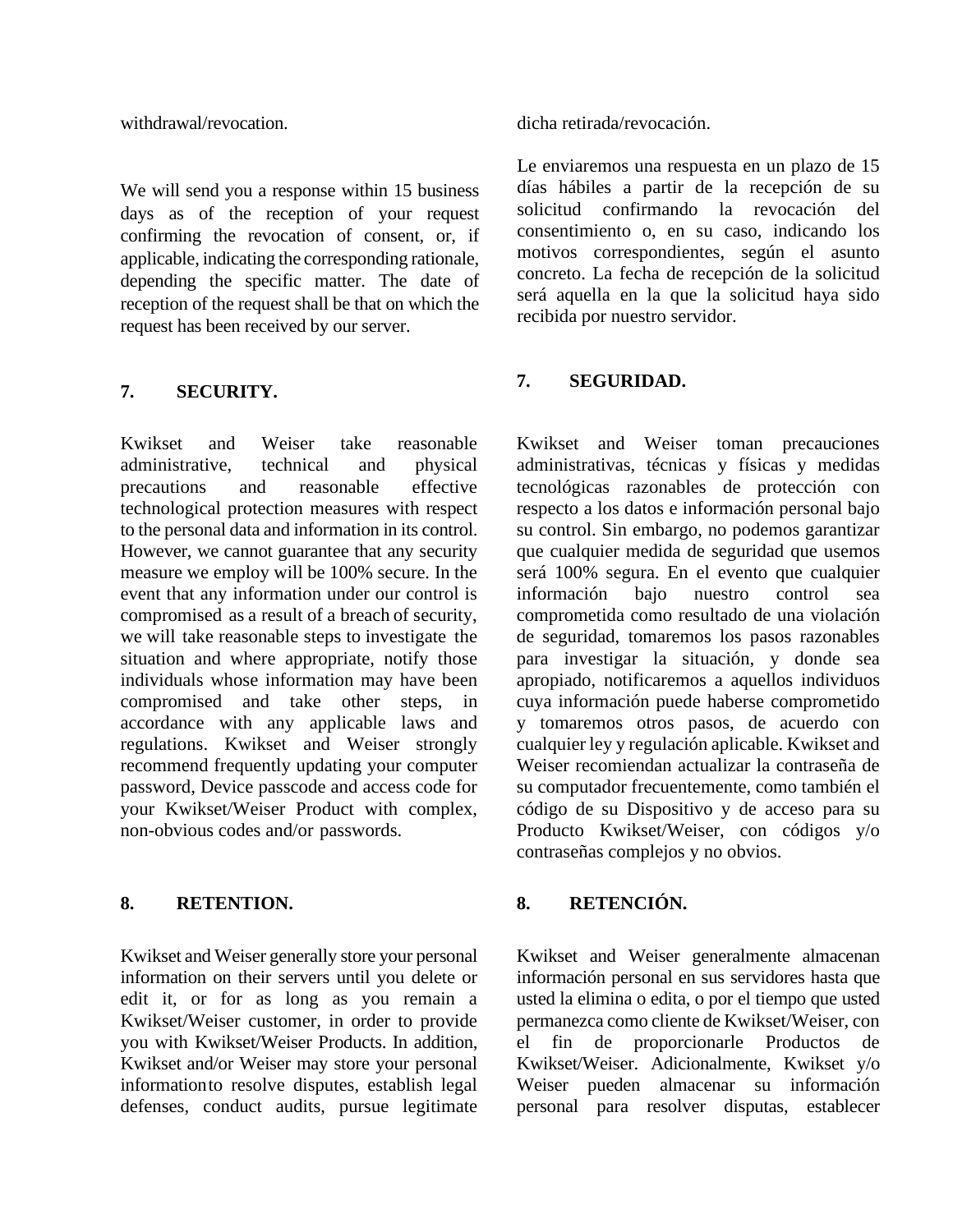business purposes, enforce our agreements and comply with applicable laws.

# **9. CHILDREN. 9. NIÑOS.**

Children under the age of 13 may not use and/or access the Kwikset/Weiser Site or Products without the consent and authorization of a parent, legal guardian, and/or Owner who is at least 18 years of age or the age of majority (whichever is older). We do not intentionally gather information from people who are under the age of 13.

defensas legales, realizar auditorías, perseguir fines comerciales legítimos, ejecutar nuestros acuerdos y cumplir con las leyes aplicables.

Niños menores de 13 años no pueden utilizar y/o tener acceso al Sitio o Productos de Kwikset/Weiser sin el consentimiento y autorización parental, del guardián legal y/o el Propietario que tenga al menos 18 años o la edad de adultez (la que sea mayor). No recolectamos, intencionalmente, información de personas menores de 13 años.

#### **10. INTERNATIONALDATA TRANSFERS.**

Kwikset and Weiser's operations are located in the United States and Kwikset and Weiser use service providers located in the United States or elsewhere outside of Canada. As a result, your personal information will be transferred to the United States or other foreign jurisdictions and by providing your personal information you are explicitly consenting to such transfer.

## **11. UPDATESTO THIS PRIVACY POLICY AND NOTICE**

Kwikset and Weiser reserve the right to change this Privacy Policy and Notice from time to time. Updated versions will be posted here, with an updated revision date.

This Privacy Policy and Notice is valid since May 01 2021.

# **10. TRANSFERENCIAS INTERNACIONALES DE DATOS.**

Las operaciones de Kwikset and Weiser están ubicadas en los Estados Unidos y Kwikset and Weiser utilizan proveedores de servicio ubicados en los Estados Unidos o en otras partes fuera de Canadá. Como resultado, su información personal será transferida a los Estados Unidos u otras jurisdicciones extranjeras, y al proporcionar sus datos personales, usted está consintiendo explícitamente a dicha transferencia.

## **11. ACTUALIZACIONES A ESTA POLÍTICA DE AVISO Y PRIVACIDAD.**

Kwikset and Weiser se reserva el derecho a cambiar esta Política de Aviso y Privacidad de vez en cuando. Las versiones actualizadas serán publicadas aquí, con una fecha de revisión actualizada.

Esta Política de Aviso y Privacidad es válida desde Mayo 1, de 2021